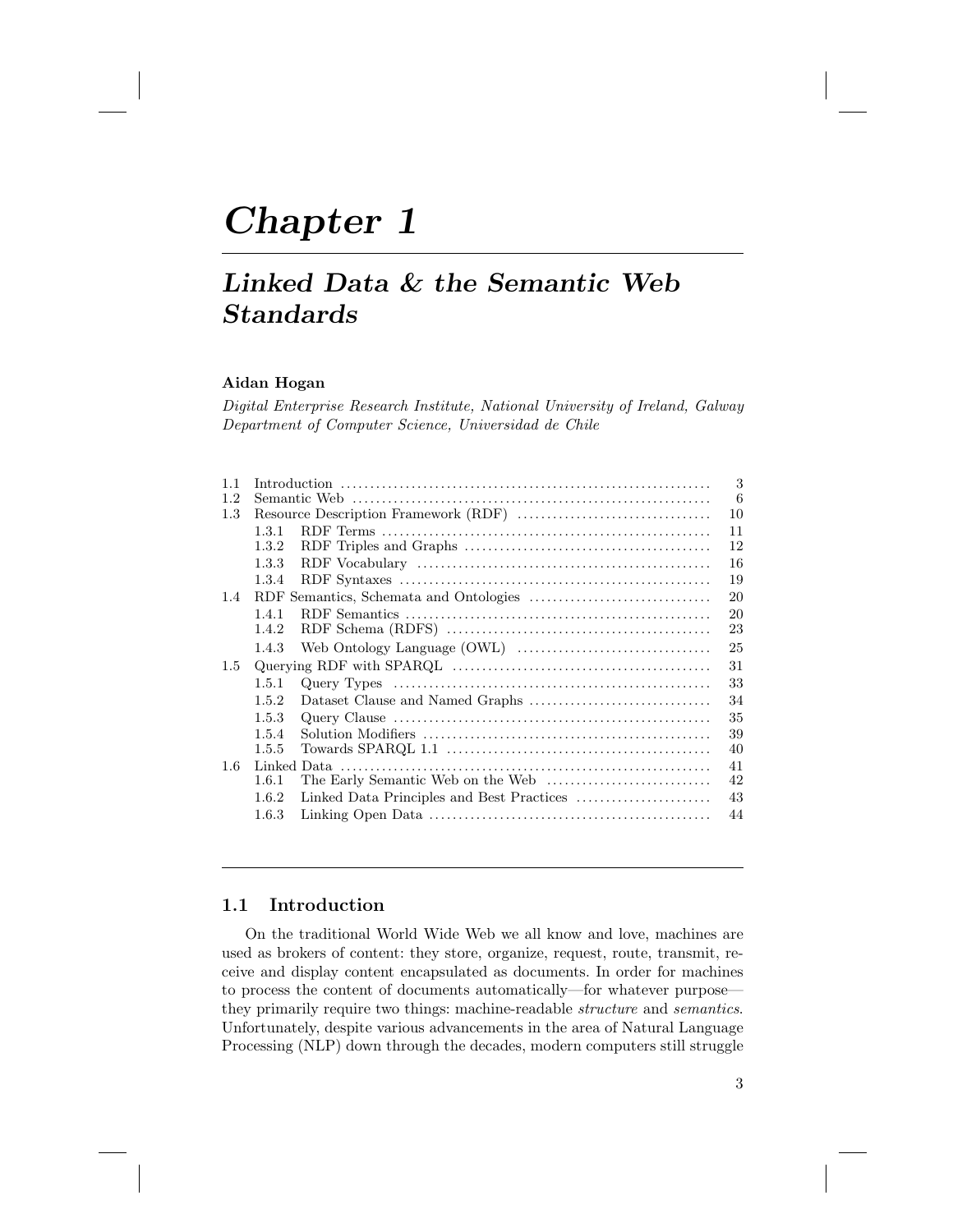to meaningfully process the idiosyncratic structure and semantics of natural language due to ambiguities present in grammar, coreference and word-sense. Hence, machines require a more "formal" notion of structure and semantics using unambiguous grammar, referencing and vocabulary.

As such, various standards (both de facto and de jure) have emerged to partially STRUCTURE the Web's content using agreed-upon formal syntaxes and data-models. The current structure of the Web's content is predominantly based around the idea of markup whereby the different elemental parts of the content in a document are delimited by use of syntactic conventions, including matching start tags and end tags (e.g., <title>Title of Document</title>), nested elements, attributes, and so forth. The eXtensible Markup Language (XML) provides a generic standard for markup-style languages, allowing machines to parse XML content into a data model consisting of an ordered tree of typed strings. Other non-markup-based methods for structuring content have also become common. For example, Comma Separated Values (CSV) provides a simple syntax that allows machines to parse content into tabular (or even relational) data-structures. Recently, JavaScript Object Notation (JSON) has seen growth in adoption, providing syntax to represent content that can be parsed into nested complex objects and associative arrays.

However, as far as a machine is concerned, having formally structured content is only half the battle. Without some semantics (aka. meaning) for at least some parts of the content, machines would not be able to do much more than split the content up by its delimiters and load its structure. Much of the semantics that powers the current Web is based on consensus collected in standards (e.g., RFCs, W3C, etc.) for software developers and content creators to read and follow. The HyperText Markup Language (HTML) standard is perhaps the most prominent such example, providing a markup-based vocabulary that allows to state how a document should be rendered in a browser; for example, the <title> tag is used by publishers to denote the title of the document, which will then be predictably displayed by a Web browser in its top tool-bar (or tab-bar). The agreed-upon semantics for the HTML vocabulary of tags and elements, then, lie in the annotation of a HTML document for consistent rendering purposes. Other markup-based specifications on the Web (such as Rich Site Summary (RSS)) promote an agreed-upon meaning for a set of terms that fulfill the needs of specific other applications (in the case of RSS, providing details of site updates to a feed reader).

Importantly, for agreed-upon vocabularies such as HTML or RSS, the addition (or renaming/removal) of terms from the vocabulary requires a new standard, and eventually new applications to interpret the new terms accordingly: the semantics of relevant terms are enumerated in human-readable documentation and hard-coded in (often imperative) programs. Although standards such as XML Schema (XSD) can be used to assign some machine-readable semantics to XML content—such as what are the legal and/or required children of an element or attribute (e.g., an element employee should have a staffID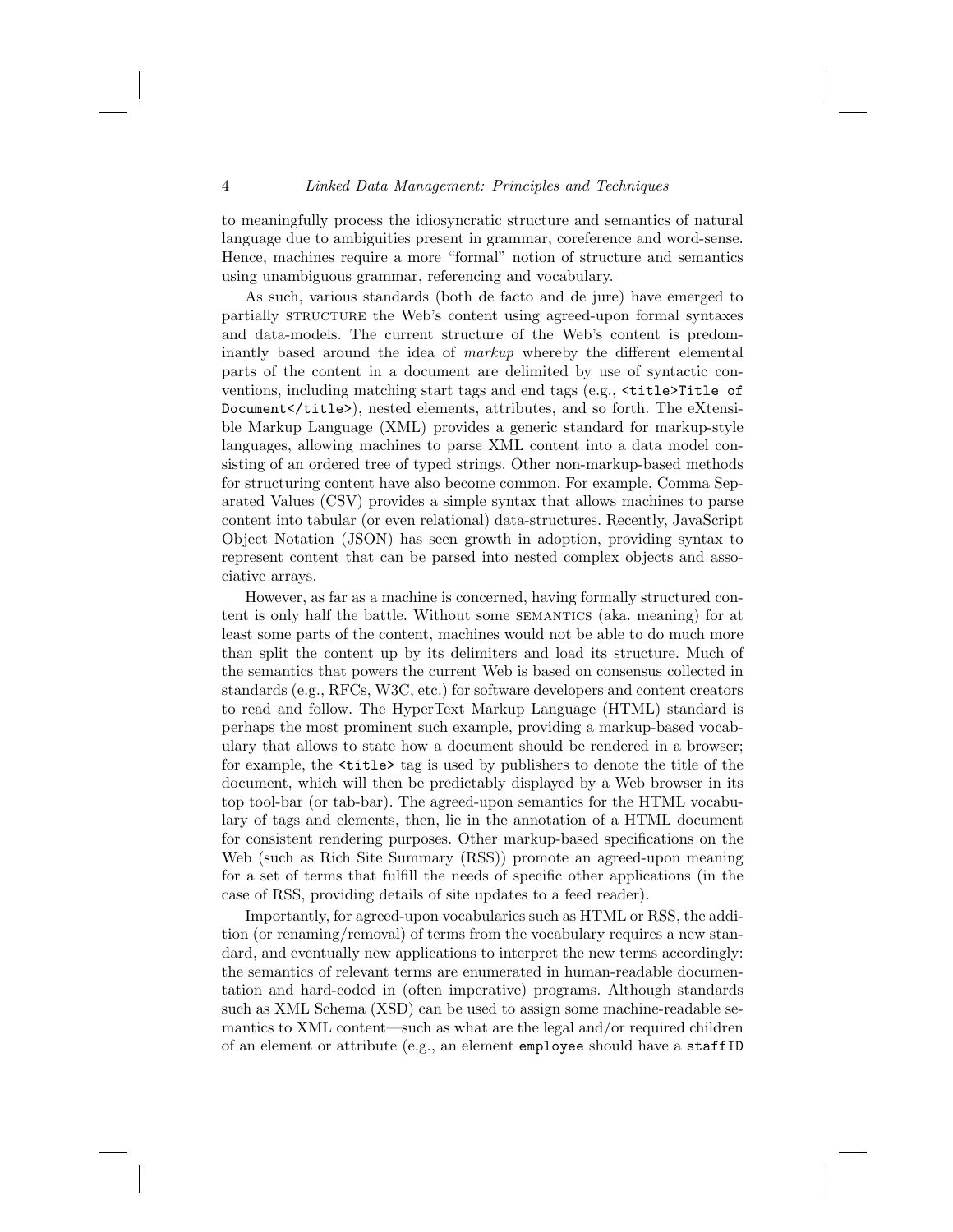attribute), or simple typing of elements and text values—such semantics are limited to defining constraints that define the notion of a "valid document" for some purpose, or for parsing datatypes such as integers, booleans and dates. In other words, XSD is more concerned with machine validation rather than machine readability. Furthermore, terms often serve a singular purpose within the context of a given application or a given schema: as an example, there is a <title> tag in both HTML and RSS, but how they should be interpreted differs significantly for the respective consumer applications.

So where does this leave the Web?

Consider a bunch of cooking enthusiasts who want to start sharing personal recipes with each other over the Web. Each participant will want to search over all recipes to find things like: "citrus-free desserts" or "winter soups made from root vegetables" or "wine-based gravy for beef" or "barbeque" and so forth. Some of the enthusiasts create a new site and invite users to enter recipes in structured (HTML) forms, allowing to state what ingredients are needed, in what quantities and units, what steps are required for preparation, and in what order. The recipes are stored in inverted keyword indexes and structured relational databases to allow for searching and querying over later. As the site's content grows, a tag-based system is created to allow users to fill in commonly searched terms not mentioned in the recipe text, like bbq, gravy, vegan and so forth. Users can comment on recipes to give their experience and ratings.

After all of the hard work, the users of the site are quite happy with the functionality. Users can search for content by keyword, by rating, or using faceted browsing over the ingredients of different recipes. However, some users still find it difficult to find the recipe they want. For example, Sally is allergic to citrus and although tags exist for common allergies, there are no tags for citrus. Thus, Sally has to go through each individual dessert recipe to ensure that the ingredient list does not contain lemons, oranges, limes, grapefruit, tangerines and other agrumes, or processed ingredients that themselves contain agrumes. Another user, Fred, has his eye on a recipe for Black risotto after enjoying it on holiday. Preferably, the recipe uses fresh cuttlefish, but if that is not available, whole squid can be used instead. Both of these are obscure ingredients and Fred is unsure where to find either of them in his local area. He searches through a variety of online shopping sites for local supermarkets and eventually finds fresh squid but is still unsure whether or not cuttlefish is available close-by.

Later, the maintainers of the cooking site decide to merge with another site that contains recipes for cocktails. There is much overlap between both sites in terms of the structure of input forms, ingredients used, preparation details, tags, and so forth. The maintainers of both sites decide to extend the cooking site and prepare a site-dump of the cocktail site to integrate with the cooking database. However, aside from all of the manual effort required in manually mapping and restructuring the content of the cocktail corpus, there are further alignment problems. Recipes on the cooking site are expected to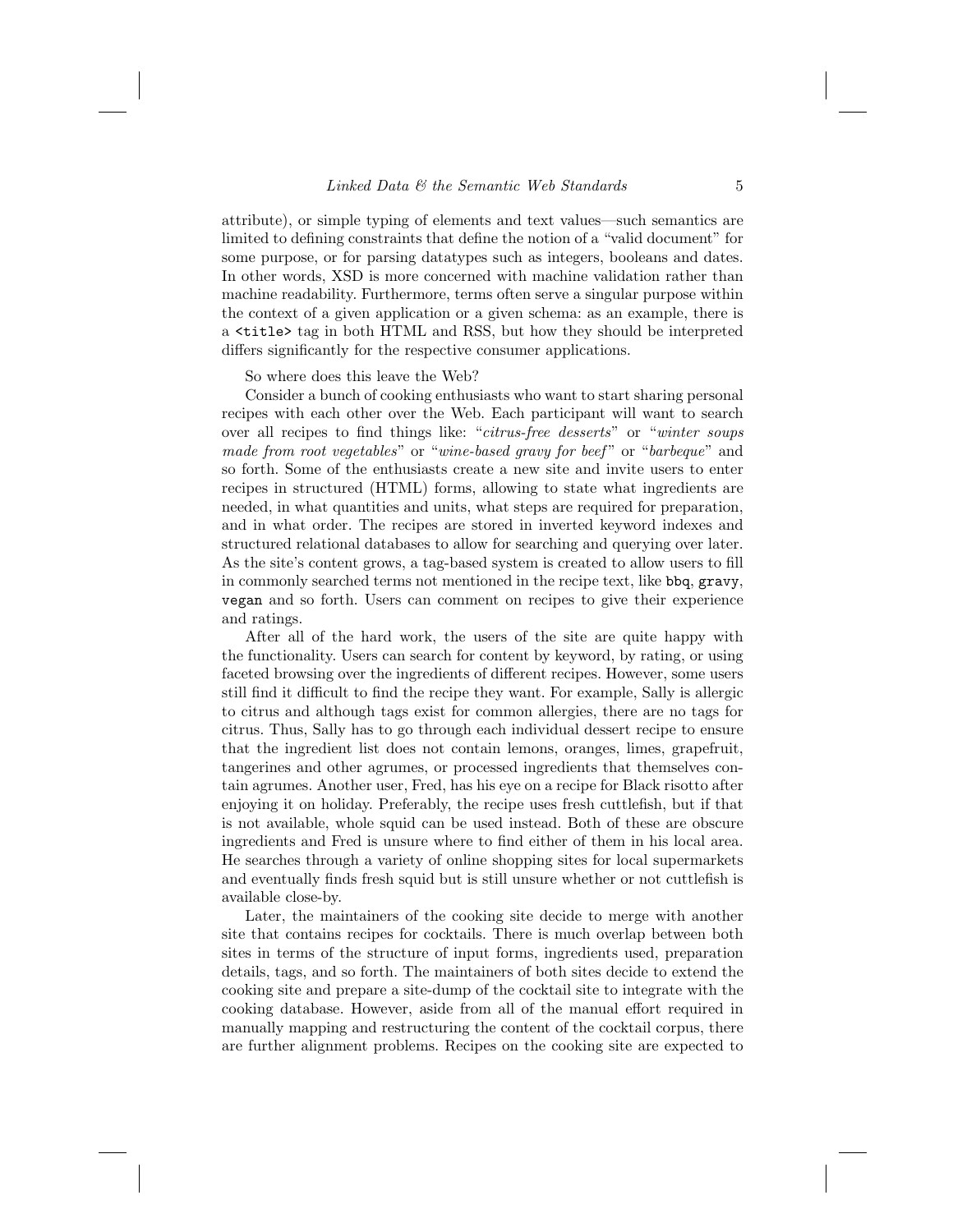have a preparation time, which is missing from the cocktail site; the cocktail site has alternative names for some ingredients, such as "cantaloupe" instead of "melon"; the cocktail recipes have no tags; and so forth. The maintainers eventually have to heavily adapt their database design to accomodate the incoming data, and hack together some imperative scripts to align terms and to seed common tags for cocktails like non-alcoholic, vegan, etc., based on ingredient lists, extending them manually.

Although this example admittedly takes some liberties, it serves to illustrate some of the shortcomings of the current Web. The advent of Web 2.0 technologies has blurred the line between users and publishers: the Web now contains a lot of user-generated content, be it primary content such as recipes, or secondary content in the form of comments, ratings, lists, tags, etc. However, content is heavily fragmented across different sites—even where there is a high degree of overlap across that content—with only a coarse layer of hyperlinks bridging individual sites. Content is often created in the context of a given site for the functionality of that site: though content may often be of general interest, it is often created with a singular purpose (e.g., manually tagging recipes containing lemons with citrus). As a result, content becomes locked into a site, due to some combination of licensing or technical issues, or simply because the content is not stated in a reusable way. Because so much of the content on the Web is not directly reusable, there are then high levels of redundancy in the manual creation of factual content across different sites (e.g., tagging lemon cocktails again with citrus). Similarly, content gained through one site cannot be used to automatically interact with another site (such as to search nearby shops for ingredients of recipes).

And so, in an effort to address these shortcomings, the primary goal of the "Semantic Web" is to make more of the Web's content available in a machinereadable format such that it can be reused for (m)any purpose(s), such that it can be automatically combined and integrated with other machine-readable content, and such that machines can (to some known extent) interpret and automatically act upon that content. For this envisaged Semantic Web, you would only need to say that "all lemons are citrus fruits" once: so long as you said it the right way—on the Web, using an globally agreed-upon identifier for lemon, described using an agreed-upon data-model, formalizing the claim using an agreed-upon vocabulary with well-defined meaning—the machines could do the rest.

This chapter continues by first outlining the original vision of the Semantic Web and the core components and technologies deemed necessary to make it a reality. Thereafter, we discuss the various core Semantic Web languages that have been standardized in recent years and that comprise the heart of the modern Semantic Web. Finally, we discuss Linked Data: a set of bestpractices on how to identify Semantic Web resources and how to organize and interlink Semantic Web data published in a decentralized manner on the Web.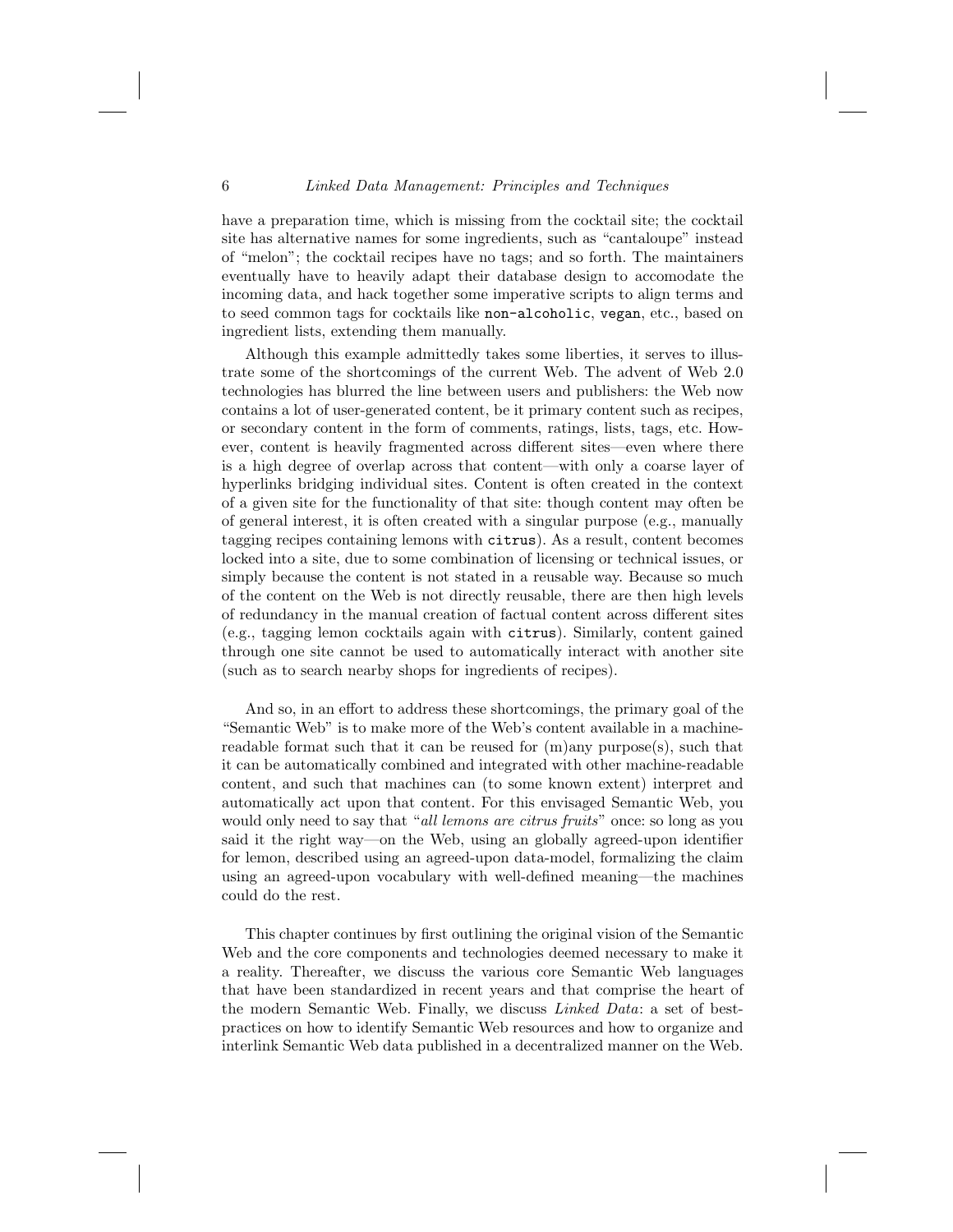$Linked Data \& the Semantic Web Standards$  7



FIGURE 1.1: Semantic Web Stack (aka. Semantic Web Layer Cake)

# 1.2 Semantic Web

On a high-level, the Semantic Web can be conceptualized as an extension of the current Web so as to enable the creation, sharing and intelligent re-use of (deeply) machine-readable content on the Web. This idea of the Semantic Web is almost as old as the Web itself, and the *roots* of the Semantic Web are, of course, much older than the Web. However, two major milestones for the inception of the modern notion of the Semantic Web were the original W3C recommendation of the first Resource Description Framework (RDF) standard in February 1999 [39] outlining the core data model (described in detail later in Section 1.3), and the 2001 publication of Berners-Lee et al.'s seminal paper where the authors outlined their vision for the Semantic Web [9].

Traditionally, the technical blue-prints for building the Semantic Web from the ground up have often been represented through various incarnations of the high-level "Semantic Web Stack" (aka. "Semantic Web Layer Cake") originally conceived by Berners-Lee; yet another such incarnation is illustrated in Figure 1.1. Each layer of the stack represents a technical "piece of the puzzle" needed to realize the vision of the Semantic Web. Some parts of the puzzle already exist and can be re-used. However, much of the stack necessarily needs novel techniques; these parts are italicized in Figure 1.1.

The lower levels of the stack relate to foundational elements of the Semantic Web that are in-common with the Web itself:

Characters: Like the current Web and various other software applications, the Semantic Web requires some standard to map from binary streams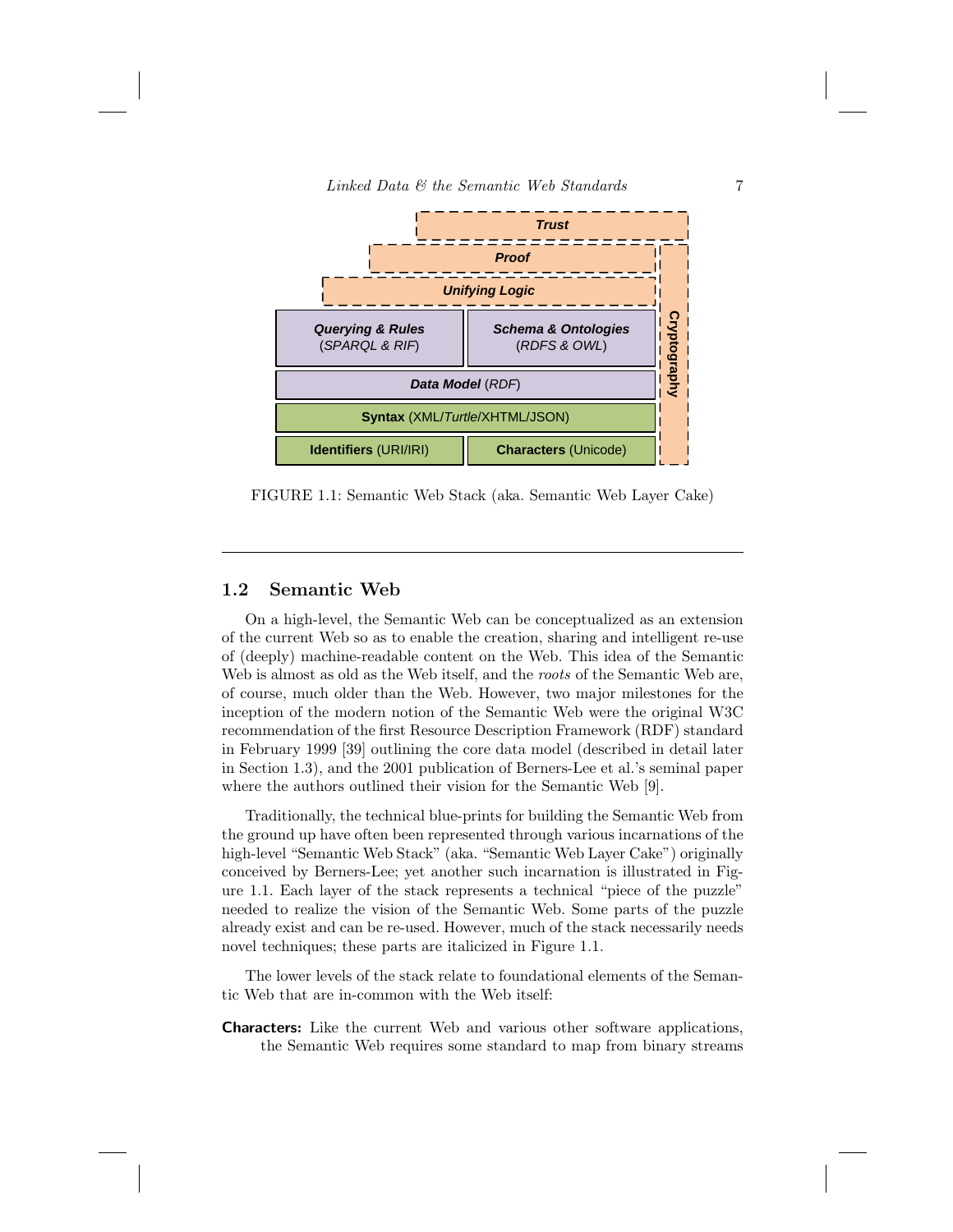and storage to textual information. For this, the Semantic Web relies on the standard Unicode character-set.

- **Identifiers:** If the Semantic Web is about describing *things*—be they conceptual or concrete—in a machine-readable manner, these things will need globally agreed-upon identifiers. The natural choice for identifiers is thus to use the Uniform Resource Identifier (URI) specification, which is already used on the Web to identify documents (or more accurately, representations). Newer Semantic Web standards have also started to adopt the Internationalized Resource Identifier (IRI) specification: a generalization of URIs to support the broader Unicode standard.
- **Syntax:** To allow machines to automatically parse content into its elementary constituents, the Semantic Web requires syntaxes with formally defined grammars. For this, existing generic syntaxes such as XML and JSON can be used. Though the use of existing syntaxes allows for using legacy tools, custom syntaxes have also been created to encode Semantic Web data using terse and intuitive grammars; these novel syntaxes are all a derivative of the Terse RDF Triple Language (Turtle) syntax.<sup>1</sup>

Above the Syntax layer lies the beating heart of the Semantic Web:

- Data Model: In order for machines to exchange machine-readable data in a generic fashion, they need to agree upon a common data-model under which to structure content. This data-model should be generic enough to provide a canonical representation (without idiosyncrasies) for arbitrary content irrespective of its domain or nature or syntax, and to enable processing this content using standard off-the-shelf technologies. The core data-model elected for use on the Semantic Web is RDF, which can be serialized using one or more of the aforementioned syntaxes.
- **Schema & Ontologies:** While the RDF data-model brings a universal structure to content, it does not bring (much) semantics or meaning to content. Thus, the Semantic Web requires formal languages with which to make claims about things described in RDF content. These formal languages offer a meta-vocabulary with well-defined semantics that can be used in combination with the RDF data-model to define schemata and ontologies. The core languages offered as part of the current Semantic Web standards are the RDF Schema (RDFS) and Web Ontology Language (OWL) standards.
- Querying & Rules: Ultimately, content described in RDF needs to be processed by querying and rule-based systems that allow for specifying conjunctive conditions and query patterns. The results of conjunctive

<sup>&</sup>lt;sup>1</sup>Turtle is itself inspired by Notation3 (N3). However, N3 goes beyond RDF and should not be considered an RDF syntax. Turtle can be loosely speaking the intersection of RDF and N3.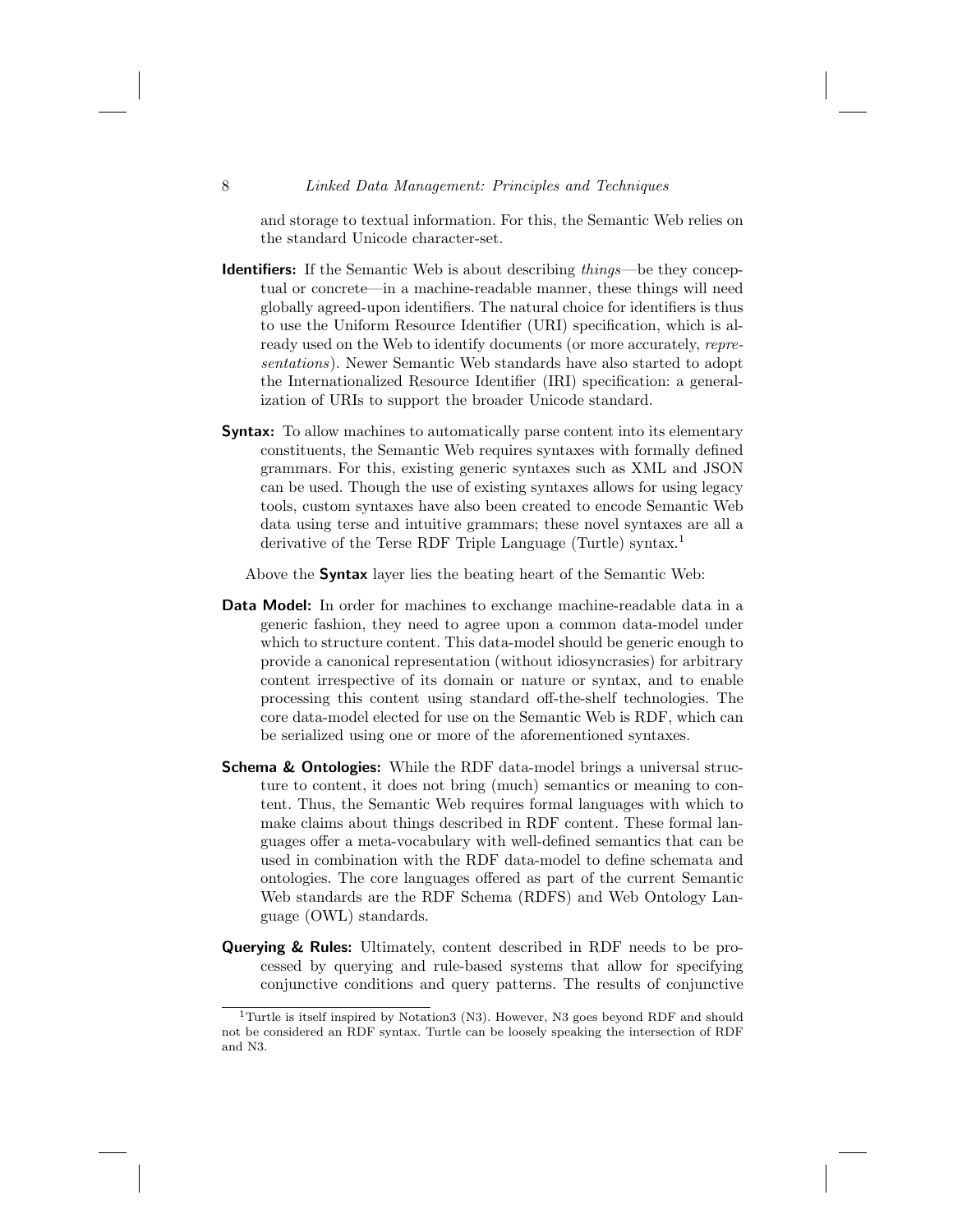queries and rules can be used to extract pertinent elements of RDF content, to generate results for a user interface, to infer novel RDF data based on premises formed by existing content, to specify constraints that an RDF dataset should conform to, or to define triggers that perform actions when the RDF data meets certain conditions. The current querying standard for the Semantic Web is the SPARQL Protocol and RDF Query Language (SPARQL), which provides a mature, feature-rich query language for RDF content. The current standard for rules on the Semantic Web is the Rule Interchange Format (RIF), which captures the expressivity of various existing rule-based languages and offers a powerful library of built-in functions.

This chapter will primarily focus on the layers and standards enumerated above. This book will primarily focus on the support for Querying in the context of the RDF Data Model layer.

At the top and side of the stack in Figure 1.1 are a number of layers drawn with dashed lines. Although proposals to realize these layers have been made in the research literature, mature standards and tooling have yet to emerge. These are speculative areas of the Semantic Web, and that is reflected in the following discussion:

- **Unifying Logic:** Lower down in the stack lie the query languages, rule primitives and ontological standards that are compatible with RDF data and that form the core of the Semantic Web stack. The envisaged goal of the **Unifying Logic** layer is as an interoperability layer that provides the foundation for combining these lower-level technologies into a whole, with a unifying language to engage queries and rules over knowledge represented in RDF and associated ontologies/schemata. Various works in this area have looked at combining rules with querying [47, 48], combining ontological interpretations with querying [35, 20], and combining rules and ontologies [37, 32, 36].
- **Proof:** Given that the Semantic Web would enable software agents to perform various automated tasks over decentralized sources of structured information, possibly combining data from multiple external sources and applying various reasoning and querying primitives to achieve some goal, it is important that the software agent provide some form of proof that can be used by the client to validate the procedure or information used to, e.g., complete the task or derive an answer.
- **Trust:** Related to the underlying **Proof** layer, the Trust layer would be required by clients on the Semantic Web to determine which sources of information should be trusted in a proof, or by clients and servers as an access control mechanism to determine which service providers or other agents on the Web are allowed access to which data, and so forth. To achieve this, the Trust layer would not require an a priori whitelist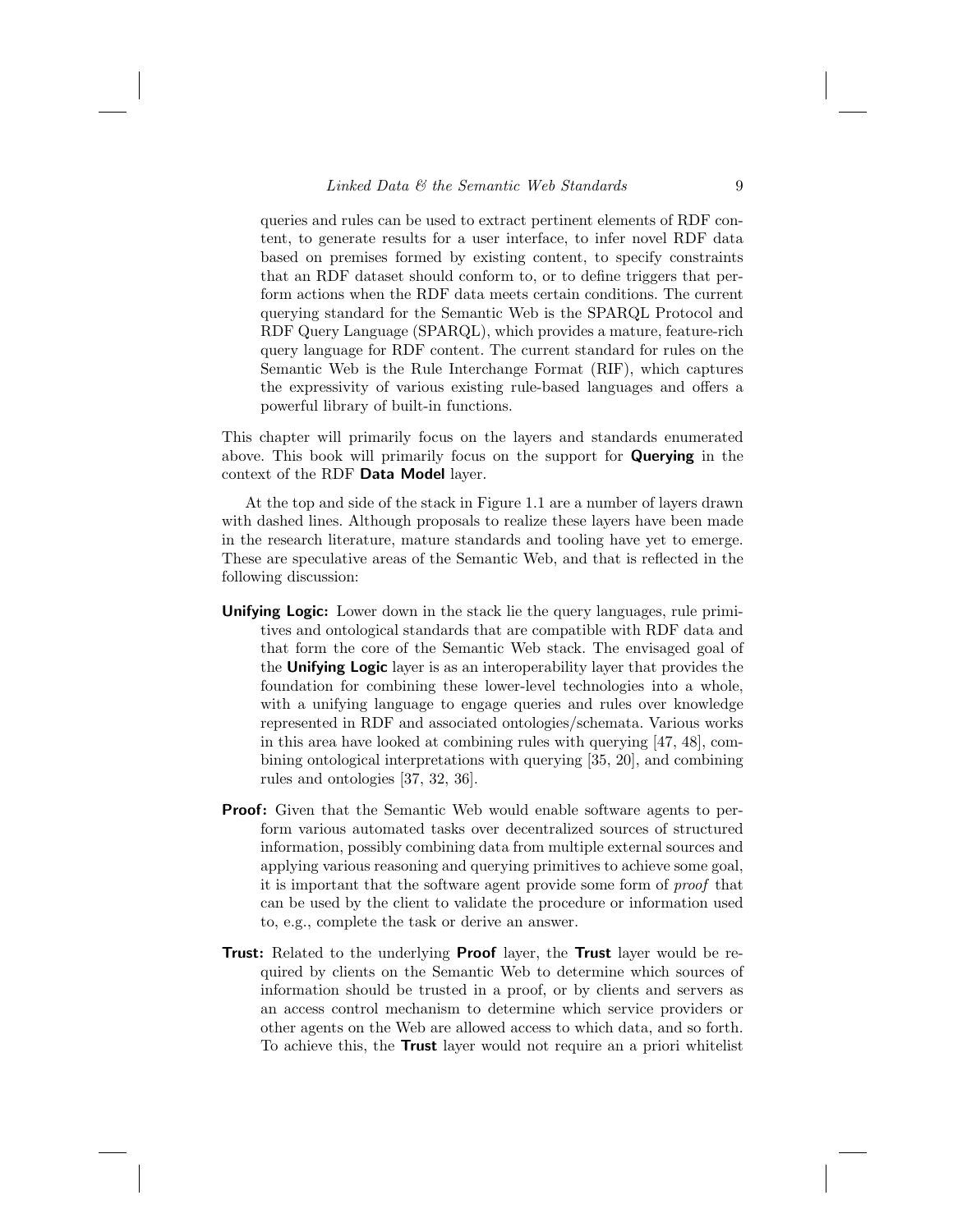or blacklist of agents, but should rather be able to determine trust for agents it has not seen before based on attributes of that agent (e.g., based on a social network, being a governmental body, etc.).

Cryptography: This layer lies to the side of the Semantic Web stack, indicating that although important, cryptography is somewhat tangential to the core Semantic Web technologies. Obviously, the Semantic Web would require cryptographic techniques for verifying identity and for allowing access control mechanisms, and so forth. However, many existing cryptography technologies could be borrowed directly from the Web, including digital signatures, public-key encryption/decryption algorithms such as RSA, secure protocols such as HTTP Secure (HTTPS) that use TSL/SSL, and so forth.

The original Semantic Web vision [9] is indeed an ambitious one. Throughout the years, various aspects of the stack have been tackled by a variety of research groups, developers and standardization bodies. However, much of the original vision remains unrealized. On a high-level, we see that lower parts of the Semantic Web stack borrow directly from existing Web technologies, middle parts of the stack have been realized through various standardization efforts, and higher parts of the stack remain largely unrealized. In general, however, the stack is best viewed in a descriptive manner, not a prescriptive manner: it is an illustration, not a specification.

Many developments have been in made in the past few years on the middle layers of the stack in terms of the RDF data-model and related standards built on top for querying RDF, representing schemata and ontologies in RDF, and expressing rules that can be executed over RDF data. This book focuses largely on these middle layers, and the remainder of this chapter outlines the core Semantic Web standards that have been proposed in these areas, starting with the RDF standard.

# 1.3 Resource Description Framework (RDF)

The RDF standard [42] provides the basis for a core agreed-upon datamodel on the Semantic Web. Having an agreed-upon data-model is crucial for the interoperability of data produced by different independent publishers across the Web, allowing for content represented in RDF to be generically processed and indexed by off-the-shelf tools no matter what its topic or origin.

Herein, we give a brief walkthrough of the design principles and the features of RDF. We do not cover all features, but rather focus on core concepts that are important for further reading of this book. Throughout, we will use Turtle's syntactic conventions for representing RDF terms and RDF data.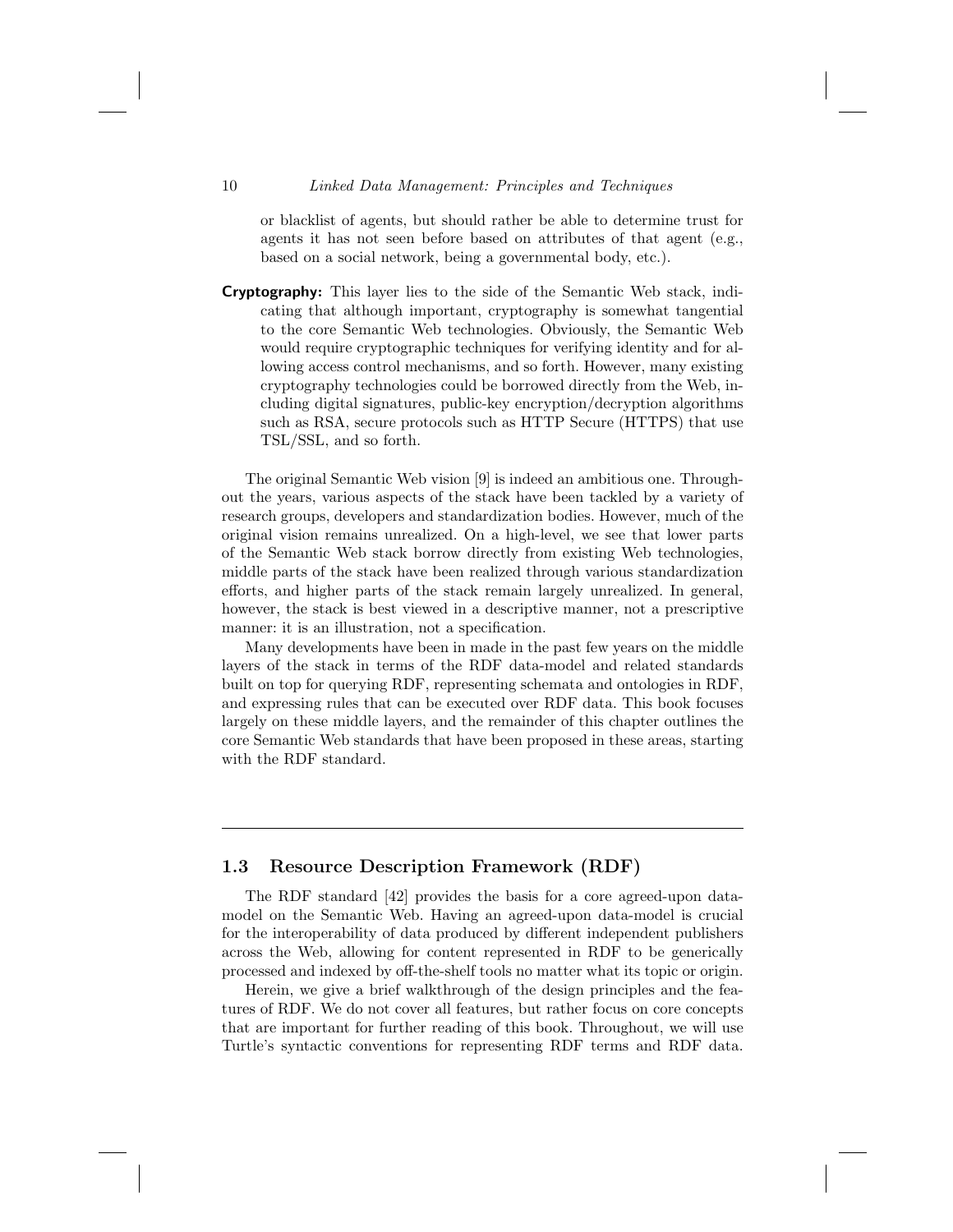These conventions will be introduced in an incremental fashion, but if unfamiliar with the syntax, the reader may find it worthwhile to look through the examples in the W3C Working Draft for Turtle [5].

### 1.3.1 RDF Terms

The elemental constituents of the RDF data-model are RDF terms that can be used in reference to resources: anything with identity. The set of RDF terms is broken down into three disjoint sub-sets: URIs (or IRIs), literals and blank nodes. 2

- URIs serve as global (Web-scope) identifiers that can be used to identify any resource. For example, http://dbpedia.org/resource/Lemon is used to identify the lemon fruit (and plant) in DBpedia [12] (an online RDF database extracted from Wikipedia content). In Turtle, URIs are delimited with angle-brackets: <http://dbpedia.org/resource/Lemon>. To avoid writing long and repetitive full URI strings, Turtle allows for the use of CURIE-style shortcuts [11] where a re-usable prefix can be defined: @prefix dbr: <http://dbpedia.org/resource/>. Thereafter, URIs can be abbreviated using prefix:localname shortcuts e.g., dbr:Lemon—where the local-name is resolved against the in-scope prefix definition to generate the full URI form.
- Literals are a set of lexical values denoted with inverted commas in Turtle. Literals can be either:
	- Plain Literals which form a set of plain strings, such as "Hello World", potentially with an associated language tag, such as such as "Hello World"@en.
	- Typed Literals which comprise of a lexical string and a datatype, such as "2"<sup>^</sup>xsd:int. Datatypes are identified by URIs (such as xsd:int), where RDF borrows many of the datatypes defined for XML Schema that cover numerics, booleans, dates, times, and so forth. These datatypes define which lexical forms are valid for that datatype (e.g., to state that " $p''^{\sim}$ xsd:int is invalid), and ultimately provide a mapping from valid lexical strings to a value space (e.g., from "2" $\sim$ xsd: int to the value of the number two). Turtle provides shortcuts for common datatypes, where the use of numbers and boolean values without quotes—e.g., 2, 2.4, false—indicate a corresponding datatype literal. Plain literals without language tags map to the same value as lexically identical xsd:string values.

<sup>2</sup>Although support for IRIs is featured in more recent RDF-based standards, to avoid confusion, we henceforth stick with the notion of URIs in our discussion and definitions. The distinction between URIs and IRIs is not important to the discourse presented.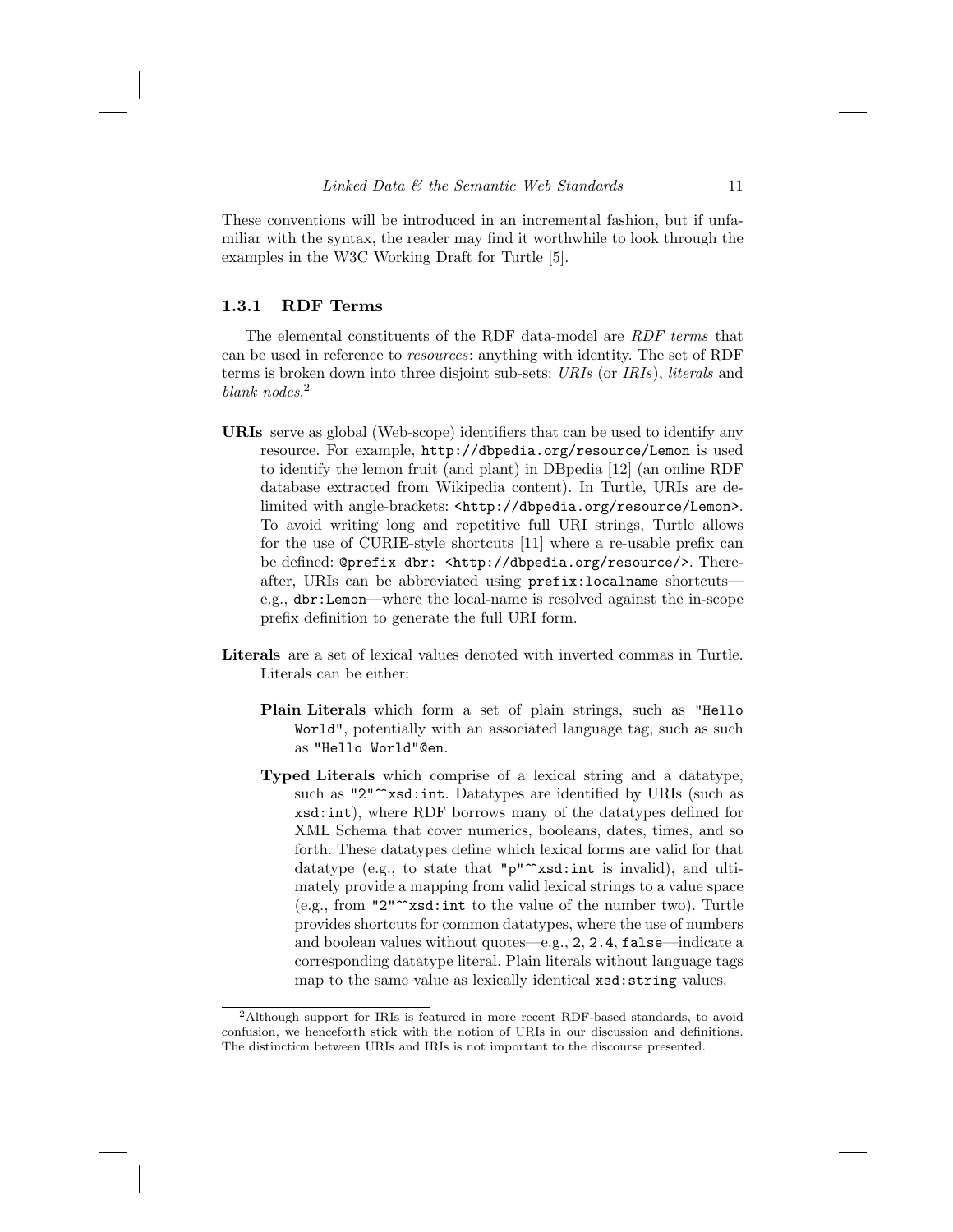Blank Nodes are defined as existential variables used to denote the existence of some resource without having to explicitly reference it using a URI or literal. In practice, blank nodes serve as locally-scoped identifiers for resources that are not otherwise named. Blank nodes cannot be referenced outside of their originating scope (e.g., an RDF document). The labels for blank nodes are thus only significant within a local scope. Intuitively, much like variables in queries, the blank nodes of an RDF document can be relabeled (bijectively) without affecting the interpretation of the document. In Turtle, blank nodes can be referenced explicitly with an underscore prefix : bnode1, or can be referenced implicitly (without using a label) in a variety of other manners.

We can now provide formal notation for referring to the different sets of RDF terms:

**Definition 1.** The set of RDF terms is the union of three pair-wise disjoint sets: the set of all URIs  $(U)$ , the set of all literals  $(L)$  and the set of all blank nodes (B). The set of all literals can be further decomposed into the union of two disjoint sets: the set of plain literals  $(L_p)$  and the set of typed literals  $(L_t)$ .

Importantly, RDF does not take the Unique Name Assumption (UNA): two terms can (and often do) refer to the same referent. Since RDF is intended to be used as a common data model for the Web, it is likely that two different publishers may use different terms to refer to the same thing. For example, the URI http://rdf.freebase.com/ns/m.09k b is used by Freebase—another online publisher of RDF—to identify the lemon fruit/tree. Thus, by not taking the UNA, RDF and its related standards allow for data from the DBpedia and Freebase exporters to be merged without *requiring* that terms map bijectively to referents. In fact, although RDF terms are composed of pair-wise disjoint sets, different types of RDF terms can also refer to the same thing. For example, the URI http://km.aifb.kit.edu/projects/numbers/web/n2 is used by the Linked Open Numbers project [59] to assign a URI to the number 2, thus referring to the same value as the term  $"2"^{\sim}$ xsd:integer although the actual terms themselves are in disjoint sets.

#### 1.3.2 RDF Triples and Graphs

Having covered the RDF terms used to refer to things, we now cover RDF triples which are used to make statements about those things. The notion of RDF triples constitutes the foundation of the Semantic Web's core data model. As its name suggests, an RDF triple is simply a 3-tuple of RDF terms. The first element of the tuple is called the *subject*, the second element the *predicate*, and the third element the *object*. An RDF triple can then be seen as representing an atomic "fact" or a "claim". Importantly, RDF triples have fixed arity (length of three) with fixed slots (subject, predicate, object), constituting a generic common framework that enables interoperability.

We can formally define the notion of an RDF triple as follows: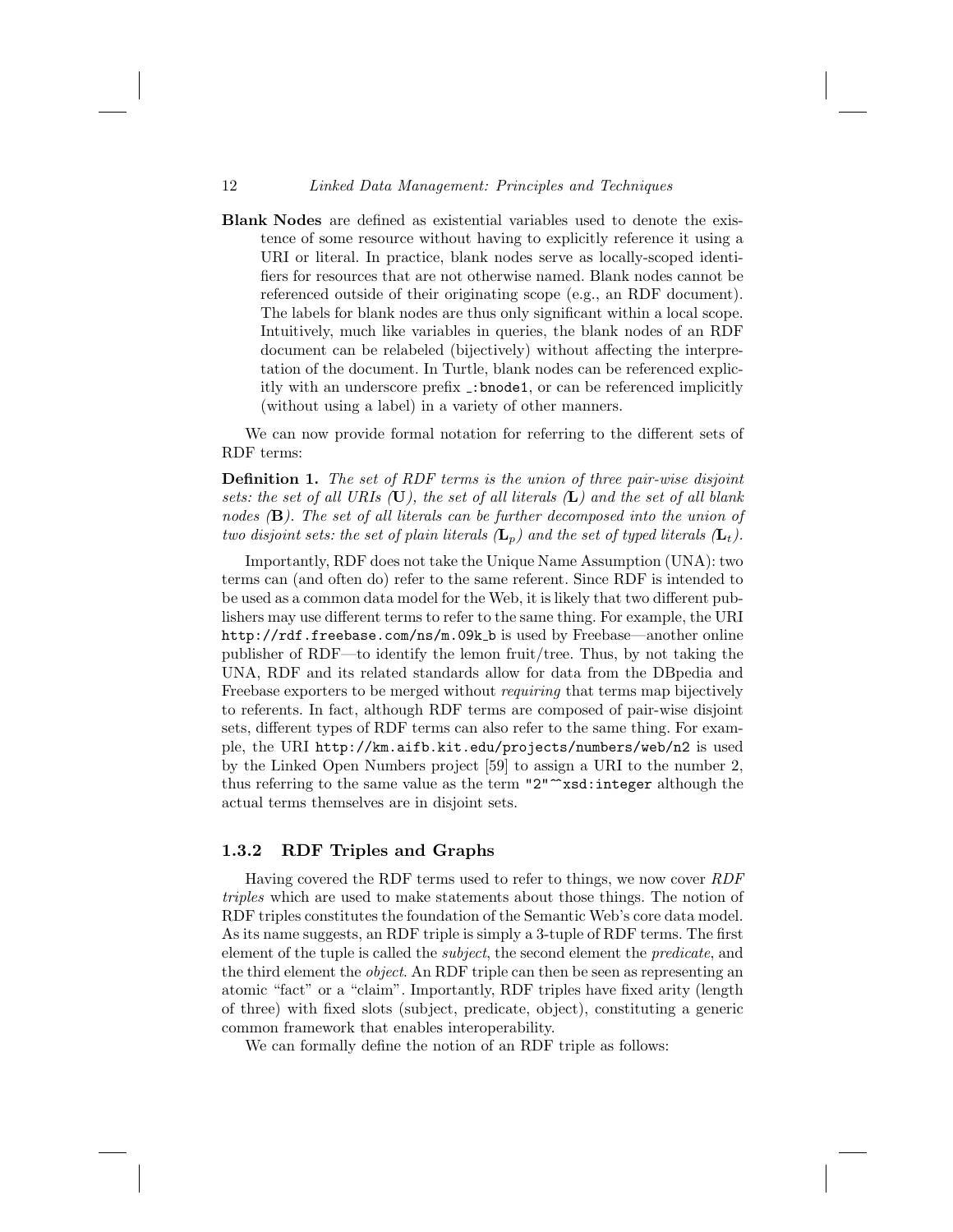**Definition 2.** An RDF triple t is defined as a triple  $t = (s, p, o)$  where  $s \in$  $\mathbf{U} \cup \mathbf{B}$  is called the subject,  $p \in \mathbf{U}$  is called the predicate and  $o \in \mathbf{U} \cup \mathbf{B} \cup \mathbf{L}$ is called the object.

Informatively, the typical role of the three RDF triple positions can be intuited as follows:

- Subject: Filled by an RDF term (either a URI or a blank node) that refers to the primary resource being described by the triple.
- **Predicate:** Filled by an RDF term (must be a URI) that identifies the *rela*tion between the subject and the object.
- Object: Filled by an RDF term (can be a URI, blank node or literal) that fills the value of the relation.

How RDF triples can then be used to describe resources is best illustrated with an example:

Example 1. The following example presents some of the RDF data talking about lemons and about citrus from the DBpedia exporter ('#' denotes a comment line in Turtle):

```
\overline{a} \overline{a} \overline{a} \overline{a} \overline{a} \overline{a} \overline{a} \overline{a} \overline{a} \overline{a} \overline{a} \overline{a} \overline{a} \overline{a} \overline{a} \overline{a} \overline{a} \overline{a} \overline{a} \overline{a} \overline{a} \overline{a} \overline{a} \overline{a} \overline{# PREFIX DECLARATIONS
@prefix dbr: <http://dbpedia.org/resource/> .
@prefix dbo: <http://dbpedia.org/ontology/> .
@prefix dbp: <http://dbpedia.org/property/> .
@prefix rdfs: <http://www.w3.org/2000/01/rdf-schema#> .
 # RDF TRIPLES
dbr:Lemon rdfs:label "Lemon"@en .
dbr:Lemon dbp:calciumMg 26 .
dbr:Lemon dbo:family dbr:Rutaceae .
dbr:Lemon dbo:genus dbr:Citrus .
dbr:Citrus rdfs:label "Citrus"@en .
dbr:Citrus dbo:family dbr:Rutaceae .
dbr:Citrus dbo:family dbr:Aurantioideae .
```
Here we see four prefix declarations and then seven RDF triples (delimited by periods in Turtle). Each triple is comprised of three RDF terms. The subject position contains URIs (or blank nodes) that identify what can be viewed as the primary resource being described (in this case, dbr:Lemon and dbr:Citrus). The predicate position contains a URI that identifies the relation (aka. attribute) being described for that resource  $(e.q., \text{rdfs:label, dbo:genus}).$  The object position contains URIs and literals (and potentially blank nodes) that refer to the value for that relation  $(e.g., 26, \text{dbr:Citrus}).$ 

✝ ✆

Turtle permits some abbreviations when writing triples that contain repetitions. Omitting the prefix declarations for brevity, the following triples represent the same content as above: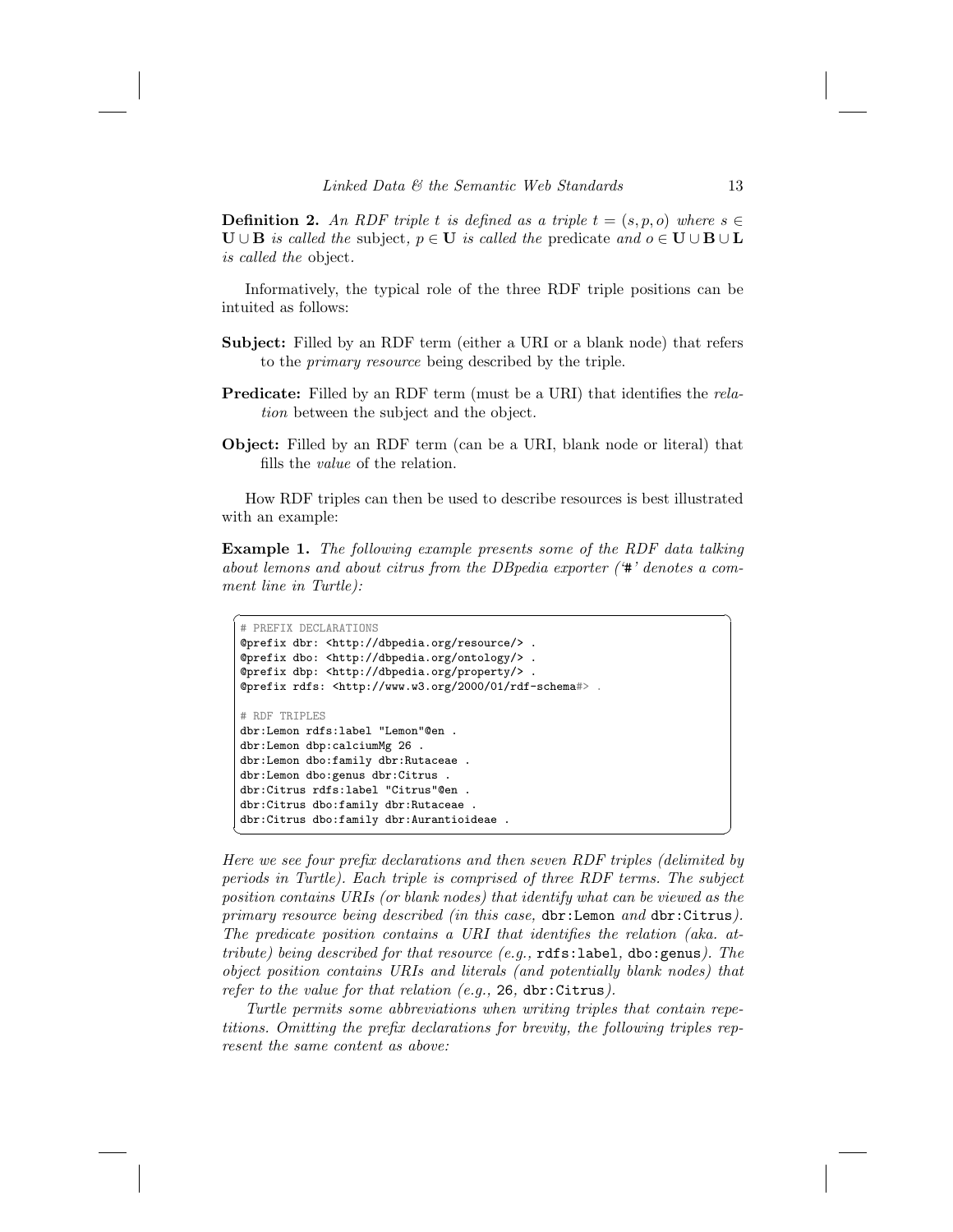$\overline{\phantom{a}}$ 

```
...
# RDF TRIPLES
dbr:Lemon rdfs:label "Lemon"@en ;
  dbp:calciumMg 26 ;
  dbo:family dbr:Rutaceae ;
  dbo:genus dbr:Citrus .
dbr:Citrus rdfs:label "Citrus"@en ;
  dbo:family dbr:Rutaceae , dbr:Aurantioideae
✝ ✆
```
Here,  $\cdot$ ; ' indicates that the subsequent triple has the same subject as the previous triple, allowing to omit that term. Also, ',' indicates that the subsequent triple contains the same subject and predicate as the previous triple, allowing to omit those terms.

It is common practice to conceptualize RDF datasets as directed labeled graphs, where subjects and objects are drawn as labeled vertices and predicates are drawn as directed, labeled edges. By convention, literal vertices are drawn as rectangles, and URI vertices and blank nodes are drawn as ellipses (labels for blank node vertices are often omitted).

Example 2. The following diagram renders the above RDF dataset as a directed labeled graph,



It is worth nothing that the RDF data-model is not directly isomorphic with the notion of directed labeled graphs. In particular, edge labels can themselves be vertices, which cannot be represented in such a diagram. This occurs when a predicate term also appears in a subject or object position; for example, if one were to add the following triple to the data in question:

 $\overline{a}$   $\overline{a}$   $\overline{a}$   $\overline{a}$   $\overline{a}$   $\overline{a}$   $\overline{a}$   $\overline{a}$   $\overline{a}$   $\overline{a}$   $\overline{a}$   $\overline{a}$   $\overline{a}$   $\overline{a}$   $\overline{a}$   $\overline{a}$   $\overline{a}$   $\overline{a}$   $\overline{a}$   $\overline{a}$   $\overline{a}$   $\overline{a}$   $\overline{a}$   $\overline{a}$   $\overline{$ ... dbo:genus rdfs:label "Genus"@en .  $\begin{pmatrix} 1 & 1 & 1 \\ 1 & 1 & 1 \\ 1 & 1 & 1 \end{pmatrix}$ 

one would either need to duplicate the dbo:genus term for both a vertex and an edge, or to allow extending edges between edges. Both remedies would break the standard formal conventions for a directed labeled graph.

Although some authors have suggested alternative representations such as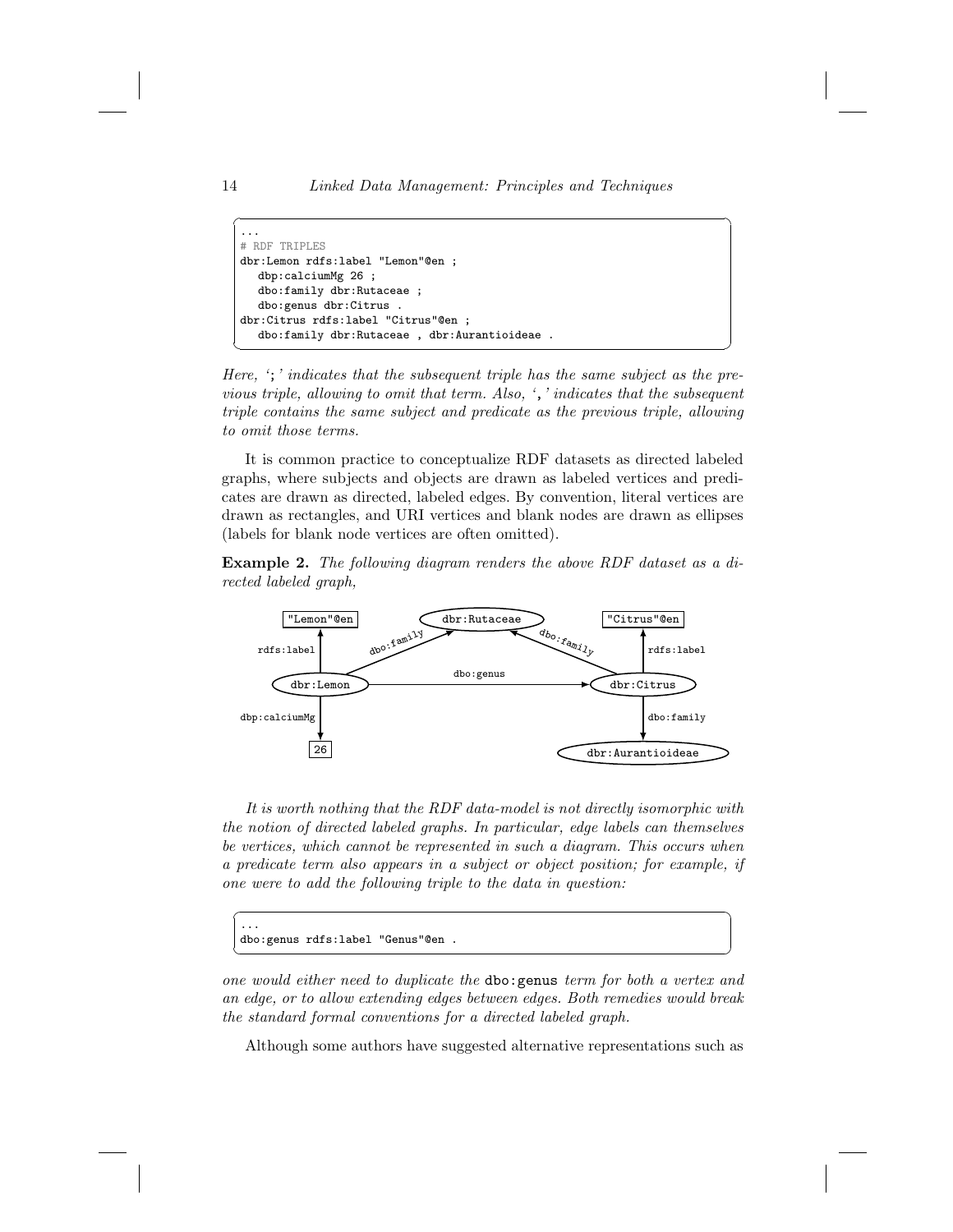bipartite graphs for RDF [28], directed labeled graphs remain an intuitive and popular conceptualization of RDF data.<sup>3</sup> As such, RDF is often referred to as being *graph-structured data* where each  $(s, p, o)$  triple can be seen as an edge  $s \xrightarrow{p} o$ . In fact, a set of RDF triples is formally referred to as an *RDF graph*.

**Definition 3.** A finite set of RDF triples  $G \subset (\mathbf{U} \cup \mathbf{B}) \times \mathbf{U} \times (\mathbf{U} \cup \mathbf{B} \cup \mathbf{L})$ is called an RDF graph.

Since RDF graphs are defined in terms of sets, it follows that the ordering of RDF triples in an RDF graph is entirely arbitrary and that RDF graphs do not allow for duplicate triples. The graph-structured nature of the RDF data-model lends itself to flexible integration of datasets. Additional edges can be added extensibly to the graph at any time. Edges in the graph use globally-scoped URI identifiers. When vertices are identified with URIs, they too can be referenced externally and connected to other vertices.

There is one slight complication in the notion of RDF graphs, caused by blank nodes. Blank nodes are intended to be locally-scoped terms that are interpreted as existential variables—as denoting the existence of something without naming it. The labels of blank nodes are not of significance outside of the local scope. This gives rise to a notion of isomorphism between RDF graphs that are the same up to (bijective) blank-node relabeling: isomorphic RDF graphs can be considered as containing the same "content".<sup>4</sup> Furthermore, when merging two (or more) RDF graphs, it is important to ensure that there are no conflicts in blank-node labels. If two RDF graphs share a blank node with the same label, that blank node is not considered the same across the two graphs. Hence, the notion of an RDF merge is introduced to avoid blank-node label conflicts.

**Definition 4.** Given two RDF graphs,  $G_1$  and  $G_2$ , an RDF merge of these two graphs, denoted  $G_1 \uplus G_2$ , is defined as the set union  $G_1' \cup G_2'$  where  $G_1'$ and  $G'_2$  are isomorphic copies of  $G_1$  and  $G_2$  respectively such that the copies do not share any blank nodes with common labels.

The existential nature of blank-nodes also gives rise to the notion of (non-)lean RDF graphs, whereby non-lean graphs contain redundant blank nodes [29]. We do not go into detail on this particular subject as it relates to an often overlooked and rarely relevant aspect of RDF [41], but rather make the reader aware of the issue with an illustrative example.

Example 3. The following dataset features two blank nodes (omitting prefix declarations for brevity where  $ex:$  refers to an arbitrary example namespace):

ex:LemonPieRecipe ex:ingredient dbr:Lemon .

<sup>3</sup>Where a predicate also appears in the subject or object position, most commonly, the term is duplicated as a vertex and an edge.

<sup>&</sup>lt;sup>4</sup>An analogy would be to consider two queries that are the same up to variable relabeling.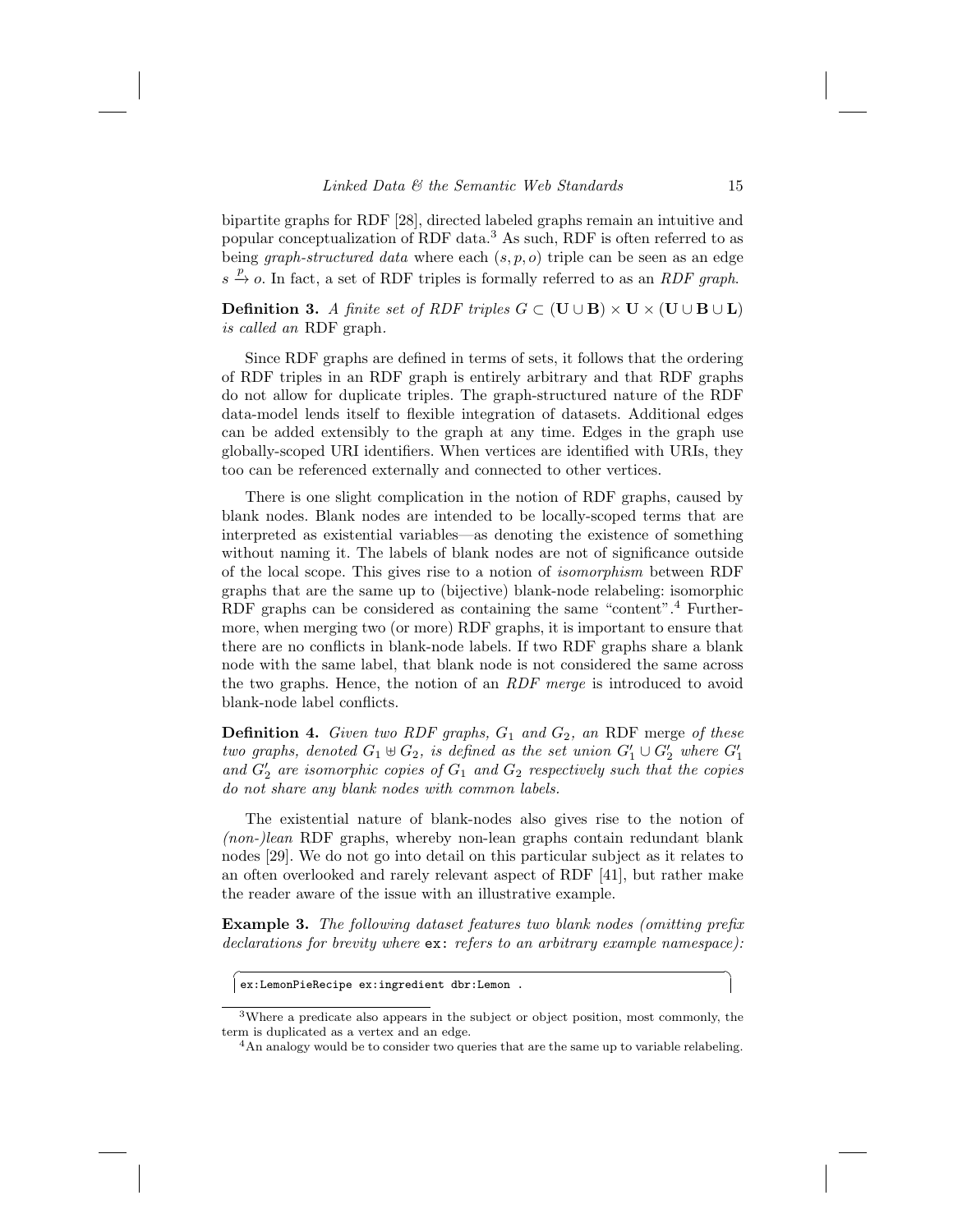```
dbr:Lemon rdfs:label "Lemon"@en .
ex:LemonPieRecipe ex:ingredient _:bn1 .
_:bn1 rdfs:label "Lemon"@en .
ex:LemonPieRecipe ex:ingredient _:bn2 .
\begin{pmatrix} 1 & 1 & 1 \ 1 & 1 & 1 \ 1 & 1 & 1 \end{pmatrix}
```
Analogously, since the labels of blank nodes are not important other than in a local scope, Turtle permits using '[]' as a shortcut to represent blank nodes:

```
ex:LemonPieRecipe ex:ingredient dbr:Lemon .
 dbr:Lemon rdfs:label "Lemon"@en .
 ex:LemonPieRecipe ex:ingredient [ rdfs:label "Lemon"@en ] .
 ex:LemonPieRecipe ex:ingredient [] .
\overline{\phantom{a}} \overline{\phantom{a}} \overline{\phantom{a}} \overline{\phantom{a}} \overline{\phantom{a}} \overline{\phantom{a}} \overline{\phantom{a}} \overline{\phantom{a}} \overline{\phantom{a}} \overline{\phantom{a}} \overline{\phantom{a}} \overline{\phantom{a}} \overline{\phantom{a}} \overline{\phantom{a}} \overline{\phantom{a}} \overline{\phantom{a}} \overline{\phantom{a}} \overline{\phantom{a}} \overline{\
```
Both of these data snippets represent isomorphic RDF graphs, either of which can be loosely read as stating the following:

- 1. The first two triples state that the recipe ex:LemonPieRecipe has the ingredient dbr:Lemon, which has the label "Lemon"@en.
- 2. The third and fourth triples state that the same recipe has some ingredient, which has the label "Lemon"@en.
- 3. The fifth triple states that the same recipe has some ingredient.

Here, point 3 is made redundant by knowledge of points 1  $\mathcal{C}$  2, and point 2 is made redundant by knowledge of point 1. Thus the RDF graph represented by the above triples can be considered non-lean. The lean version of this graph containing no redundancy due to existential blank nodes—would then be:

 $\overline{\phantom{a}}$ ex:LemonPieRecipe ex:ingredient dbr:Lemon . dbr:Lemon rdfs:label "Lemon"@en .

Both the lean and the non-lean versions can be considered as containing the same core information. A common misconception would be to view the original RDF graph as indicating the presence of three ingredients. However, it is important to remember: (1) RDF does not take the UNA, (2) blank nodes do not identify particular things, only the existence of things.

✝ ✆

#### 1.3.3 RDF Vocabulary

The notions of RDF triples and RDF graphs thus form the core of the RDF data model. In addition, the RDF standard provides a set of "builtin" vocabulary terms under a core RDF namespace (a common URI prefix scheme) that standardize popular RDF patterns. We do not cover all of the built-in RDF vocabulary terms, instead covering the most prevalent features.

The most popular term in the RDF vocabulary is rdf:type, which is used to assign resources sharing certain commonalities into classes.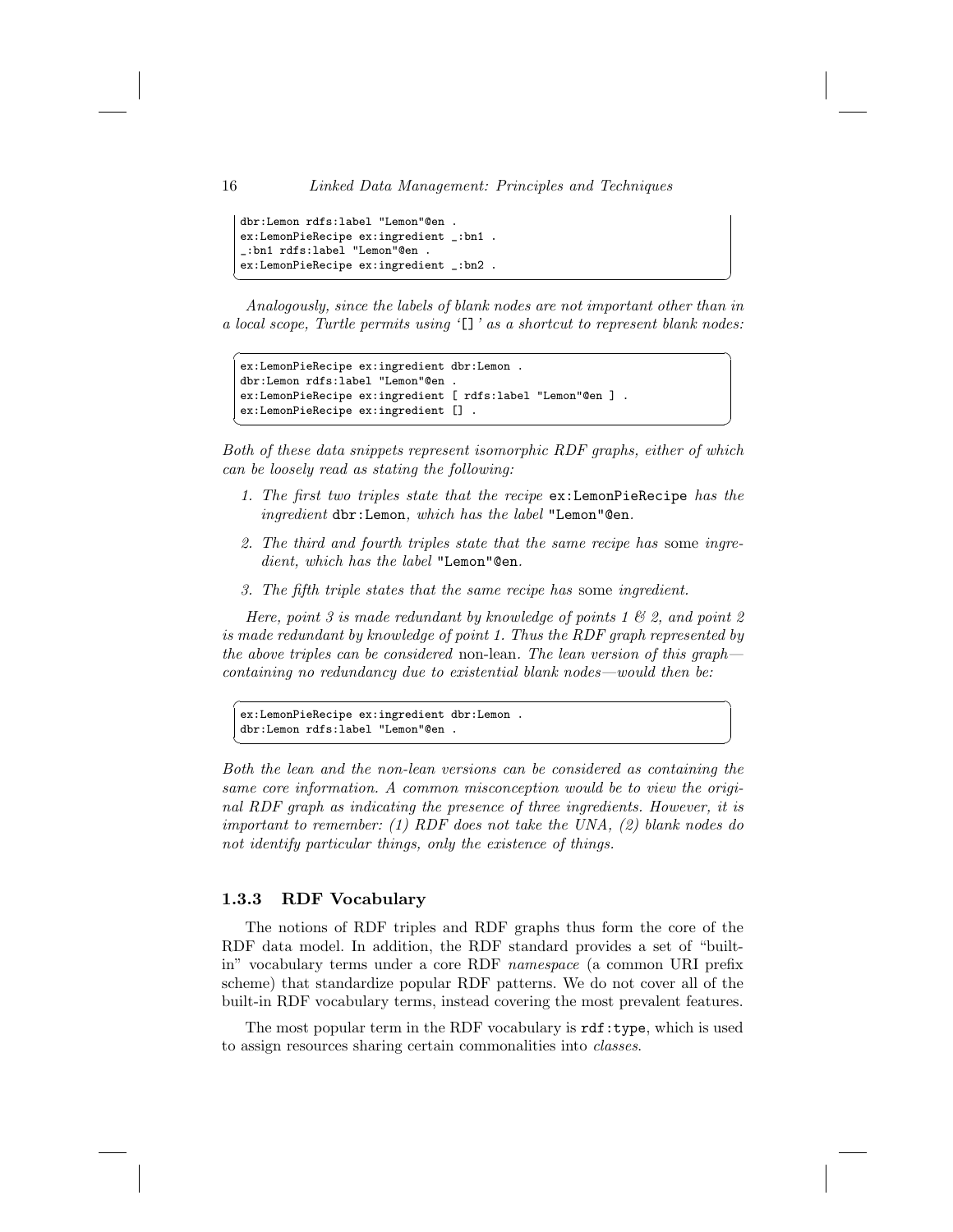Example 4. The following data assigns six instances to five different classes:

```
\overline{\phantom{a}}# PREFIX DECLARATIONS
@prefix rdf: <http://www.w3.org/1999/02/22-rdf-syntax-ns#> .
...
# RDF TRIPLES
ex:LemonPieRecipe rdf:type ex:Recipe .
ex:RisottoRecipe rdf:type ex:Recipe .
dbr:Lemon rdf:type dbo:Plant , dbo:Eukaryote .
dbr:Citrus rdf:type dbo:Plant , dbo:Species .
dbo:genus a rdf:Property .
dbo:order a rdf:Property .
```
Resources can be instances of multiple classes and classes can have multiple instances. As illustrated by the last two triples, Turtle syntax allows for using "a" as a simple shortcut for the URI rdf:type. Furthermore, the last two triples contain the rdf:Property class: a built-in RDF class used to denote the set of all properties (URI terms used as relations that appear in the predicate position of triples).

 $\begin{pmatrix} 1 & 0 & 0 \\ 0 & 0 & 0 \\ 0 & 0 & 0 \\ 0 & 0 & 0 \\ 0 & 0 & 0 \\ 0 & 0 & 0 \\ 0 & 0 & 0 \\ 0 & 0 & 0 \\ 0 & 0 & 0 & 0 \\ 0 & 0 & 0 & 0 \\ 0 & 0 & 0 & 0 \\ 0 & 0 & 0 & 0 & 0 \\ 0 & 0 & 0 & 0 & 0 \\ 0 & 0 & 0 & 0 & 0 \\ 0 & 0 & 0 & 0 & 0 & 0 \\ 0 & 0 & 0 & 0 & 0 & 0 \\ 0 & 0 & 0 & 0 & 0 & 0 & 0 \\ 0 &$ 

The rdf:type term is by far the most frequently used of the built-in RDF vocabulary. As we will see later in the next section, the semantics of classes introduced by use of the rdf:type relation can be defined using the RDFS and OWL standards.

Another quite widely used feature of RDF is its vocabulary for describing RDF collections (aka. RDF lists). Since the set-based RDF data-model has no inherent ordering, RDF collections can be used to define an ordered (and closed) list using a linked-list pattern. RDF standardizes an agreed-upon vocabulary and structure for defining such lists.

Example 5. The following is an RDF graph containing an ordered collection of steps for a recipe.

```
\overline{a} \overline{a} \overline{a} \overline{a} \overline{a} \overline{a} \overline{a} \overline{a} \overline{a} \overline{a} \overline{a} \overline{a} \overline{a} \overline{a} \overline{a} \overline{a} \overline{a} \overline{a} \overline{a} \overline{a} \overline{a} \overline{a} \overline{a} \overline{a} \overline{ex:LemonadeRecipe ex:steps _:l1 .
_:l1 rdf:first ex:SqueezeLemons .
 _:l1 rdf:rest _:l2 .
 _:l2 rdf:first ex:AddWater .
_:l2 rdf:rest _:l3 .
_:l3 rdf:first ex:AddSugar .
 _:l3 rdf:rest rdf:nil .
✝ ✆
```
These triples state that the resource  $ex:$  LemonadeRecipe has a set of steps, which is represented as an RDF collection containing three elements. The RDF collection itself is essentially a linked list. The following diagram illustrates this linked list structure.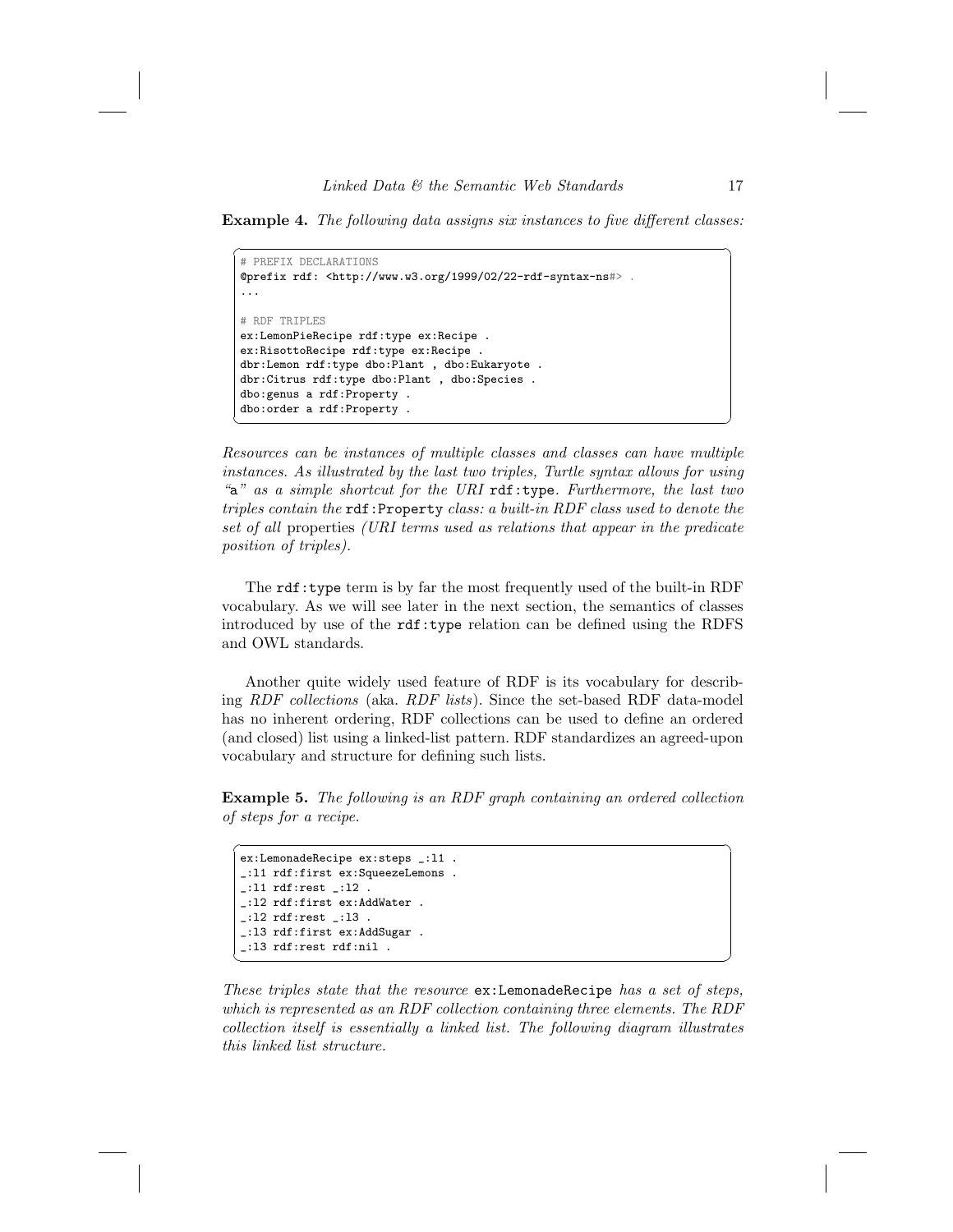

Each of the blank nodes  $\therefore$ 11,  $\therefore$ 12 and  $\therefore$ 13 represent a (sub-)list with two outgoing relations: rdf:first indicates the single element attached to that  $(sub-)list$  and  $\texttt{rdf:rest}$  connects to the subsequent (sub-)list. The list is terminated with the built-in  $\texttt{rdf:nil}$  term, which indicates an empty list. Though not enforced by the RDF standard, (sub-)lists are typically represented by blank nodes and—with the exception of  $\texttt{rdf:nil}$ —have precisely one value for rdf:first that can be any RDF term, and one value for rdf:rest. This structure provides two main benefits: (1) the list is ordered, (2) the list is closed.

Turtle provides a convenient shortcut syntax using '()' to indicate a list:

ex:LemonadeRecipe ex:steps ( ex:SqueezeLemons ex:AddWater ex:AddSugar ) .  $\begin{pmatrix} 1 & 1 & 1 \\ 1 & 1 & 1 \\ 1 & 1 & 1 \end{pmatrix}$ 

This Turtle snippet serializes an RDF graph isomorphic with the full form represented above.

The RDF vocabulary also provides support for a number of other features that are not often used and that we do not discuss here in detail:

- RDF Containers offer an alternative to collections for specifying either ordered or unordered lists in RDF. However, unlike collections, containers cannot be closed.
- **RDF** *n*-ary Predicates provide a standard mechanism for specifying complex relationships in RDF. For example, one may wish to not only state that a recipe has the ingredient lemon, but also to state the quantity of lemon it contains. This can be achieved using  $n$ -ary predicates whereby a new RDF resource is created to represent and describe the relation itself.
- RDF Reification provides a method to talk about individual RDF triples themselves within RDF. The method works by creating a new resource that refers to an RDF triple, stating what subject, predicate and object it has, and then adding additional information about that RDF triple.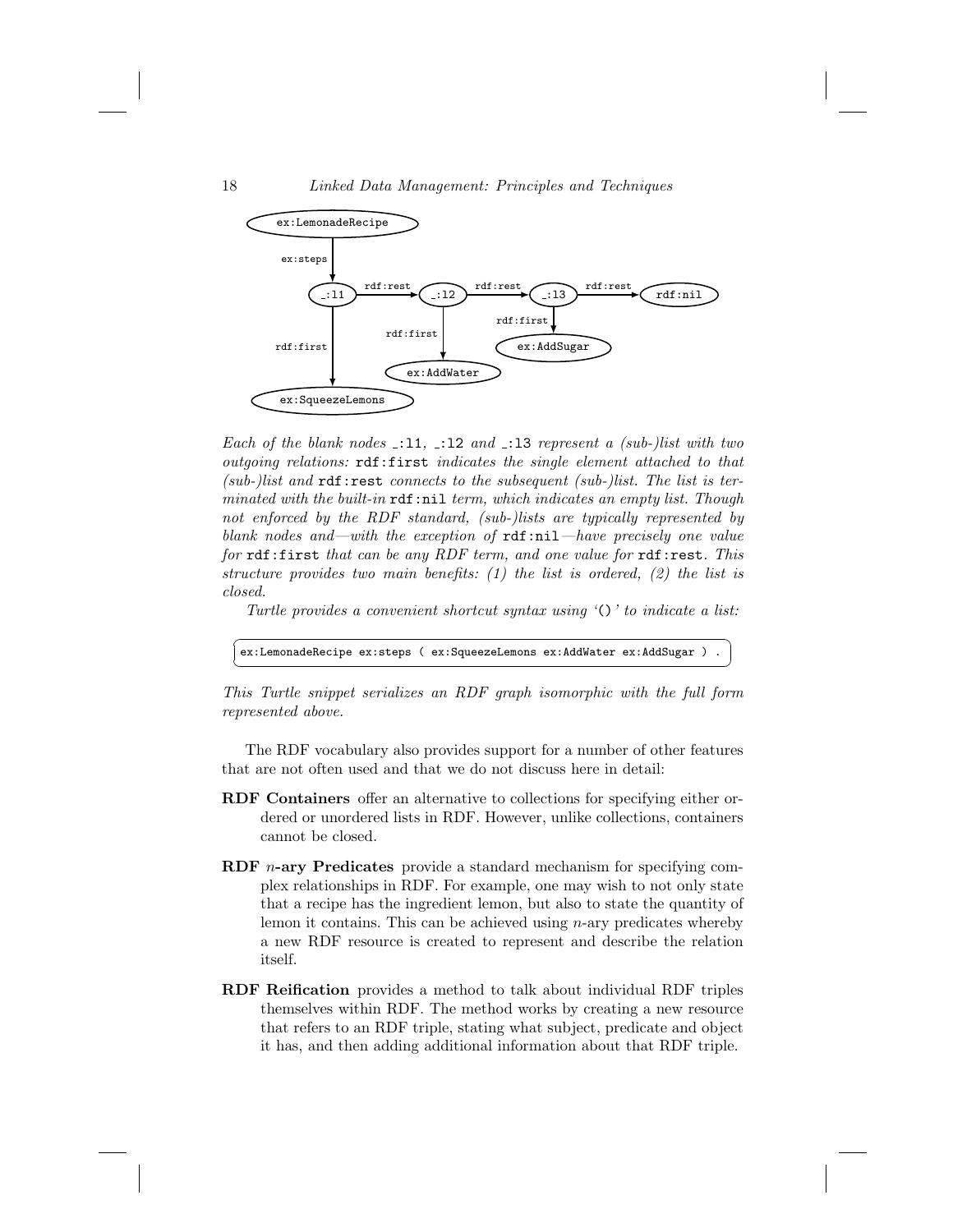We do not cover these standard RDF features in detail since they are rarely used and, in fact, there have been calls to deprecate such features in future versions of RDF [61]. For more about the above features, we instead refer the interested reader to the RDF primer [42].

#### 1.3.4 RDF Syntaxes

There are a number of syntaxes available for writing RDF data down for serializing RDF data. Thus far, we have been using the Turtle syntax for examples: Turtle is perhaps the most human-readable syntax available for encoding RDF data. However, there are a variety of options available.

- RDF/XML [4] is one of the oldest and most established syntactic representations for RDF, having been standardized early on [39] (and later revised [4]). As its name suggests, RDF/XML involves encoding RDF in the XML format. The core rationale behind RDF/XML was to leverage already mature XML tools for creating and parsing RDF serializations.<sup>5</sup> RDF/XML remains one of the most widely RDF syntaxes in use today: for example, the SPARQL and OWL standards only require RDF/XML input/output support for full compliance.
- Turtle [5] is a custom syntax for RDF based on the related Notation3 (N3) format [8] from which it drops features that go beyond RDF. Turtle aims at a concise and intuitive syntax for representing RDF, with shortcuts for commonly used RDF features. The use of Turtle is not as popular as RDF/XML, primarily because at the time of writing, Turtle has yet to be standardized (though it should be soon [5]). However, Turtle also forms the basis of the SPARQL query syntax. Due to its concise and readable nature, and its relation to SPARQL, this book will primarily use Turtle syntax for examples.
- N-Triples [23] is a simple syntax for RDF and a proper subset of Turtle: all N-Triples files are valid Turtle. N-Triples disallows all forms of Turtle shortcuts, requiring that all RDF terms are written in their full form; for example, prefixes are not allowed where URIs must instead be written in full using <> delimiters. Triples must be written in full and delimited by newlines. Thus, in N-Triples, each individual line contains all the necessary information to parse the triple on that line independent of the rest of the document. This makes N-Triples popular for streaming applications and for fault-tolerant line-at-a-time processing.
- RDFa [2, 1] provides syntax for embedding RDF data into (X)HTML documents. The core rationale behind RDFa is to allow for embedding RDF

<sup>5</sup> ... at least on a syntax level. Since RDF/XML cannot offer a canonical XML representation of RDF, technologies such as XQuery and XPath that are designed to navigate and process XML trees had little application for RDF other than on a syntax level.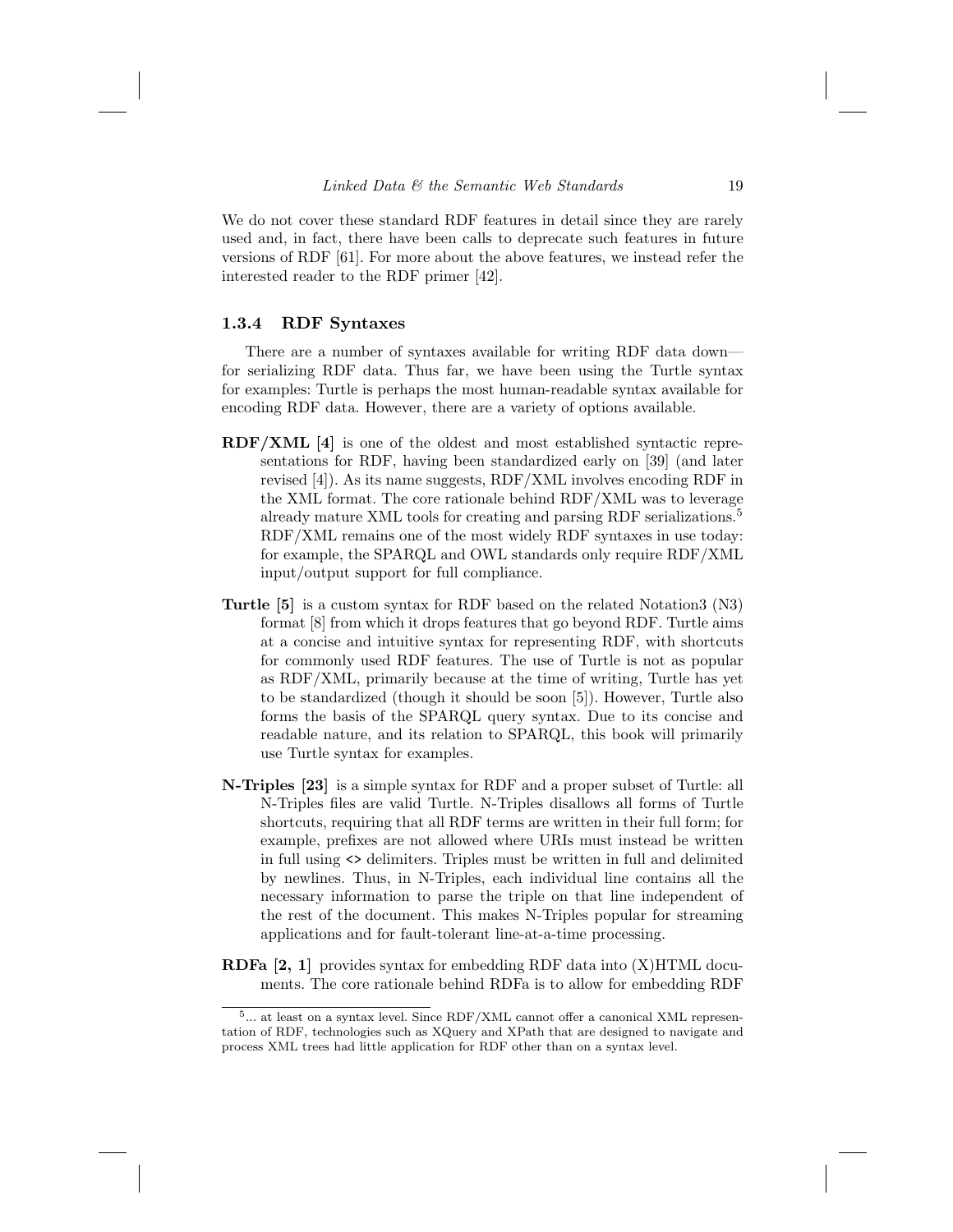data intended for machine consumption into HTML documents intended for human consumption, avoiding the need to have separate documents for each. Having one document for both machines and humans simplifies hosting RDF data, particularly aspects like content negotiation, etc. The original RDFa recommendation [2] has been superseded by the RDFa 1.1 Core standard [1], which makes a variety of changes primarily aiming to remove the reliance on XHTML and to make the original syntax more usable for Web developers. Relatedly, an RDFa 1.1 Lite version—a lightweight, easy-to-learn and frequently sufficient subset of RDFa 1.1 Core—has also been standardized, aimed at Web developers.

JSON LD [56] is a JSON-based syntax for representing data in a format that equates largely to RDF. Since JSON is widely used as a serialization format by many Web applications, JSON LD would then allow Web developers to parse RDF using the legacy JSON parsing mechanisms available in the scripting languages of their choice, and, for example, allow for handling RDF graphs as Javascript objects. Being a relatively recent proposal, JSON LD is currently a W3C Working Draft [56].

No matter what syntax is chosen, the data are represented in the same RDF data model: it is possible to convert directly from RDF in one syntax to another, and although the result may not be canonical, both input and output will represent the same RDF data.<sup>6</sup>

# 1.4 RDF Semantics, Schemata and Ontologies

Thus far, we have covered structural aspects of RDF. As the outset of this chapter, we also highlighted the importance of semantics for providing machines with an 'interpretation" of the data they process, allowing them to perform automated tasks based on the content in front of them. This section outlines the semantics of RDF itself, as well as two other related standards that extend RDF with richer semantics: RDFS and OWL.

# 1.4.1 RDF Semantics

The semantics of RDF has been standardized in the form of a model theory [29], which, in this case, uses mathematical concepts to provide a formal foundation for the machine-processable meaning of RDF data. The details of the model theory underpinning RDF Semantics are not important for our

<sup>6</sup>There are very minor exceptions to this rule: for example, RDF/XML cannot encode certain RDF graphs that contain predicates that cannot be referenced using QName conventions.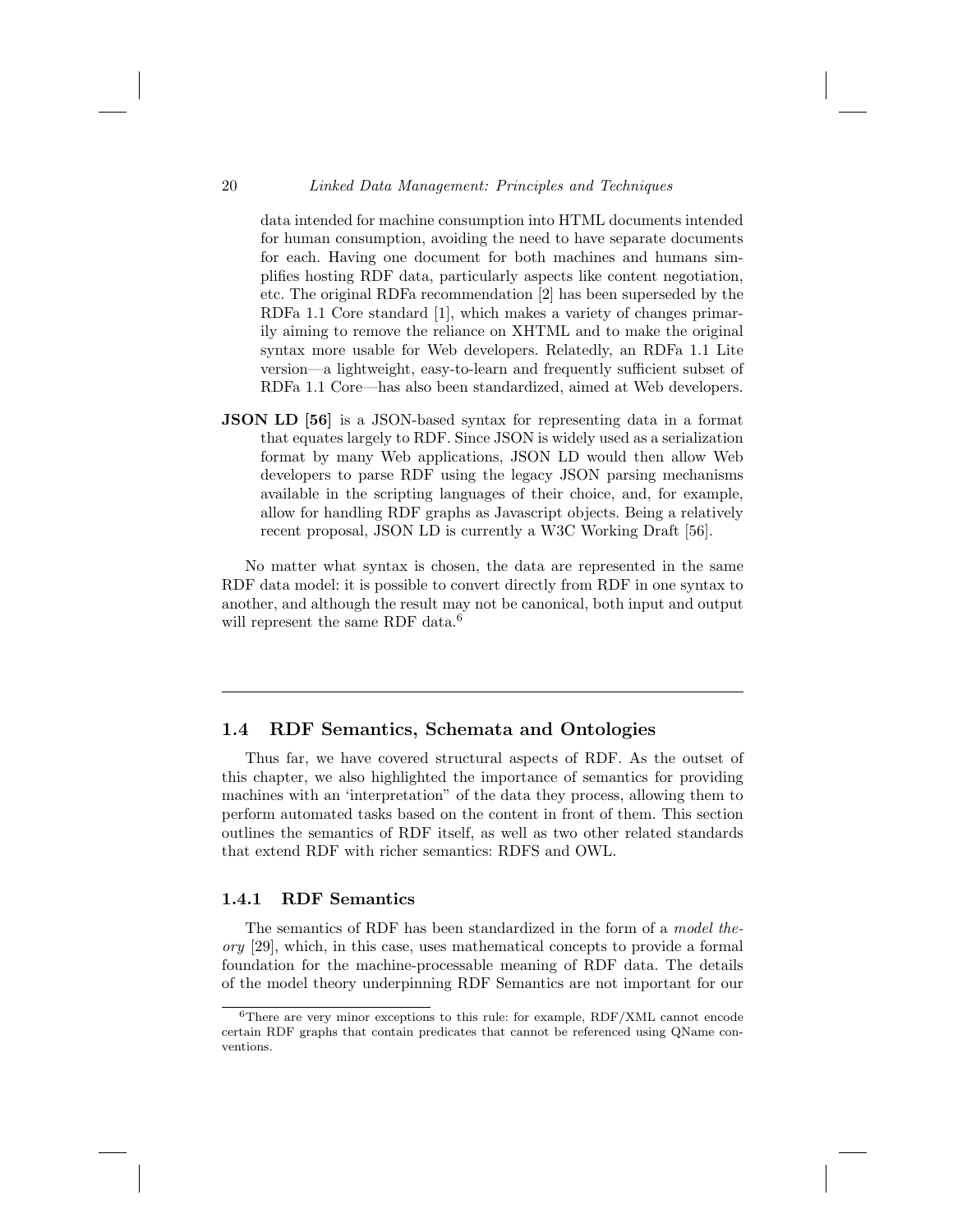purposes and are thus considered out of scope—we instead refer the reader to the RDF Semantics standard [29]. To summarize, model theory introduces the notion of *worlds* that serve as *interpretations* of RDF data, whereby RDF triples are seen as making claims about the nature or configuration of that world. The more that is claimed about the world through RDF, the more specific the world becomes in order to make those RDF claims true, and thus the narrower the field of possible interpretations becomes. The mechanics of the interpretation of RDF graphs provides the mathematical basis for stating what the URIs used in the RDF data identify in the world, what things in the world are related through which properties, what value individual (datatype) literals map to, what existential blank nodes represent, and so forth.

Importantly, the semantics of RDF do not make machines any more aware of the real world than they are now. The RDF Semantics does not try to capture the full intended meaning of the RDF data, which may require background or contextual knowledge, common sense, ability to read natural language annotations, or to know what a "Lemon" is and perhaps to have tasted one, etc. Instead, the aim is to formalize a well-defined subset of the semantics of RDF data such that it can be leveraged by machines to automate various tasks: to formalize claims about the world in a well-understood manner that allows for evaluating the consistency of claims, the necessary entailments of those claims, and ultimately to evaluate the truth of those claims according to the theory.

The most important notion arising from the RDF Semantics standard is the aforementioned notion of entailment, which when given an RDF graph containing various claims that are held as true, formalizes what other claims are, as a consequence, also held true (or indeed, false). This provides a foundation for machine-readability, which ultimately avoids the need to redundantly write down all things that are true, instead letting machines "join the dots".

**Example 6.** Take the simple RDF graph containing two claims:

```
\overline{a} \overline{a} \overline{a} \overline{a} \overline{a} \overline{a} \overline{a} \overline{a} \overline{a} \overline{a} \overline{a} \overline{a} \overline{a} \overline{a} \overline{a} \overline{a} \overline{a} \overline{a} \overline{a} \overline{a} \overline{a} \overline{a} \overline{a} \overline{a} \overline{dbr:Lemon dbo:family dbr:Rutaceae .
 dbr:Citrus dbo:family dbr:Rutaceae
```
This RDF graph trivially entails all of its sub-graphs (i.e., subsets), including itself. Due to the existential nature of blank nodes, it also entails the following RDF graph:

✝ ✆

```
\overline{\phantom{a}}[] dbo:family dbr:Rutaceae .
dbr:Lemon dbo:family [] .
dbr:Citrus dbo:family [] .
[] dbo:family [] .
✝ ✆
```
This graph states that there is something which has the family dbr:Rutaceae, that dbr:Lemon and dbr:Citrus have some family, and that there exists a family relation between some two things. All of these claims are necessarily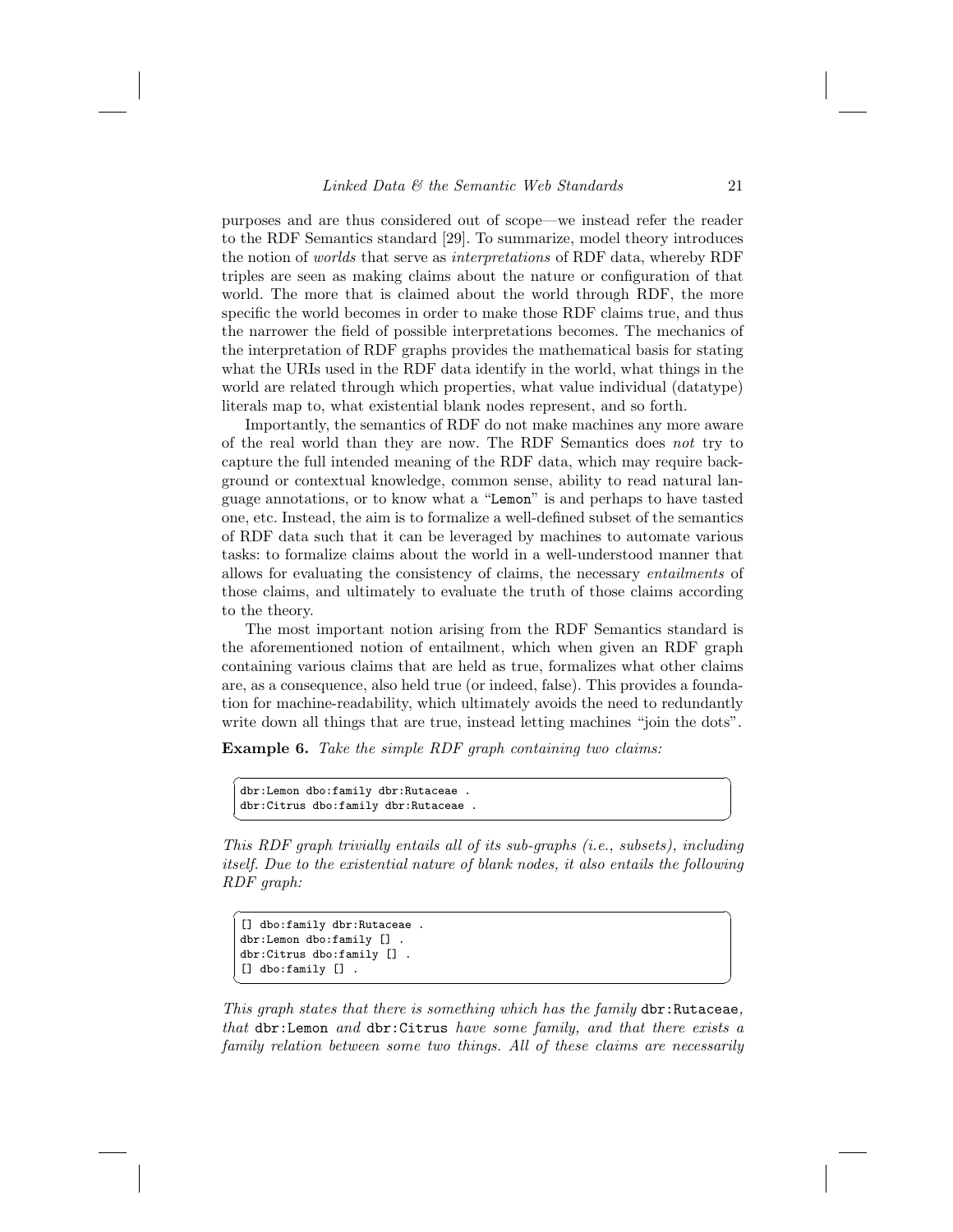held true if the original two triples are held true. Furthermore, the last triple of the second graph is entailed by any of the three triples above it, making the graph non-lean.

The form of entailment illustrated in the previous example—involving either sub-graphs or existential blank-nodes—is called simple entailment. Built on top of simple entailment is RDF entailment. RDF entailment further includes a couple of straightforward entailments for RDF graphs.

Example 7. Take the following single-triple RDF graph:

 $\overline{\phantom{a}}$ dbr:Lemon dbo:family dbr:Rutaceae .  $\begin{pmatrix} 1 & 0 & 0 \\ 0 & 0 & 0 \\ 0 & 0 & 0 \\ 0 & 0 & 0 \\ 0 & 0 & 0 \\ 0 & 0 & 0 \\ 0 & 0 & 0 \\ 0 & 0 & 0 \\ 0 & 0 & 0 & 0 \\ 0 & 0 & 0 & 0 \\ 0 & 0 & 0 & 0 \\ 0 & 0 & 0 & 0 & 0 \\ 0 & 0 & 0 & 0 & 0 \\ 0 & 0 & 0 & 0 & 0 \\ 0 & 0 & 0 & 0 & 0 & 0 \\ 0 & 0 & 0 & 0 & 0 & 0 \\ 0 & 0 & 0 & 0 & 0 & 0 & 0 \\ 0 &$ 

This entails:

 $\overline{\phantom{a}}$ dbo:family a rdf:Property .  $\begin{pmatrix} 1 & 1 & 1 \\ 1 & 1 & 1 \\ 1 & 1 & 1 \end{pmatrix}$ 

In RDF, any term appearing in the predicate position of a triple is interpreted as refering to a property, an instance of the class rdf:Property.

This example provides semantics for the rdf:Property class in the RDF vocabulary, and is covered under RDF entailment (but not simple entailment). Entailments such as these can be automatically realized through use of inference rules, which match premises in an RDF graph and use these premises to derive novel conclusions. An inference rule to support the previous form of entailment might look like (in Turtle-style syntax):

?s ?p ?o .  $\Rightarrow$  ?p a rdf:Property.

Variables are prefixed with '?' and can be matched by any RDF term.<sup>7</sup> The left of the rule is called the body (aka. antecedent) of the rule and matches premises in the graph. The right side of the rule is called the head (aka. consequent) of the rule and provides a template for inferences based on the matched premises.<sup>8</sup> In the inference rules for RDF and related standards, variables appearing in the head of the rule must appear in the body. Every claim or set of claims matched by the body entail the corresponding consequences produced by the head (under the same variable substitution).

If entailment is the formal theory on what conclusions can follow from what premises, then inference can be thought of as the implementation of

<sup>7</sup>The entailment rules defined for the RDF Semantics documentation restrict what types of terms some variables can be matched by to ensure the inference of only valid RDF triples, but this is not an important detail and is overlooked by many implementations that allow generalized triples—which relax the restrictions on the types of terms allowed in triple positions—in intermediate inferences.

<sup>8</sup> In the RDF world, rules are often definite Horn clauses and are typically a syntactic subset of Datalog (using atoms that apply for RDF triples). Inference rules are sometimes written in the other direction, with the head first, a left-arrow, and then the body.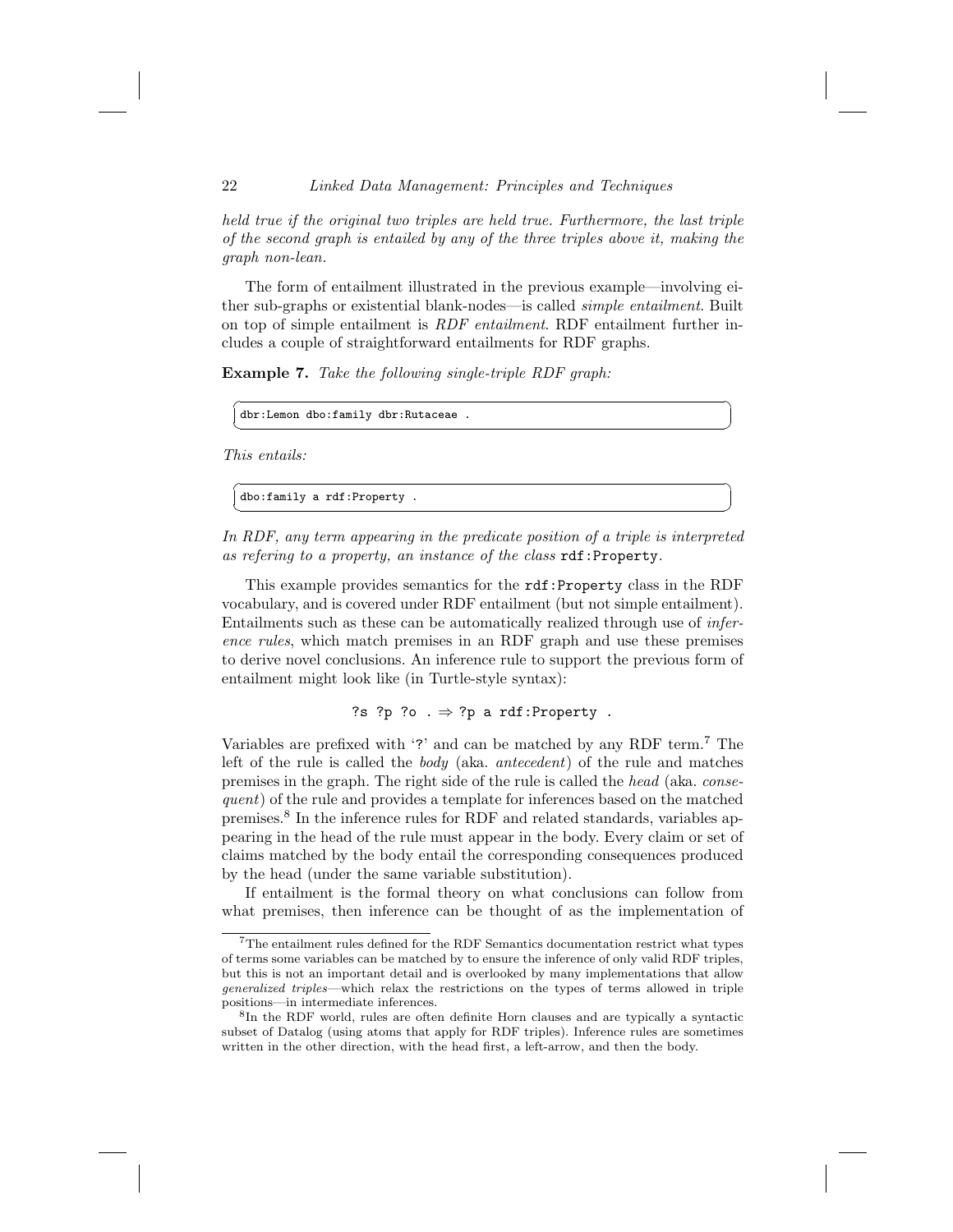entailment, and as a form of (deductive) reasoning. Henceforth, we primarily stick with the notion of inference rules to explain the semantics of RDF and its related standards.<sup>9</sup>

A foundational element of the semantics of RDF (and the standards layered on top) is the *Open World Assumption*, which assumes that data are incomplete and any information not provided in the local corpus is assumed to be unknown (rather than false per a Closed World Assumption). In the previous example, we saw that any term used in the predicate position of a triple is considered to be a member of the class rdf:Property. If such a term is not explicitly typed as rdf:Property in the data, this is not problematic: the data are assumed to be incomplete and the type can be added to help complete the data. Under an Open World Assumption, the absence of data is thus not considered problematic and no conclusions can be drawn from the absence of knowledge. Given the inherent incompleteness of the broader Web, the Open World Assumption is quite a natural tenet for RDF & Co.

Since the RDF vocabulary is just a foundation and not very expressive—it does not contain many well-defined terms—RDF entailment in itself is still pretty boring and not very useful for practical applications.<sup>10</sup> However, two further standards have been created to add additional well-defined vocabulary for making claims using RDF: the RDF Schema (RDFS) and Web Ontology Language (OWL) standards. In the following sub-sections, we elaborate further upon these two standards.

#### 1.4.2 RDF Schema (RDFS)

In April 1998, the first draft of the RDF Schema (RDFS) specification was published as a W3C Working Note [14]. The core idea was to extend upon the RDF vocabulary and allow for attaching semantics to user-defined classes and properties. The original proposal was to be heavily modified in later versions; for example, features relating to database-like constraints were dropped in favour of a specification more explicitly in tune with the Open World Assumption. The modern RDFS specification thus became a W3C Recommendation in early 2004 [13] along with the description of the RDF Semantics [29] discussed thus far. RDFS extends RDF with four key terms [45] that allow for specifying well-defined relationships between classes and properties:

rdfs: subClassOf (sC) allows for stating that the extension of one class  $c_1$ (its set of members) is necessarily contained within the extension of another class  $c_2$ .

<sup>&</sup>lt;sup>9</sup>Inference rules are sufficient to support the complete semantics of RDF and RDFS, with minor exceptions. However, the (two) semantics of OWL are more complex and cannot be completely supported by a finite set of inference rules alone.

<sup>10</sup>Aside from instantiating the rdf:Property class, RDF entailment also provides for interpreting an RDF datatype that represents valid XML strings, which does little to add to our excitement for RDF entailment by itself.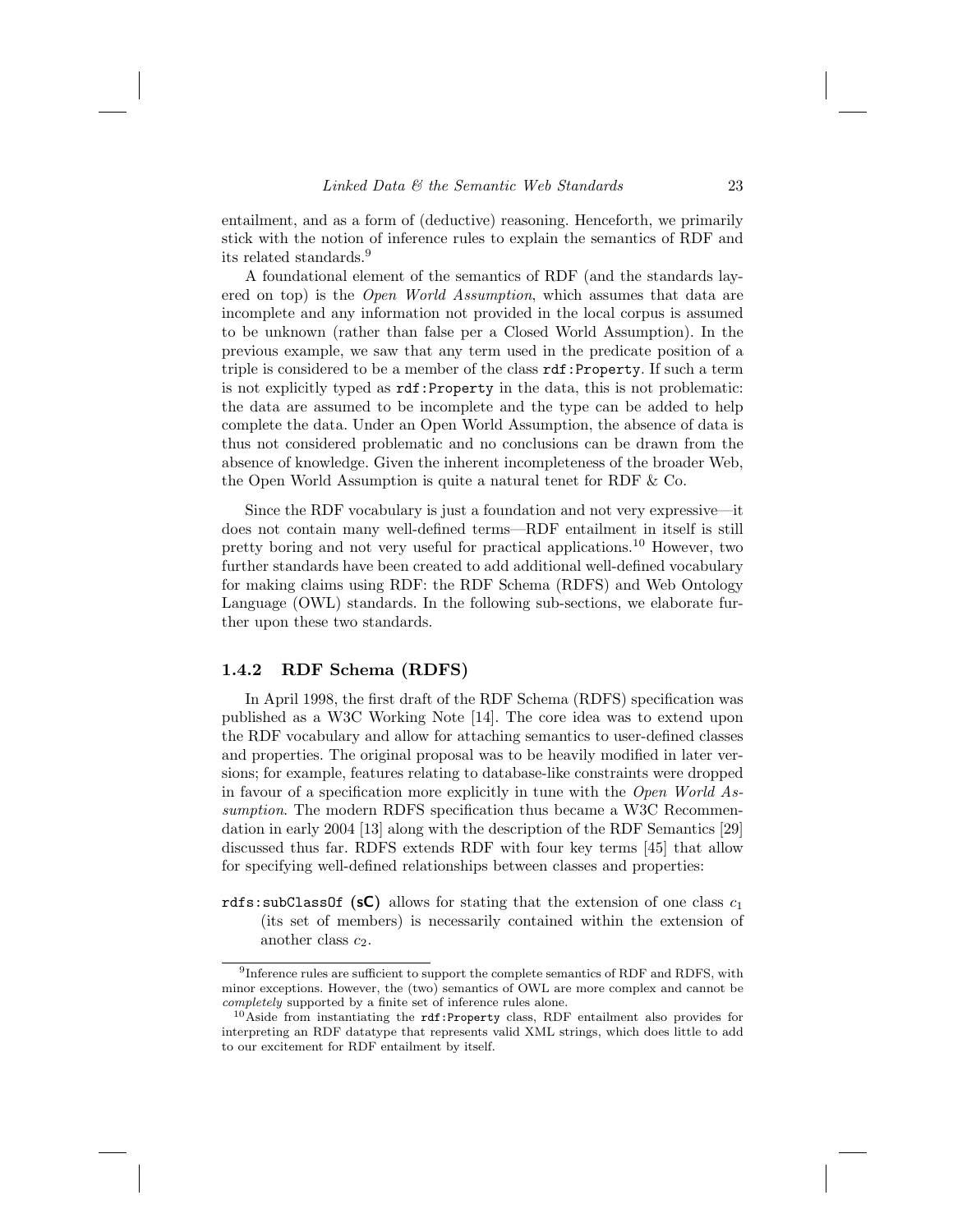24 Linked Data Management: Principles and Techniques

| Rule ID Body                                        |                                                                                                                                                                                                                                                              | Head                                                                                                                                                                                                                                                              |
|-----------------------------------------------------|--------------------------------------------------------------------------------------------------------------------------------------------------------------------------------------------------------------------------------------------------------------|-------------------------------------------------------------------------------------------------------------------------------------------------------------------------------------------------------------------------------------------------------------------|
| rdf1                                                | $?s$ $?p$ $?o$ .                                                                                                                                                                                                                                             | $\Rightarrow$ ?p a rdf: Property.                                                                                                                                                                                                                                 |
| rdfs2<br>rdfs3<br>rdfs5<br>rdfs7<br>rdfs9<br>rdfs11 | ?p dom ?c . ?x ?p ?y .<br>?p $rng$ ?c . ?x ?p ?y .<br>$?p_1$ sP $?p_2$ . $?p_2$ sP $?p_3$ .<br>$?p_1$ sP $?p_2$ . $?x$ $?p_1$ $?y$ .<br>$?c_1$ sC $?c_2$ . ?x rdf:type $?c_1$ .<br>?c <sub>1</sub> sC ?c <sub>2</sub> . ?c <sub>2</sub> sC ?c <sub>3</sub> . | $\Rightarrow$ ?x rdf:type ?c.<br>$\Rightarrow$ ?y rdf:type ?c.<br>$\Rightarrow$ ?p <sub>1</sub> sP ?p <sub>3</sub> .<br>$\Rightarrow$ ?x ?p <sub>2</sub> ?y.<br>$\Rightarrow$ ?x rdf:type ?c <sub>2</sub> .<br>$\Rightarrow$ ?c <sub>1</sub> sC ?c <sub>3</sub> . |

**TABLE 1.1:** A selection of RDF(S) rules (see [29,  $\S7$ ] for all).

- rdfs: subPropertyOf  $(sP)$  allows for stating that all things related by a given property  $p_1$  are also necessarily related by another property  $p_2$ .
- rdfs: domain (dom) allows for stating that the subject of a relation with a given property  $p$  is a member of a given class  $c$ .
- rdfs: range (rng) analogously allows for stating that the object of a relation with a given property  $p$  is a member of a given class  $c$ .

The RDFS vocabulary does contain other terms not highlighted here, but these remaining terms are largely syntactic elements that do not yield particularly useful entailments. One important term that should be mentioned however is rdfs: Resource, which refers to the class of all resources in RDFS. This class can be thought of as the "universal class" containing everything, including literals, classes, properties—and even itself. Furthermore, the class rdfs:Class is defined, which refers to the class of all classes (including itself).

This RDFS vocabulary is then formally defined by the RDF Semantics documents in terms of the RDF model theory, which in turn gives rise to the notion of RDFS entailment, which is layered on top of RDF entailment, and which allows for defining a set of RDFS inference rules [29]. A selection of the most important RDF(S) inference rules are listed in Table 1.1 for reference, using the shortcuts for RDFS terms outlined previously; the full list is available in the RDF Semantics document [29, §7] and supports the complete semantics of RDFS.<sup>11</sup>



| dbr:Citrus a dbo:FloweringPlant.              |
|-----------------------------------------------|
| dbr:Lemon dbo:genus dbr:Citrus.               |
| dbo:FloweringPlant rdfs:subClassOf dbo:Plant. |
| dbo: Plant rdfs: subClassOf dbo: Eukaryote .  |
| dbo: genus rdfs: domain dbo: Species.         |
| dbo:Species rdfs:subClassOf owl:Thing.        |
|                                               |

# RDFS-entails (amongst other triples):

<sup>11</sup>There are some corner-cases and bugs in the RDF Semantics that lead the inference rules to be incomplete [45, 58], but these are not important for our purposes.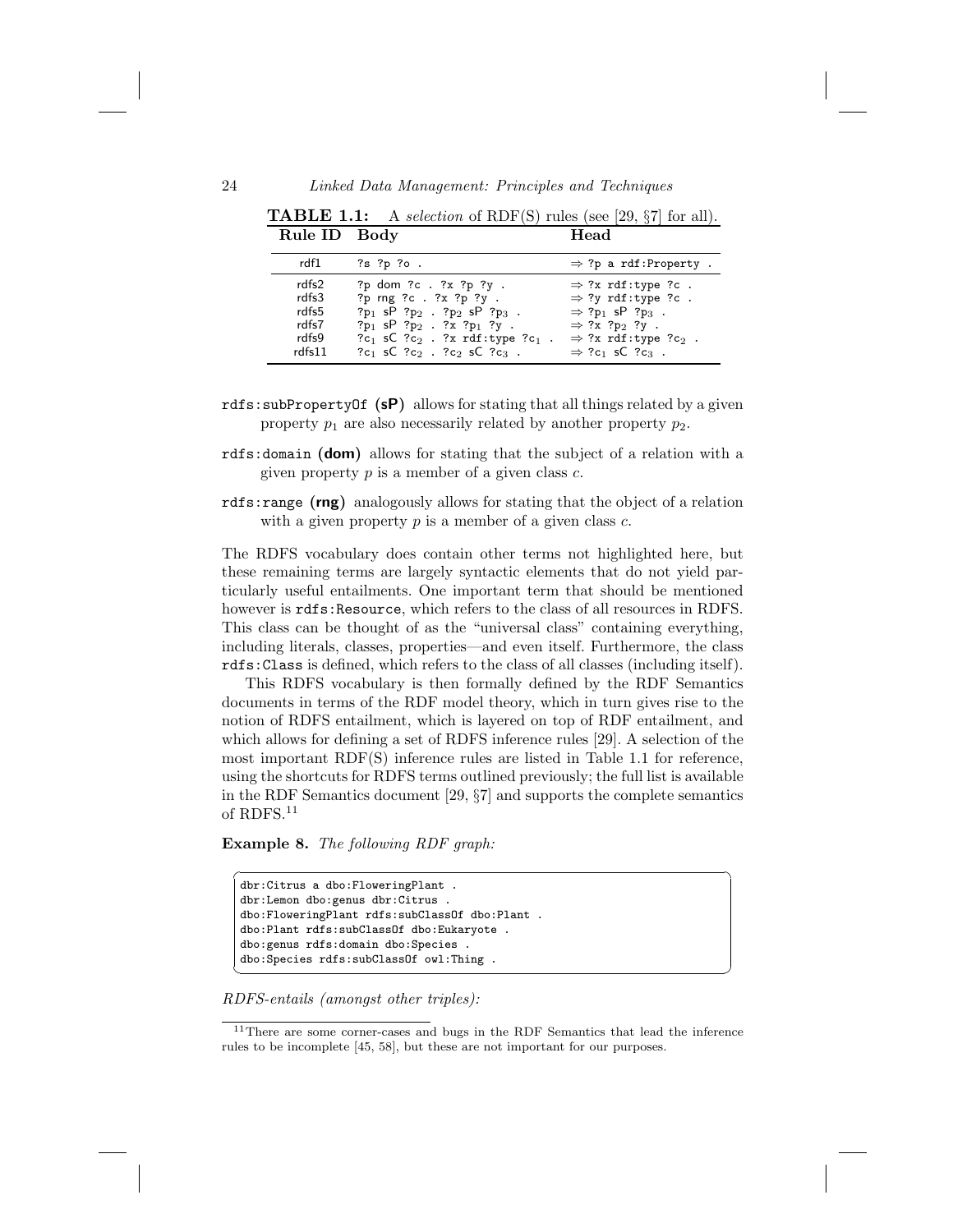```
dbo:FloweringPlant rdfs:subClassOf dbo:Eukaryote . #rdfs11
dbr:Citrus a dbo:Plant , dbo:Eukaryote . #rdfs9
dbr:Lemon a dbo:Species , owl:Thing . #rdfs2
\begin{pmatrix} 1 & 1 & 1 \\ 1 & 1 & 1 \\ 1 & 1 & 1 \end{pmatrix}
```
The comment for each entailed triple denotes a rule from Table 1.1 by which it can be inferred. First note that domains and ranges do not act as constraints: although the domain of  $\phi$  dbo: genus is defined as  $\phi$  dbo: Species, it is not considered a problem that  $\Delta b$ r: Lemon is not stated to be a member of that class, where instead, it is simply inferred to be a member of that class. Second note that, as per the final inferred triple, inferences can be applied recursively to find further valid entailments.

RDFS entailment is layered on top of RDF entailment, which is in turn layered on top of simple entailment. Another form of entailment specified by the RDF Semantics document is datatype entailment or D-entailment. The core purpose of D-entailment is to formalize, for a set of pre-defined datatypes, a map from lexical strings to the values that they denote: for example, to map "2.0"<sup>^</sup>xsd:decimal to the value of the number two. D-entailment is most commonly used in conjunction with XSD datatypes [29, §5].

# 1.4.3 Web Ontology Language (OWL)

Evolving from earlier proposals for Web ontology languages—such as that of SHOE [40], DAML [31], OIL [17] and the subsequent hybrid DAML+OIL [33]—in 2001 the W3C began working on a new ontological language that would extend upon RDFS with more expressive semantics, enabling richer entailment regimes. In 2004, the resulting Web Ontology Language (OWL) was recognized as a W3C Recommendation [43]. This was subsequently extended in 2008 by the OWL 2 W3C Recommendation [22].

Relative to RDFS, OWL is a much more complicated standard, with a deep and colorful background rooted in various competing academic proposals, resulting in a standard that spans a plethora of W3C documents. It is not necessary for us to faithfully replicate the complexity of the OWL standard and its background here. Instead, we focus on a high-level overview, and focus on details only for pertinent aspects.

Like RDFS, OWL can also be serialized as RDF triples. In fact, OWL re-uses the core RDFS vocabulary as described in the previous section (with analogous semantics), but adds a wealth of new vocabulary rooted in a welldefined semantics. We now summarize a small subset of the novel features provided by OWL  $(2).^{12}$ 

 $\text{out:equivalent}$ Class (eC) allows for stating that two classes have the same

<sup>&</sup>lt;sup>12</sup>The OWL features introduced correspond loosely to the most prominently used features on the Web of Data [19].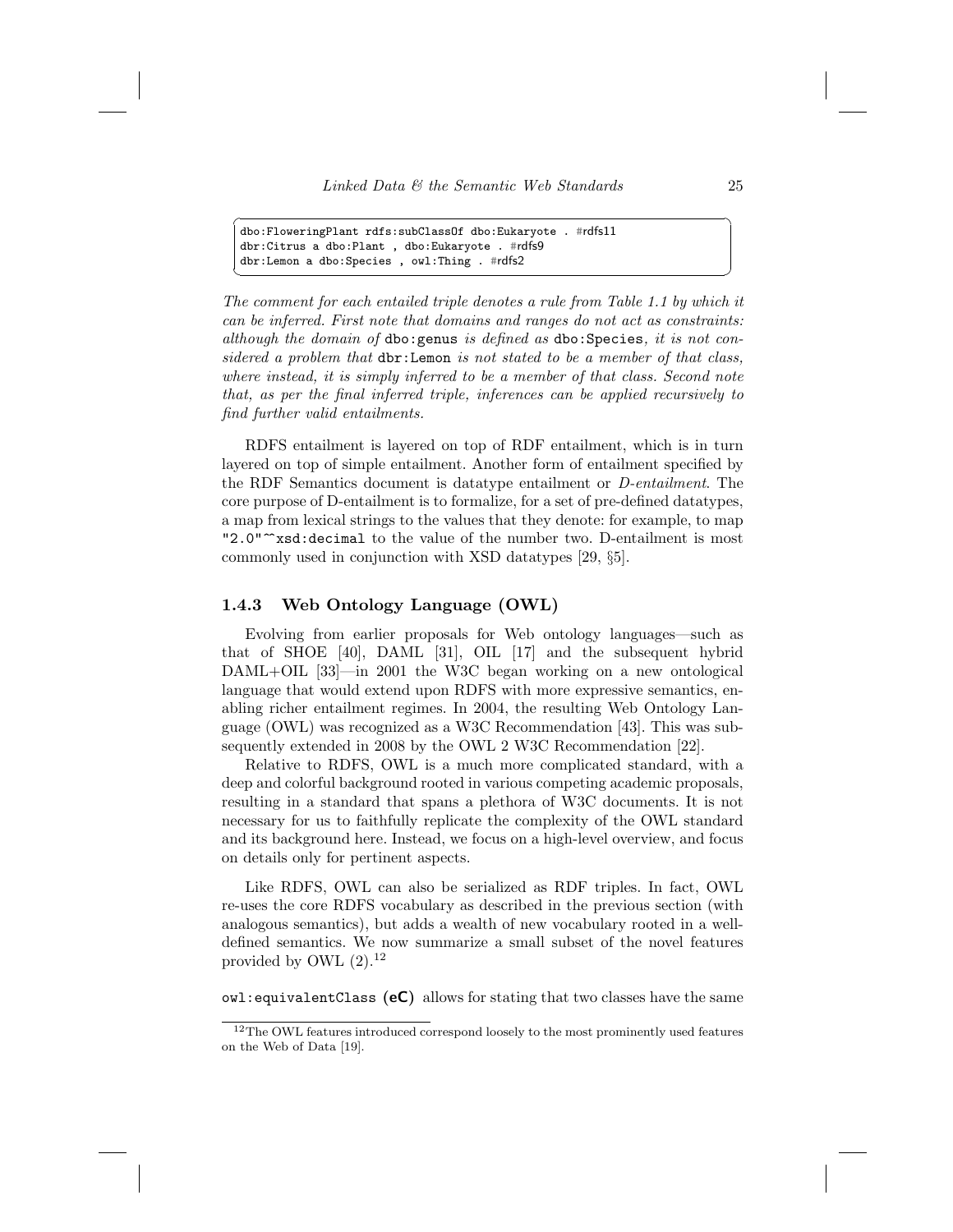extension (e.g., the classes Human and Person are said to have the same members).

- $ov1:$ disjointWith  $(dC)$  allows for stating that the extensions of two classes have an empty intersection (e.g., the classes Human and Flower cannot share members).
- $ov1:equivalentProperty (eP)$  allows for stating that two properties relate precisely the same things (e.g., the properties parentOf and hasChild are said to relate the same resources).
- $ov1:$ disjointPropertyWith  $(dP)$  allows for stating that two properties can never relate the same two things (e.g., the properties brotherOf and sisterOf cannot relate the same two people in the same direction).
- $ov1:$ inverseOf (inv) allows for stating that one property relates the same things as another property, but in the opposite direction (e.g., parentOf and childOf are said to relate the same resources, but in inverse directions).
- owl:TransitiveProperty (TP) is a class whereby properties that are a member specify a transitive relation (e.g., ancestorOf is a transitive relation where the ancestor of one's ancestor is also always one's ancestor, and so forth).
- $ov1:SymmetricProperty$  (SP) is a class whereby properties that are a member specify a symmetric (bidirectional) relation (e.g., siblingOf is symmetric since one is always a sibling to one's sibling).
- owl:sameAs (sA) allows for stating that two resources refer to the same thing, and that the information for one resource applies equally to the other (useful when two URIs are used in RDF to refer to the same thing).
- $ovl:differentFrom (dF)$  allows for stating that two resources necessarily refer to different things (cannot be in an owl: sameAs relation).
- owl:FunctionalProperty (FP) allows for stating that a subject resource can only have one value for that property (e.g., hasBiologicalFather since there can only be one biological father for a person). If a subject resource has two object values for such a property, those two objects must be coreferent (i.e., be in an owl:sameAs relation).
- owl:InverseFunctionalProperty (IFP) allows for stating that the value of a property is unique to the subject of the relation (e.g., isbn values uniquely identify books, biologicalFatherOf identifies a biological father by his child as the inverse of the previous case, and so forth). If two subjects share the same object for a given inverse-functional property, those two subjects are coreferent.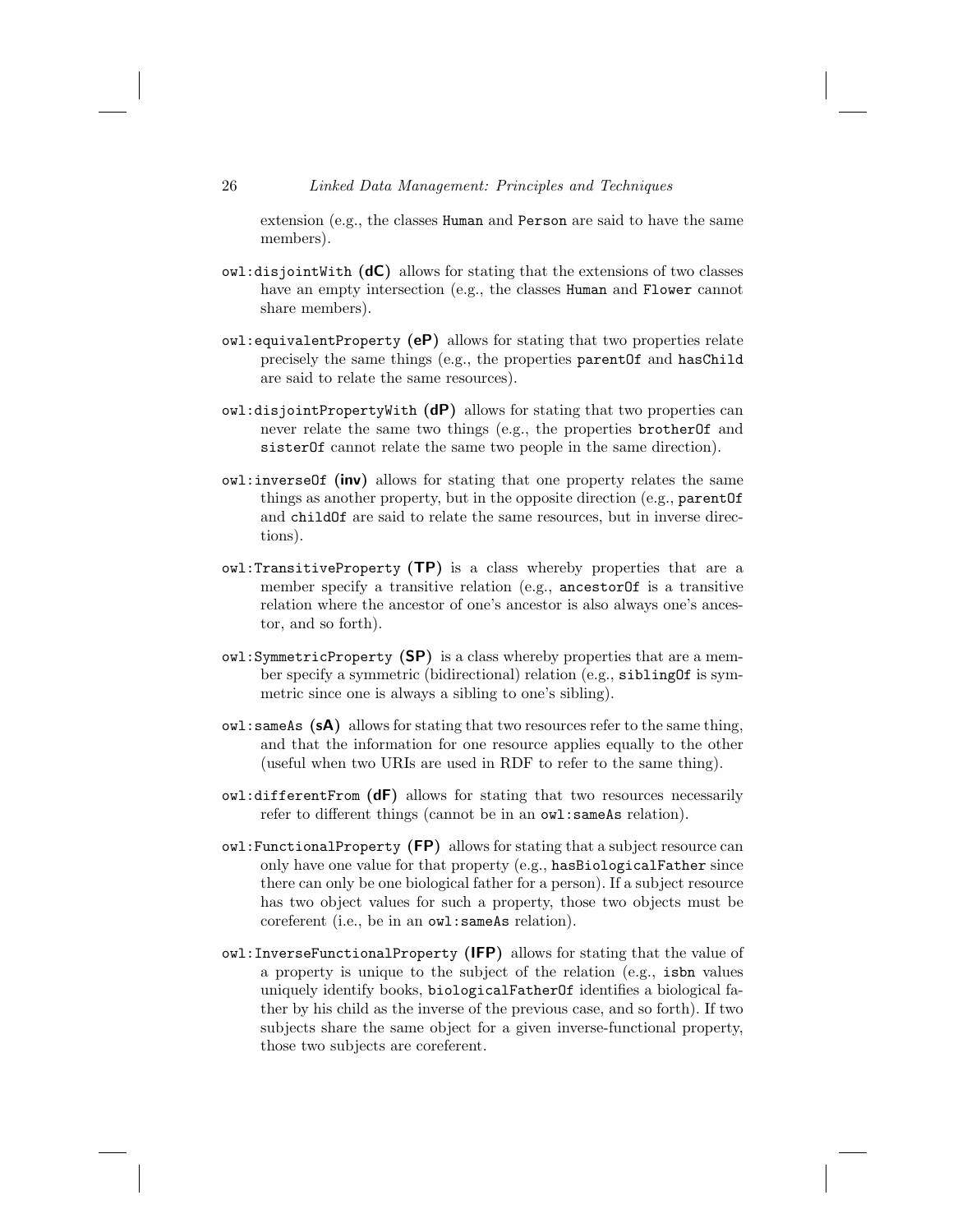$Linked Data \& the Semantic Web Standards$  27

| Rule ID Body   |                                                                               | Head                                                                                   |
|----------------|-------------------------------------------------------------------------------|----------------------------------------------------------------------------------------|
| eq-sym         | ?x sA ?y .                                                                    | $\Rightarrow$ ?y sA ?x.                                                                |
| eq-trans       | ?x sA ?y . ?y sA ?z .                                                         | $\Rightarrow$ ?x sA?z.                                                                 |
| eq-rep-s       | $?s$ sA $?s'$ . $?s$ $?p$ $?o$ .                                              | $\Rightarrow$ ?s' ?p ?o .                                                              |
| eq-rep-p       | $?p$ sA $?p'$ . $?s$ $?p$ $?o$ .                                              | $\Rightarrow$ ?s ?p' ?o.                                                               |
| eq-rep-o       | ?o sA ?o' . ?s ?p ?o .                                                        | $\Rightarrow$ ?s ?p ?o'.                                                               |
| eq-diff1       | $?x$ sA $?y$ . $?x$ dF $?y$ .                                                 | $\Rightarrow$ FALSE                                                                    |
| prp-dom        | ?p dom ?c . ?x ?p ?y .                                                        | $\Rightarrow$ ?x a ?c.                                                                 |
| prp-rng        | ?p $rng$ ?c . ?x ?p ?y .                                                      | $\Rightarrow$ ?y a ?c.                                                                 |
| prp-fp         | $?p$ a FP. $?x$ $?p$ $?y_1$ , $?y_2$ .                                        | $\Rightarrow$ ?y <sub>1</sub> sA ?y <sub>2</sub> .                                     |
| prp-fp         | ?p a IFP. $?x_1$ ?p ?y . $?x_2$ ?p ?y .                                       | $\Rightarrow$ ?x <sub>1</sub> sA ?x <sub>2</sub> .                                     |
| prp-symp       | ?p a SP. ?x ?p ?y .                                                           | $\Rightarrow$ ?y ?p ?x .                                                               |
| prp-trp        | ?p a TP. ?x ?p ?y . ?y ?p ?z .                                                | $\Rightarrow$ ?x ?p ?z .                                                               |
| prp-spo1       | $?p_1$ sP $?p_2$ . $?x$ $?p_1$ $?y$ .                                         | $\Rightarrow$ ?x ?p <sub>2</sub> ?y.                                                   |
| $prp$ -eqp $1$ | $?p_1$ eP $?p_2$ . $?x$ $?p_1$ $?y$ .                                         | $\Rightarrow$ ?x ?p <sub>2</sub> ?y.                                                   |
| $prp$ -eqp $2$ | $?p_1$ eP $?p_2$ . $?x$ $?p_2$ $?y$ .                                         | $\Rightarrow$ ?x ?p <sub>1</sub> ?y.                                                   |
| prp-pdw        | ?p1 dP ?p2 . ?x ?p1 ?y ; ?p2 ?y .                                             | $\Rightarrow$ FALSE                                                                    |
| $prp$ -inv $1$ | $?p_1$ inv $?p_2$ . $?x$ $?p_1$ $?y$ .                                        | $\Rightarrow$ ?y ?p <sub>2</sub> ?x.                                                   |
| prp-inv2       | $?p_1$ inv $?p_2$ . $?x$ $?p_2$ $?y$ .                                        | $\Rightarrow$ ?y ?p <sub>1</sub> ?x.                                                   |
| cax-sco        | $?c_1$ sC $?c_2$ . $?x$ a $?c_1$ .                                            | $\Rightarrow$ ?x a ?c <sub>2</sub> .                                                   |
| $c$ ax-eq $c1$ | $?c_1$ eC $?c_2$ . $?x$ a $?c_1$ .                                            | $\Rightarrow$ ?x a ?c <sub>2</sub> .                                                   |
| cax-egc2       | ?c <sub>1</sub> eC ?c <sub>2</sub> . ?x a ?c <sub>2</sub> .                   | $\Rightarrow$ ?x a ?c <sub>1</sub> .                                                   |
| cax-dw         | ?c <sub>1</sub> dC ?c <sub>2</sub> . ?x a ?c <sub>1</sub> , ?c <sub>2</sub> . | $\Rightarrow$ FALSE                                                                    |
| scm-sco        | ?c <sub>1</sub> sC ?c <sub>2</sub> . ?c <sub>2</sub> sC ?c <sub>3</sub> .     | $\Rightarrow$ ?c <sub>1</sub> sC ?c <sub>3</sub> .                                     |
| scm-eqc1       | $?c_1$ eC $?c_2$                                                              | $\Rightarrow$ ?c <sub>1</sub> sC?c <sub>2</sub> . ?c <sub>2</sub> sC ?c <sub>1</sub> . |
| scm-egc2       | ?c <sub>1</sub> sC ?c <sub>2</sub> . ?c <sub>2</sub> sC ?c <sub>1</sub> .     | $\Rightarrow$ ?c <sub>1</sub> eC ?c <sub>2</sub> .                                     |
| scm-spo        | $?p_1$ sP $?p_2$ . $?p_2$ sP $?p_3$ .                                         | $\Rightarrow$ ?p <sub>1</sub> sP ?p <sub>3</sub> .                                     |
| scm-eqp1       | ? $p_1$ eP ? $p_2$                                                            | $\Rightarrow$ ?p <sub>1</sub> sP?p <sub>2</sub> . ?p <sub>2</sub> sP ?p <sub>1</sub> . |
| scm-eqp2       | ? $p_1$ sP ? $p_2$ . ? $p_2$ sP ? $p_1$ .                                     | $\Rightarrow$ ?p <sub>1</sub> eC ?p <sub>2</sub> .                                     |

TABLE 1.2: A selection of OWL 2 RDF/RDF rules [24, §4.3].

An example list of rules corresponding to these OWL (2) features are listed in Table 1.2 for reference (these are a subset of OWL 2 RL/RDF rules [24], which will be briefly introduced later). One can also see some overlap with the RDFS rules presented previously in Table 1.1: as previously stated, OWL builds on top of parts of the RDFS vocabulary. Furthermore, the head of some rules consists of the lone symbol false, which is used to indicate that data matching the body of the rule in question forms an inconsistency: a logical contradiction that according to the OWL semantics, indicates a formal error in the data.

We now give a brief example of one feature of OWL that is frequently used in RDF data published on the Web: owl:sameAs [19, 26].

Example 9. Again, we take some example data about Citrus from the DBpedia exporter:

```
\overline{a} \overline{a} \overline{a} \overline{a} \overline{a} \overline{a} \overline{a} \overline{a} \overline{a} \overline{a} \overline{a} \overline{a} \overline{a} \overline{a} \overline{a} \overline{a} \overline{a} \overline{a} \overline{a} \overline{a} \overline{a} \overline{a} \overline{a} \overline{a} \overline{# PREFIXES
 @prefix fb: <http://rdf.freebase.com/ns/> .
 ...
 dbr:Lemon dbo:genus dbr:Citrus .
```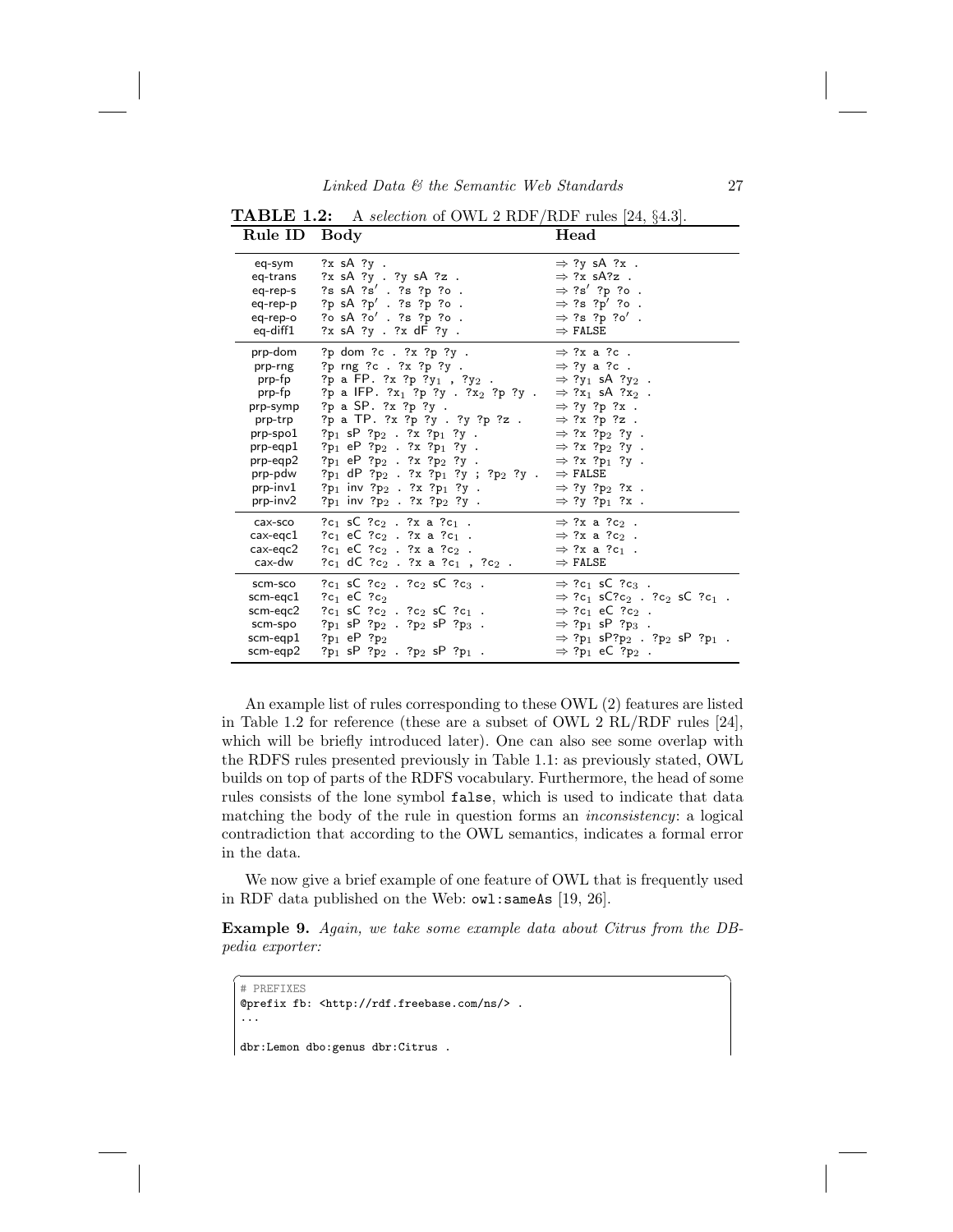```
dbr:Citrus rdfs:label "Citrus"@en ;
 dbo:family dbr:Rutaceae ;
 owl:sameAs fb:en.citrus
✝ ✆
```
The last triple establishes an  $\text{owl:}\$ sameAs relation to another RDF resource referring to citrus, published by an external exporter of RDF (Freebase). On the Freebase site, we can find the following (subset of) information about citrus:

```
\overline{a} \overline{a} \overline{a} \overline{a} \overline{a} \overline{a} \overline{a} \overline{a} \overline{a} \overline{a} \overline{a} \overline{a} \overline{a} \overline{a} \overline{a} \overline{a} \overline{a} \overline{a} \overline{a} \overline{a} \overline{a} \overline{a} \overline{a} \overline{a} \overline{# PREFIXES ...
fb:en.citrus fb:scientific_name "Citrus"@en ;
   fb:higher_classification fb:en.rutaceae ;
   fb:lower_classifications fb:en.lemon ;
   fb:lower_classifications fb:en.madarin_orange ;
   fb:lower_classifications fb:en.pomelo .
fb:en.pomelo fb:higher_classification fb:en.citrus .
\begin{pmatrix} 1 & 1 & 1 \\ 1 & 1 & 1 \\ 1 & 1 & 1 \end{pmatrix}
```
We see two independent exporters on the Web publishing RDF data about citrus using two different URIs. However, the owl:sameAs link provided by DBpedia states that the two citrus URIs refer to the same thing. Hence, information published about citrus in RDF under one of the URIs also applies to the other URI (called the principle of replacement). This feature of OWL is axiomatized by rules  $eq*$  in Table 1.2. Applying these rules, one can see that taken together, the above two graphs entail:

```
\overline{\phantom{a}}# PREFIXES ...
fb:en.citrus owl:sameAs dbr:Citrus .
dbr:Lemon dbo:genus fb:en.citrus .
fb:en.citrus rdfs:label "Citrus"@en ;
  dbo:family dbr:Rutaceae ;
  owl:sameAs fb:en.citrus .
dbr:Citrus fb:scientific_name "Citrus"@en ;
  fb:higher_classification fb:en.rutaceae ;
  fb:lower_classifications fb:en.lemon ;
  fb:lower_classifications fb:en.madarin_orange ;
  fb:lower_classifications fb:en.pomelo .
fb:en.pomelo fb:higher_classification dbr:Citrus .
```
Thus, the semantics of  $ov1$ : sameAs can be used to link and combine RDF data about the same resources from multiple locations.

✝ ✆

Unlike RDFS, no finite set of rules can support (either of) the complete semantics of OWL; hence this ruleset and any such ruleset can only partially axiomatize (i.e., encode) the semantics of the highlighted subset of features.

On top of all of these features—and a lot more besides those that we have introduced—OWL defines two standard and compatible semantics. The first semantics is called the "RDF-Based Semantics", which is defined for any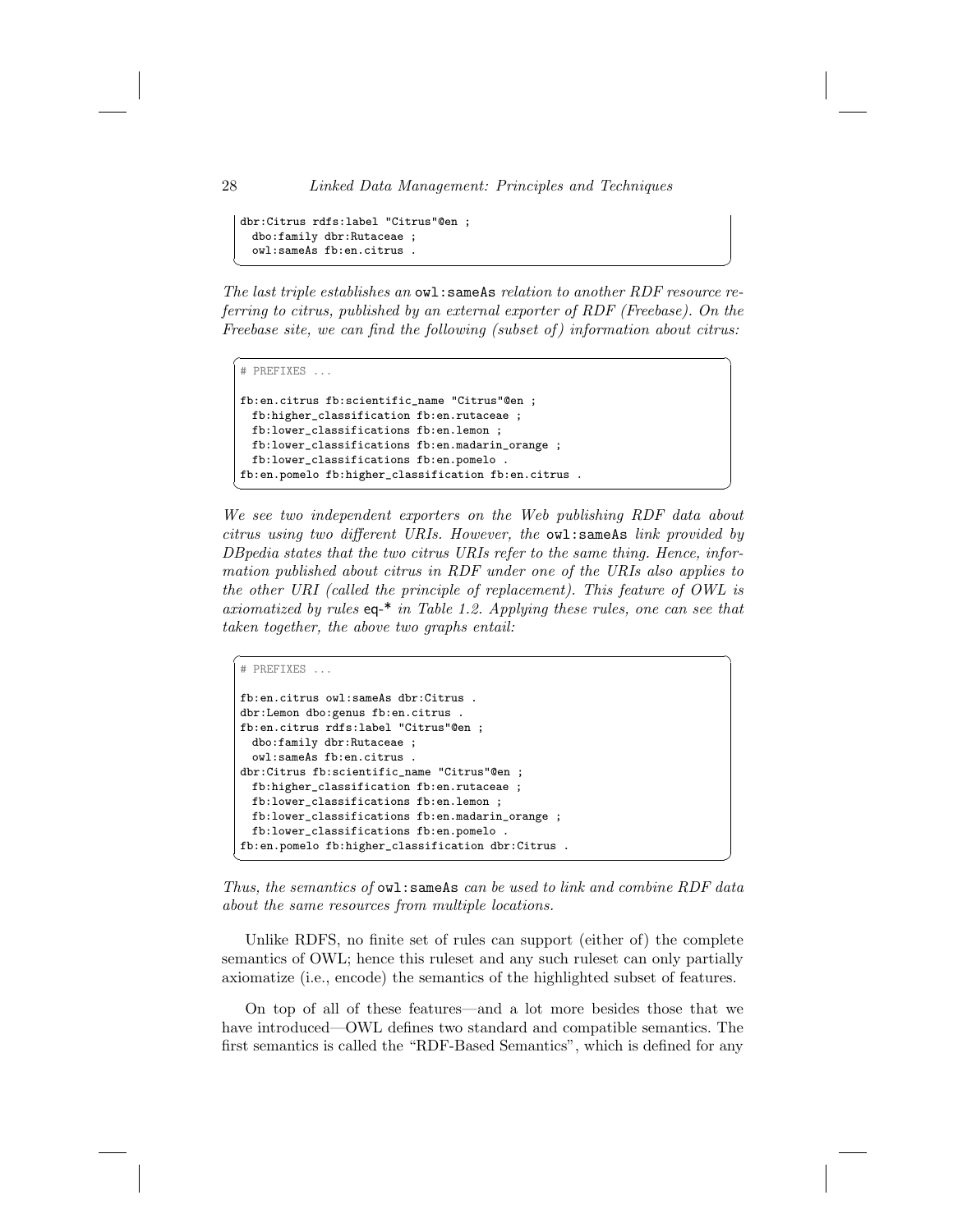RDF data and is backwards-compatible with RDF [53]. However, all typical reasoning tasks over an OWL (2) Full ontology—such as consistency checking, satisfiability checking (checking if a class can have a member without causing a logical contradiction), subsumption checking (checking if a class is necessarily a sub-class of another), instance checking (checking if a resource is a member of a class) and conjunctive query answering (posing complex queries against the ontology and its entailments)—are undecidable. This means that such automated tasks cannot be guaranteed to ever terminate for ontologies described in the unrestricted OWL Full language.

The second semantics, called the "Direct Semantics", can only interpret OWL ontologies that abide by certain restrictions. These restrictions are such that the ontologies described by the language can be translated into axioms compatible with a formalism called Description Logics (DL). The core aim of DL is to define a subset of First Order Logic (FOL) for which certain reasoning tasks are known to be decidable, where the semantics of the language can be supported in a sound (correct) and complete manner using known algorithms. However, we already mentioned that inference rules (of the style we have already introduced) are insufficient to support the semantics of OWL in a complete manner, where other inference mechanisms are sometimes used. One popular algorithm in this area is the use of specialized tableau-based approaches inherited from FOL [52]. Thus, unlike the unrestricted RDF-Based Semantics, ontologies that conform to the restrictions laid out by the Direct Semantics have known algorithms for sound and complete reasoning. These guarantees of sound and complete reasoning are often important in critical applications, where the possibility of an incorrect or missing answer would not be acceptable. This introduces a core trade-off of expressivity of the language (features it supports), versus the efficiency of complete reasoning tasks over that language. The OWL standards thus define (sub-)languages that can be interpreted under Direct Semantics and that explore this trade-off.

- OWL 1 DL was defined by the original OWL standard to be the maximal language for which the original version of the Direct Semantics is defined. For tasks such as consistency checking, satisfiability checking, classification, etc., OWL (1) DL is NExpTime-complete [24] with respect to the number of input axioms, which is a very high worst-case complexity. Conjunctive query answering is not yet known to be (un)decidable for OWL 1 DL.<sup>13</sup>
- OWL 1 Lite was also defined by the original OWL standard, and aimed to restrict the use of problematic OWL 1 DL features so as to arrive at a more "efficient" OWL sub-language. That said, OWL 1 Lite is

<sup>13</sup>Glimm and Rudolph [21] have proven decidability for conjunctive query entailment with respect to the Description Logic underlying OWL DL, but under the assumption that transitive properties (or properties that entail transitive properties) do not appear as predicates in the query. (They believe that the result extends to OWL 2 DL; they do not currently address a complexity bound.)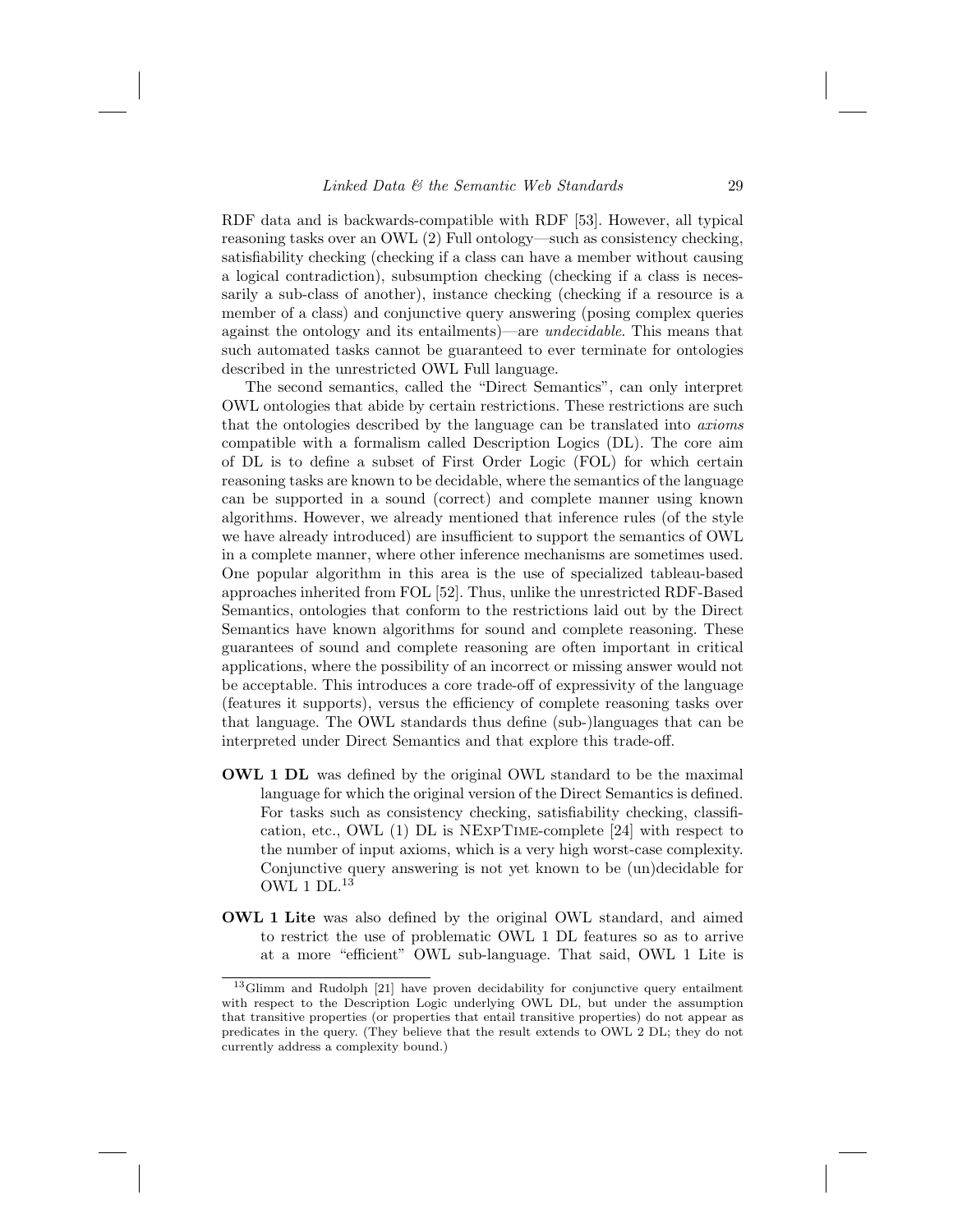EXPTIME-complete [24] with respect to input axioms for the previously mentioned tasks: still a very high complexity.

- OWL 2 DL was defined by the OWL 2 standard, and is the maximal language for which the updated Direct Semantics of OWL (2) are defined, adding a lot of new features above and beyond OWL 1 DL. The analogous complexity of OWL 2 DL is 2NExpTime-complete [24]: an extremely high worst-case complexity. Conjunctive query answering is not yet known to be (un)decidable for OWL 2 DL.
- OWL 2 EL was the first OWL profile to be defined by the OWL 2 standard. OWL profiles are syntactic subsets of OWL 2 DL for which polynomialtime algorithms are known for various reasoning tasks. The OWL 2 EL profile targets support for expressive class axioms, disallowing the use of certain property axioms: OWL 2 EL is PTime-complete (deterministic polynomial complexity) for all reasoning tasks except conjunctive query-answering, for which it is PSpace-complete [24] in a combined complexity (with respect to assertions, axioms and query size).
- OWL 2 QL is the second OWL profile and is aimed at "query-rewriting" implementations over relational database systems, such that structured queries are expanded to request asserted data that may entail some subgoal of the query. The aforementioned reasoning tasks are NLogSpacecomplete with the exception of conjunctive query answering which is NP-complete (combined complexity).
- OWL 2 RL is the third OWL profile and is designed to be supported by (in particular) rule-based inferencing engines. It is based on previous proposals to partially support OWL semantics using rules, such as Description Logic Programs (DLP) [25] and  $pD^*$  [58]. Along these lines, OWL 2 RL is a syntactic subset of OWL 2 DL with an accompanying set of OWL 2 RL/RDF entailment rules (some of which are presented in Table 1.2) such that the entailments possible for OWL 2 RL though Direct Semantics (often implemented using tableau-based approaches) are partially aligned with the entailments given by the OWL 2 RL/RDF rules with respect to the RDF-Based Semantics. OWL 2 RL is PTimecomplete for all reasoning tasks except conjunctive query-answering, for which it is NP-complete [24].

Again, OWL is a complex standard and full details are out of scope. For more information about Description Logics and the underlying formal aspects of OWL, we refer the interested reader to Baader et al.'s "Description Logic Handbook" [3] and also to more recent and more succinct primers by Rudolph [51] and by Krötzsch [38].

It is sufficient for the purposes of this book to understand that OWL goes far beyond RDFS and brings a much richer semantics for use with RDF data, and to have a basic understanding of the semantics for the subset of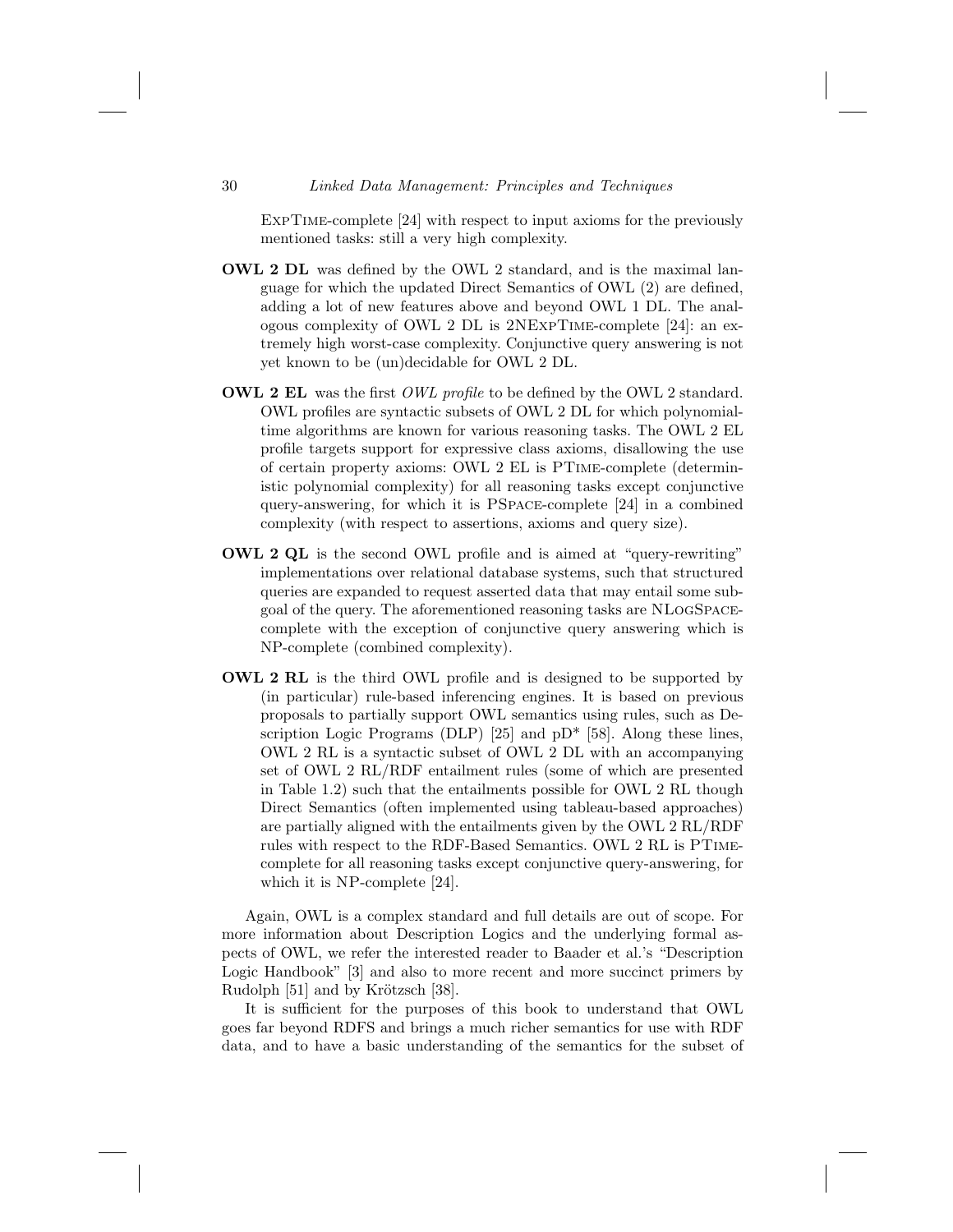OWL features introduced. Various restricted sub-languages of OWL are defined that allow for guarantees of sound and complete reasoning algorithms, with a variety of different computational complexities. Furthermore, OWL can be supported by rules such as those enumerated in Table 1.2, but such rules can only support a subset of the semantics of OWL in a complete manner. One well-defined subset of OWL (2) for which rules are "enough" is the OWL 2 RL profile, for which a ruleset called OWL 2 RL/RDF is defined. The OWL 2 RL/RDF ruleset (and its subsets) can be applied over ontologies that fall outside of OWL 2 RL, and can, for example, provide sound but incomplete reasoning over OWL 2 Full; this is appealing since OWL 2 RL/RDF rules can thus be applied directly over arbitrary RDF datasets to derive inferences.

# 1.5 Querying RDF with SPARQL

The SPARQL standard centers around a query language designed specifically for RDF data [50], as well as a protocol by which SPARQL queries can be invoked and their results returned over the Web [15]. The original SPARQL specification became a W3C Recommendation in 2008 [50]. In 2013, SPARQL 1.1—an extension of the original SPARQL standard—also received W3C Recommendation [27]. Herein, we focus primarily on the features of the original SPARQL standard.

SPARQL itself is orthogonal to the RDFS and OWL standards outlined previously, and is built directly on top of the RDF data-model without direct support for inferencing (cf. Figure 1.1).<sup>14</sup> SPARQL is similar in respects to the Structured Query Language (SQL) used for querying relational databases, sharing certain query features and keywords (but in the case of SPARQL, designed for interacting with RDF data). The RDF-specific syntax of SPARQL is closely tied with that of Turtle: familiarity with Turtle syntax will greatly help in understanding SPARQL syntax.

On a high level, a SPARQL query can consist of up to five main parts:

- Prefix Declarations allow for defining URI prefixes that can be used for shortcuts later in the query (in a similar fashion to Turtle).
- Dataset Clause allows for specifying a closed partition of the indexed dataset over which the query should be executed.
- Result Clause allows for specifying what type of SPARQL query is being executed, and (if applicable) what results should be returned.

 $^{14}\rm{Integration}$  of RDFS and OWL entailment with SPARQL has recently been standardised alongside SPARQL 1.1 in the form of "SPARQL 1.1 Entailment Regimes" [20]. However, entailment regimes are not part of the core of the SPARQL 1.1 query language and are instead an optional standard that can be layered on top.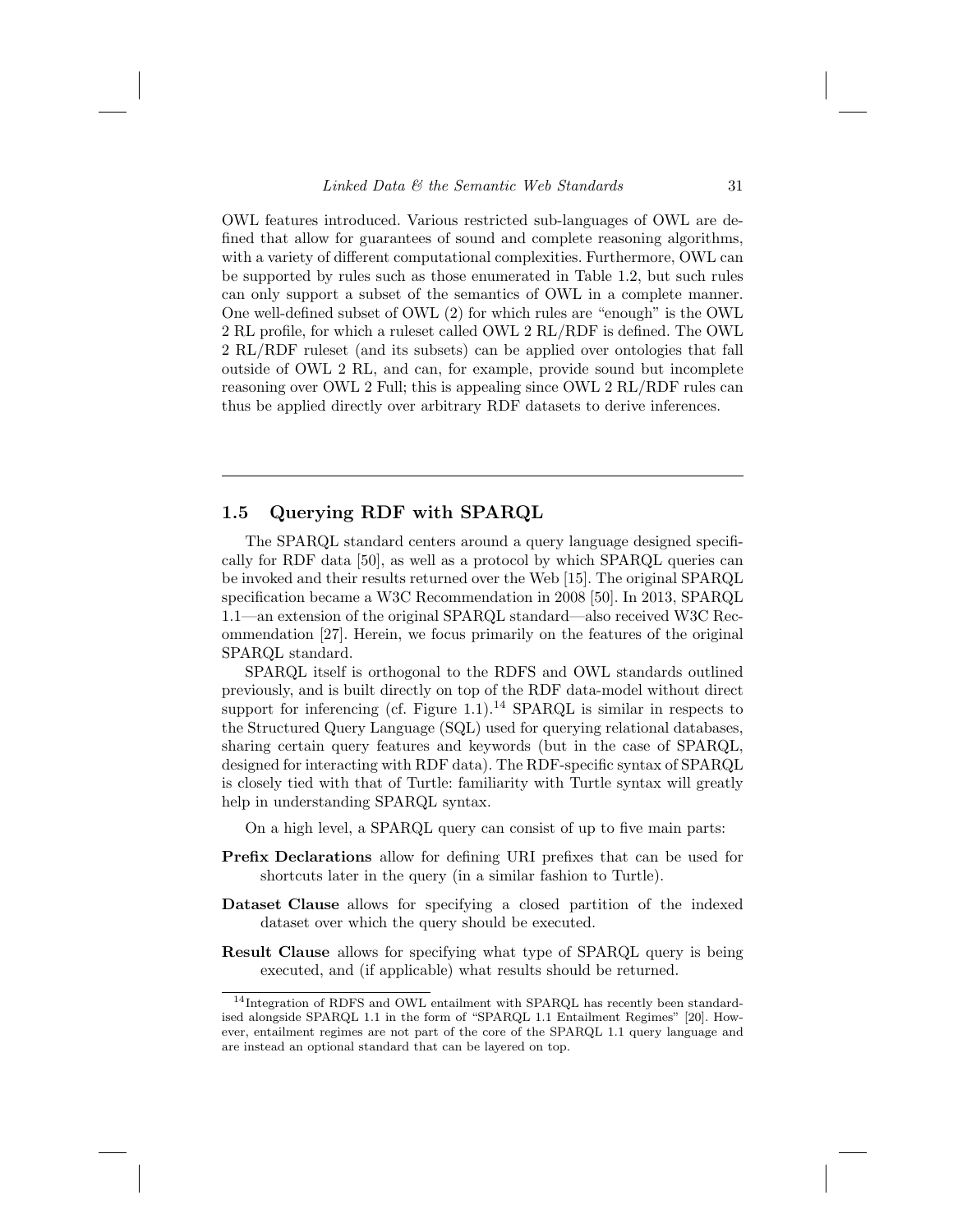Query Clause allows for specifying the query patterns that are matched against the data and used to generate variable bindings.

Solution Modifiers allow for ordering, slicing and paginating the results.

**Example 10.** We give a brief example of a SPARQL query containing each of the above five parts. Comment lines are prefixed with '#'. The query first defines prefixes that can be re-used later in a similar fashion to that allowed by Turtle (although prefixes are not terminated with periods in SPARQL). Next the # DATASET CLAUSE selects partitions of the dataset over which the query should be run: in this case, an RDF document on the DBpedia site about lemons. Thereafter, the # RESULT CLAUSE states what kind of results should be returned for the query: in this case, a unique  $(i.e.,$  DISTINCT) set of pairs of RDF terms matching the ?genus and ?order variables respectively. Next, the # QUERY CLAUSE states the patterns that the query should match against: in this case, looking up the values for the dbo:genus and dbo:order of dbr:Lemon. Finally, the # SOLUTION MODIFIER section allows for putting a limit on the number of results returned, to order results, or to paginate results: in this case, a maximum (i.e., LIMIT) of two results is requested from the query.

```
\overline{\phantom{a}}# PREFIX DECLARATIONS
PREFIX dbr: <http://dbpedia.org/resource/>
PREFIX dbo: <http://dbpedia.org/ontology/>
# DATASET CLAUSE
FROM <http://dbpedia.org/data/Lemon.xml>
# RESULT CLAUSE
SELECT DISTINCT ?genus ?order
# QUERY CLAUSE
WHERE {
 dbr:Lemon dbo:genus ?genus ;
    dbo:order ?order .
}
# SOLUTION MODIFIER
LIMIT 2
\sqrt{2\pi\left(\frac{1}{2}\right)^{2}+\left(\frac{1}{2}\right)^{2}}
```
If one were to assume that the triples:

| dbr:Lemon dbo:genus dbr:Citrus;       |  |
|---------------------------------------|--|
| dbo:order dbr:Rosids, dbr:Sapindales. |  |
|                                       |  |

were present in the graph <http://dbpedia.org/data/Lemon.xml> indexed by the store, we would expect a result like:

| ?genus                   | ?family                      |
|--------------------------|------------------------------|
| dbr:Citrus<br>dbr:Citrus | dbr:Sapindales<br>dbr:Rosids |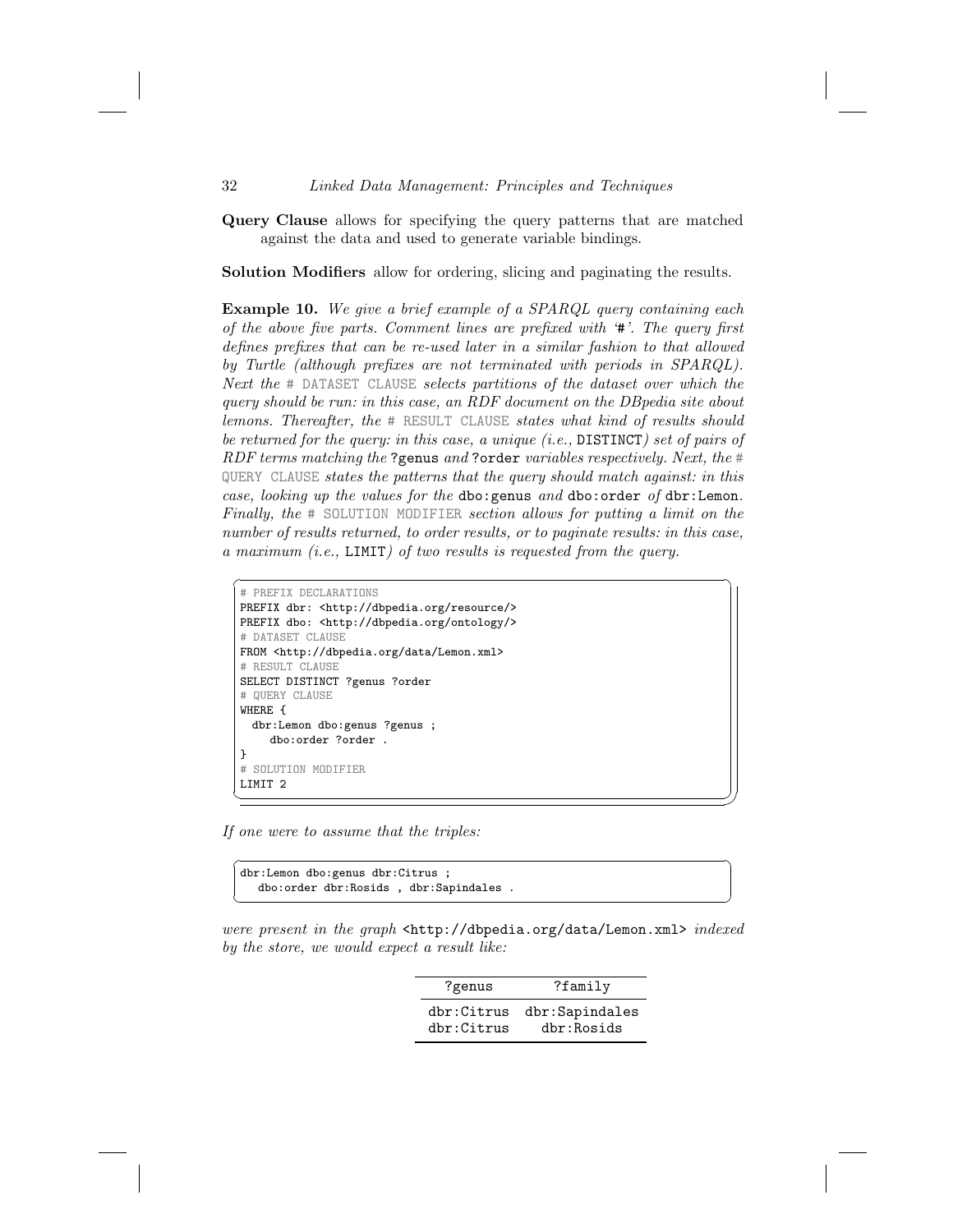where the header indicates the variables for which the respective terms are bound in the results, based on the SELECT clause of the query.

We now detail the function of the latter four parts of a SPARQL query. Due to the breadth of the SPARQL language, we do not provide examples for the features introduced, but instead refer the interested reader to the official SPARQL documentation where many such examples are introduced [50]. Instead, we give an overview of the different features and outline a common formalization for SPARQL queries (an extension of that originally proposed by Pérez et al. [46]), which will be re-used in later chapters of the book.

#### 1.5.1 Query Types

A SPARQL query can be one of four types:

- SELECT [DISTINCT | REDUCED]: Requests a list of bindings for variables specified by a query. By default, the SELECT query will return duplicate results corresponding directly to the number of unique (RDF) graph patterns matched by the query in the data. The optional DISTINCT keyword will enforce unique tuples, removing duplicate results. Another alternative is to use the REDUCED keyword, which states that duplicates are allowed but do not need to have the same number of results as per the default semantics of SELECT, allowing the query engine to optimize accordingly (and to avoid having to execute a uniqueness check).
- ASK: Returns a boolean value indicating whether or not there was a match in the data for the query clause. An ASK query is roughly the same as running a SELECT query and seeing if there are non-empty results.
- CONSTRUCT: Provides an RDF template into which variables bound in the query clause can be inserted. When the query is executed, for each result tuple, variables in the template are bound accordingly generating (ground) RDF as a result for the query.
- DESCRIBE: Asks the endpoint to provide an RDF description for a particular RDF term. DESCRIBE can also be used to describe bindings to a variable, where each description is added (by set union) to the query output. The nature of the description returned for each term is not specified in the SPARQL standard, and is thus left to the discretion of developers and administrators. Informally, common types of DESCRIBE functionalities implemented in practice are:
	- return all triples where the term is mentioned in either (i) any position, (ii) as a subject, or (iii) as a subject or object.
	- return some form of Concise Bounded Descriptions (CBD) (please see [57] for details).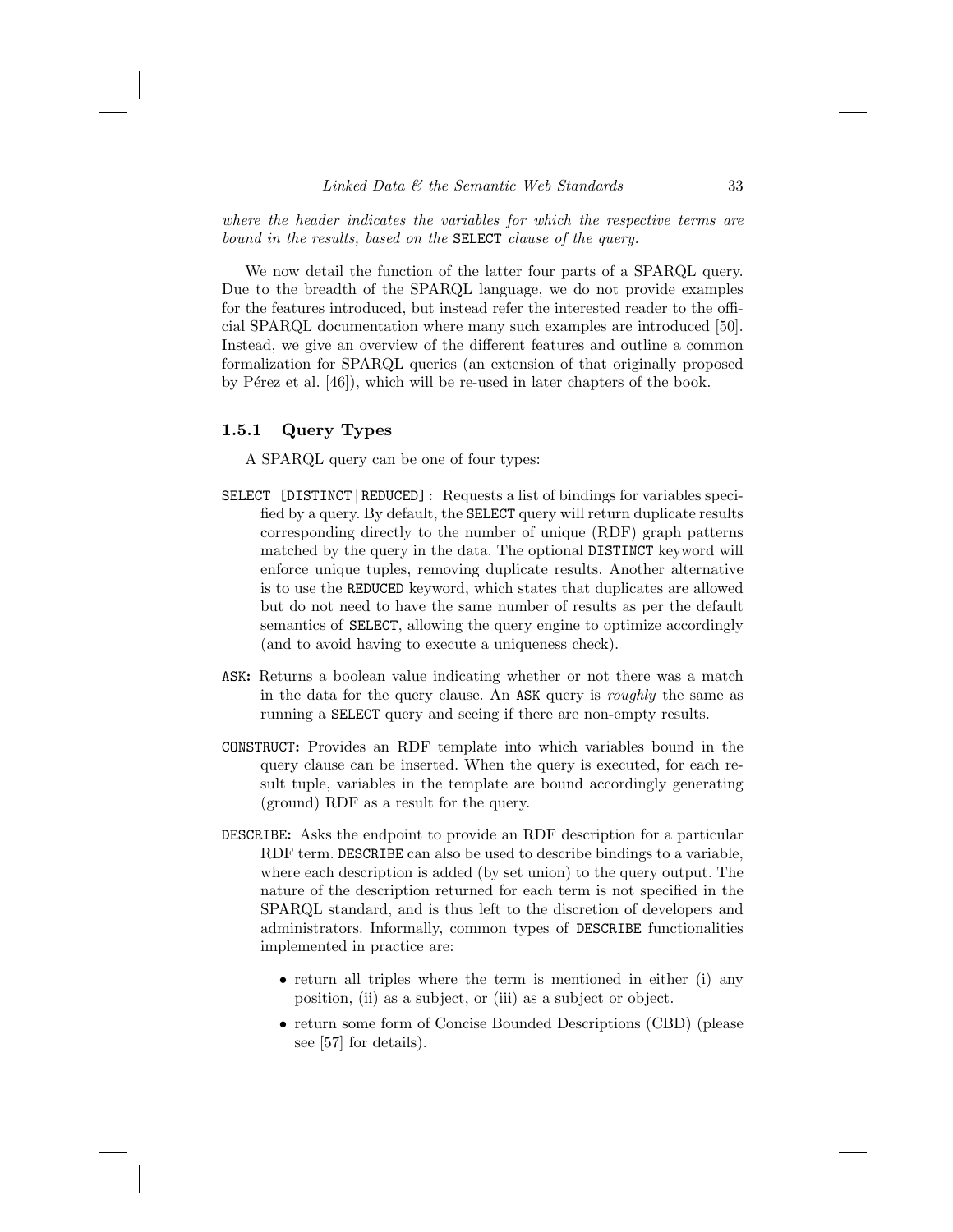In the above four types of SPARQL queries, there is an important distinction to make: the first two return solutions (not RDF), and the latter two return RDF. RDF can be returned in any appropriate syntax, though RD-F/XML is required for compliance with the standard. Results for SELECT and ASK queries are typically serialized in a custom XML syntax defined in the SPARQL standard [50, § 10], though other result formats based on JSON, CSV, TSV, etc., are also common.

The result clause of a SPARQL query is the only mandatory part of a SPARQL query, where "DESCRIBE <someuri>" by itself is a valid SPARQL query. However, almost all queries will also contain (at least) a query clause.

# 1.5.2 Dataset Clause and Named Graphs

In Example 10, we hinted at the fact that SPARQL queries are executed over "partitioned" datasets of RDF, and not over a single monolithic RDF graph: SPARQL operates over a *SPARQL dataset* which is composed primarily of named graphs.

**Definition 5.** A SPARQL named graph is defined as a pair  $(u, G)$  where u is a URI serving as a name for the graph  $(u \in U)^{15}$  and G is an RDF graph (per Definition 3).

A SPARQL dataset is then composed of a default graph, which is an unnamed RDF graph, and a set of named graphs.

**Definition 6.** A SPARQL dataset  $D = \{G_D, (u_1, G_1), \ldots, (u_n, G_n)\}\$ is a set of (named) graphs where  $u_1 \ldots u_n$  are distinct URIs and  $G_D, G_1, \ldots G_n$  are RDF graphs. The unnamed graph  $G_D$  is called the default graph. Each pair  $(u_i, G_i)$  is a named graph. We use the notation  $D(u_i) = G_i$  to select a graph from a dataset based on its name.

A SPARQL dataset is thus composed of a set of RDF graphs that are named, and a default graph. This allows for querying configurable partitions of a SPARQL dataset in isolation, using the available URI names to "load" individual graphs for querying, creating a query-specific SPARQL dataset containing a custom default graph and a selection of named graphs from those accessible by the query engine. This selection of a dataset is done in the dataset clause of the query, which can be specified using two optional features:

FROM: The FROM keyword is used to define the default graph for a queryspecific SPARQL dataset. Each FROM keyword is used in combination with the URI of a named graph. All URIs loaded in this manner will be added to the default graph for the query, using an RDF merge (see

<sup>15</sup>Strictly speaking, SPARQL is based on IRIs, not URIs, and named graphs use IRIs; recall from earlier in the chapter that we simplify discussion by referring analogously to IRIs as URIs.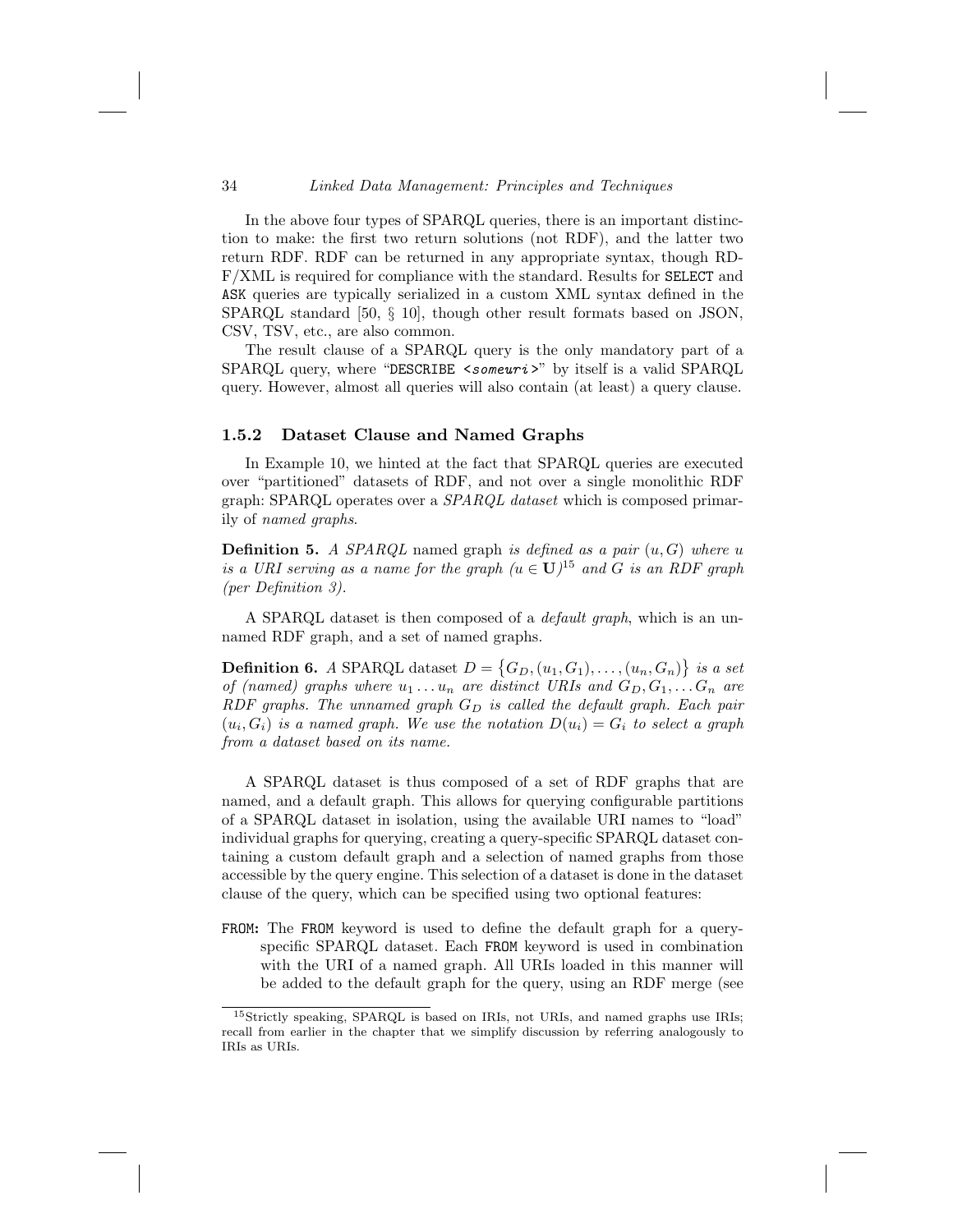Definition 4) to ensure that blank node labels are kept distinct between source graphs.

FROM NAMED: The FROM NAMED key-phrase is used to define the set of named graphs that are added to a query-specific SPARQL dataset. Each FROM NAMED key-phrase is used in combination with the URI of a named graph, which will be added to the query dataset.

The default graph is the graph against which patterns in the query clause are matched if no GRAPH clause is explicitly mentioned (referred to later). For queries without a dataset clause, many SPARQL engines implement a full default query dataset, containing a default graph with all data that they index (either the RDF merge or more often the set union of all graphs<sup>16</sup>), and all named graphs loaded: queries without a dataset clause will thus often be run over all known data. Hence, explicit dataset clauses in queries are typically used to restrict the dataset by specifying only those graphs over which the query should be run.<sup>17</sup> A minor issue of note: when FROM and/or FROM NAMED are used, the default graph for the query dataset is initialized as empty.

# 1.5.3 Query Clause

The query clause is undeniably where the magic happens in a SPARQL query: based on the selected dataset, it specifies the query patterns and other criteria that query variables must match to be returned to the other parts of the query. In this section, we lay out the core features of a query clause, and formalize these notions following conventions laid out by Pérez et. al [46] and the SPARQL standard [50, § 12].

The query clause is (almost always) announced using the WHERE keyword, and is surrounded by opening and closing braces. The core of a query clause is often one or more sets of triple patterns, where each set is called a basic graph pattern (BGP). An example of a basic graph pattern was provided in Example 10 with two triple patterns embedded in a WHERE clause.

**Definition 7.** Let **V** denote a set of variables that range over all RDF terms. An RDF triple pattern tp is an RDF triple where query variables are allowed in any position:  $tp \in (\mathbf{U} \cup \mathbf{B} \cup \mathbf{L} \cup \mathbf{V}) \times (\mathbf{U} \cup \mathbf{V}) \times (\mathbf{U} \cup \mathbf{B} \cup \mathbf{L} \cup \mathbf{V})$ .<sup>18</sup> A set of triple patterns is called a basic graph pattern (BGP).

In RDF triple patterns, blank nodes are considered as existential variables, meaning that they will not match blank-nodes with the same label, but rather function as query variables whose bindings cannot be used outside of the

 $^{16}$ See http://www.w3.org/TR/sparql11-service-description/#sd-uniondefaultgraph

 $17Negation$  of graphs is only possible in the query clause, using a combination of GRAPH and FILTER.

<sup>18</sup>SPARQL triple patterns allow literals in the subject to future-proof for a future version of RDF where such is allowed (no such plans yet exist).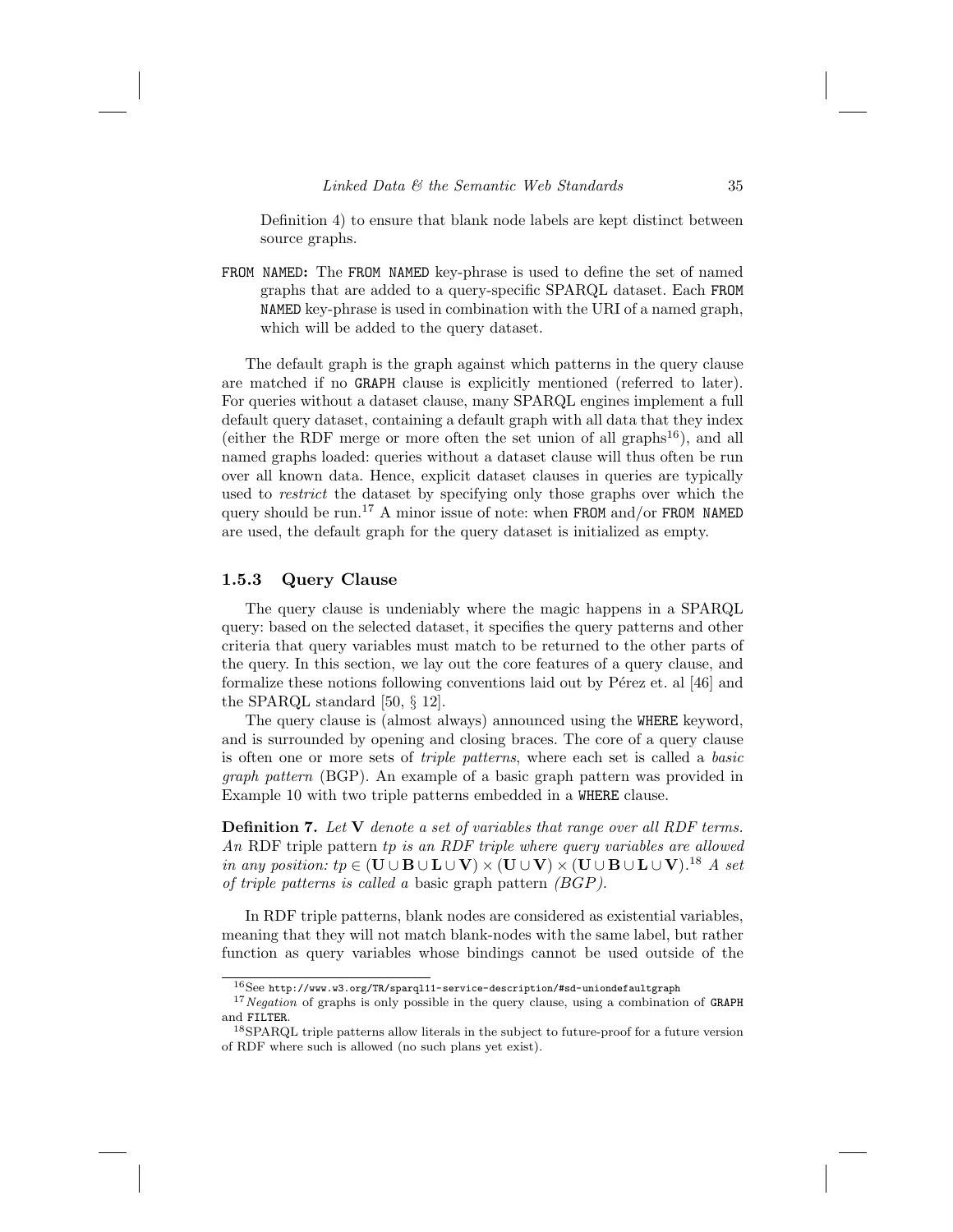query clause (and thus that cannot be returned in results). Henceforth, we do not treat blank nodes in SPARQL query patterns since they can be treated analogously to *non-distinguished query variables*: variables that cannot be used elsewhere outside of the query-clause scope.

Triple patterns can then be executed against RDF graphs to produce a set of solution mappings<sup>19</sup>, such that each mapping applied to the triple pattern returns a triple present in the RDF graph.

**Definition 8.** Let  $\mu$  be a solution mapping from a set of variables to RDF terms:  $V \to U \cup L \cup B$  where  $V \subset V$ . The set of variables V for which  $\mu$ is defined is called the domain of  $\mu$ , termed dom( $\mu$ ). We abuse notation and allow  $\mu(tp)$  to denote a solution mapping for a triple pattern such that  $\mu(tp)$ uses  $\mu$  to replace all variables in tp with RDF terms.

Definition 9. Let G be an RDF graph, let tp be a triple pattern, and let  $vars(tp)$  denote the set of variables in tp. We denote by:

$$
[[tp]]_G = \{ \mu \mid \mu(tp) \in G \text{ and } dom(\mu) = vars(tp) \}
$$

the execution of the triple pattern tp against  $G$ , which returns the set of all mappings (with minimal domains) that can map tp to a triple contained in G.

A basic graph pattern can then comprise of multiple such triple patterns, considered as a conjunction: during execution, this conjunction leads to a join operation over compatible mappings present in the sets of mappings produced for individual triple patterns.

**Definition 10.** Two solution mappings  $\mu_1$  and  $\mu_2$  are termed compatible which we denote by  $\mu_1 \sim \mu_2 - i f$  and only if both mappings correspond for the variables in their overlapping domain. More formally,  $\mu_1 \sim \mu_2$  holds if and only if for all variables  $v \in dom(\mu_1) \cap dom(\mu_2)$ , it holds that  $\mu_1(v) = \mu_2(v)$ . If  $\mu_1 \sim \mu_2$ , then  $\mu_1 \cup \mu_2$  remains a valid mapping. Let  $M_1$  and  $M_2$  be a set of mappings. We define a join over two sets of mappings as:

 $M_1 \bowtie M_2 = \{\mu_1 \cup \mu_2 \mid \mu_1 \in M_1, \mu_2 \in M_2 \text{ such that } \mu_1 \sim \mu_2\}$ 

In other words, for each pair of compatible mappings  $\mu_1$  and  $\mu_2$  from the corresponding sets, the join operation adds a new mapping by extending the bindings of  $\mu_1$  with those from  $\mu_2$  (or equivalently, vice-versa).

**Definition 11.** Let  $B = \{tp_1, ..., tp_n\}$  be a basic graph pattern. The execution of  $B$  for a graph  $G$  is given as:

$$
[\![B]\!]_G = [\![tp_1]\!]_G \bowtie \ldots \bowtie [\![tp_n]\!]_G
$$

where joins are commutative and associative (and thus can be executed in any

<sup>&</sup>lt;sup>19</sup>SPARQL rather defines a *sequence* of solution mappings since ordering can be important when solution modifiers are taken into account. However, we leave this implicit for brevity.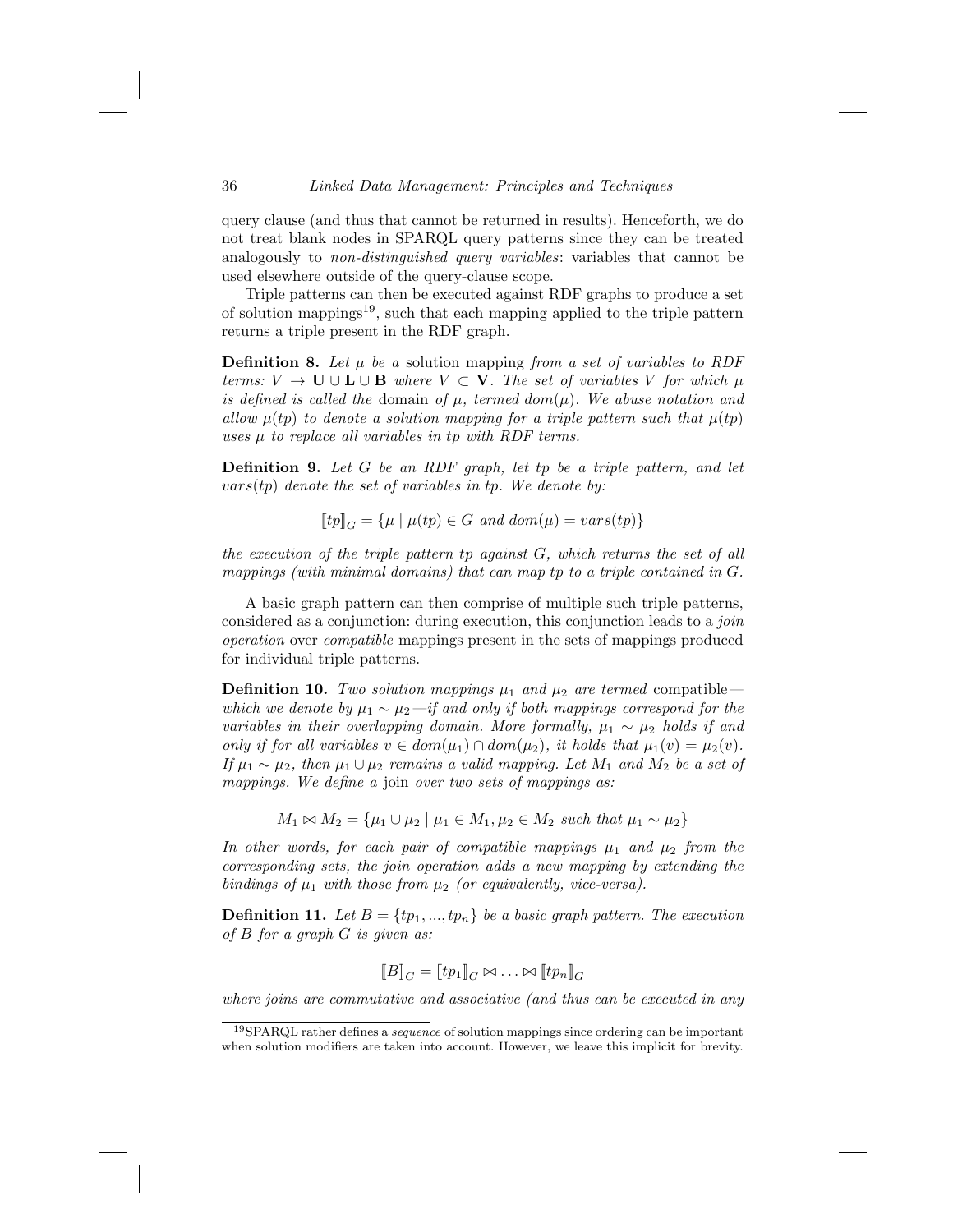order). If we further abuse notation and allow  $\mu(B)$  to denote the application of  $\mu$  to all variables in B, we can alternatively state this as:

 $[[B]]_G = {\mu | \mu(B) \subseteq G \text{ and } dom(\mu) = vars(B)}$ 

which is analogous to Definition 9, but applied for basic graph patterns.

On top of Basic Graph Patterns, SPARQL defines four other core features that can be used to create complex *query patterns* in query clauses:

- GRAPH: When used with a URI, GRAPH specifies the named graph (from the query dataset) against which a BGP should be matched. When used with a variable, GRAPH can be used to bind (or join) the named graph for which a BGP is matched. A BGP with a surrounding GRAPH clause cannot access the default graph for the query dataset, only its named graphs.
- UNION: Allows for defining a disjunction of query patterns that the query should match. The result is the union of the sets of solution mappings generated for each disjunctive query pattern.
- OPTIONAL: Allows for specifying optional query patterns that the query should try to match. If nothing is matched, instead of applying a conjunction and removing the solution during execution, variables unique to the optional pattern are mapped to UNBOUND.
- FILTER: Can be used to specify further conditions that a query solution should match. Conditions can comprise of various operators, built-in functions, casting operations and boolean connectives, resulting in an expression that takes a solution mapping as input and returns true or false. If the expression evaluates to false, the solution mapping is filtered.
	- Operators include equality and inequality operators for RDF terms (including less/greater than for range queries, etc.).
	- Built-in functions can be used to transform and examine RDF terms, including testing the type of an RDF term (is it a URI, blank-node, literal or is it unbound), parsing functions for literals (e.g., return language tags or datatype URIs), regex functions, and so forth.
	- Casting operations allow for converting between different types of datatype literals, or converting URIs to a string, etc.
	- Boolean connectives include conjunction  $(kk)$ , disjunction  $(||$ and negation (!), allowing to combine sub-expressions.
	- User-defined Functions allow for custom built-ins to be defined by vendors if not provided by SPARQL.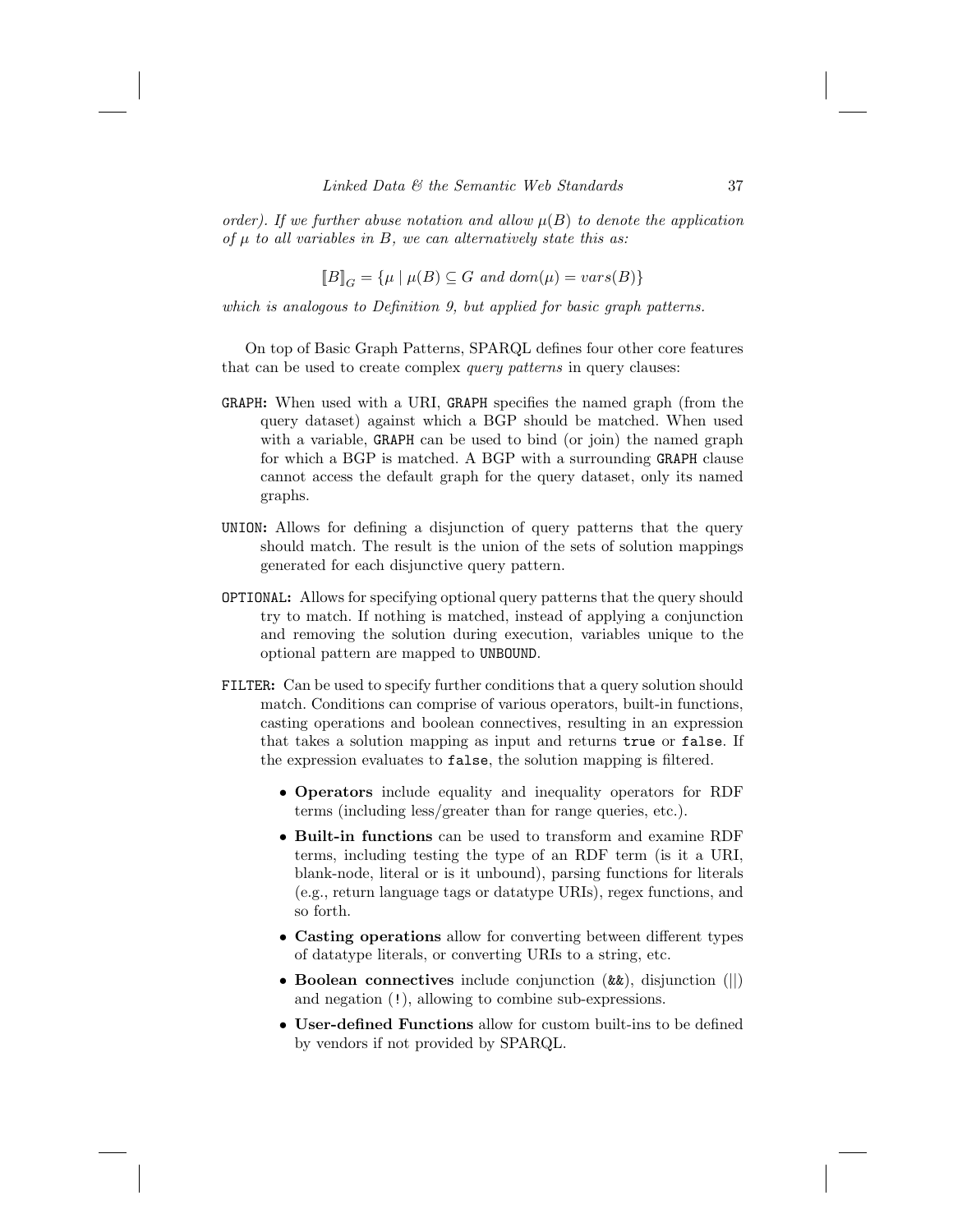As stated at the outset, these features can combine to create a complex SPARQL query pattern.

**Definition 12.** A query pattern can be defined recursively as:

- Any basic graph pattern is a query pattern P.
- If  $P$  is a query pattern and  $x$  is a URI or a variable, then selecting a  $graph$  (P GRAPH  $x$ ) is also a query pattern.
- If  $P_1$  and  $P_2$  are query patterns, then their combination through conjunction  $(P_1 \text{ AND } P_2)$ , union  $(P_1 \text{ UNION } P_2)$  or optional  $(P_1 \text{ OPT } P_2)$  is also a query pattern.
- If  $P$  is a graph pattern and  $R$  is a filter condition as described above, then  $(P$  FILTER  $R)$  is also a query pattern. Henceforth, we refer to R as a function that maps from a solution mapping to a boolean value.

Beyond (inner) joins for conjunctions (Definition 10), the execution of a query pattern requires one more non-trivial operator over sets of solutions: left-join (for OPTIONAL).

**Definition 13.** Let  $M_1$  and  $M_2$  be a set of mappings. Let  $M_1 - M_2$  denote the set of all mappings in  $M_1$  that have no compatible mapping in  $M_2$ . Then, the left-join of  $M_1$  and  $M_2$  is defined as:

$$
M_1 \bowtie M_2 = (M_1 \bowtie M_2) \cup (M_1 - M_2)
$$

Compatible mappings between  $M_1$  and  $M_2$  are joined (per Definition 10) and added to the result. Additionally, mappings in  $M_1$  without a compatible mapping in  $M_2$  are also preserved in the result (for these latter mappings, variables unique to  $M_2$  are undefined by the map and result in UNBOUND).

The execution of a SPARQL query pattern can then be defined for a SPARQL dataset as follows:

**Definition 14.** Let  $D$  be a SPARQL dataset. Let  $P$  be a SPARQL query pattern, per Definition 12. Let G intuitively denote the active graph of D. We can define the execution of P over D for the active graph G, denoted  $D \|P\|_{\mathcal{C}}$ , recursively as follows:

- if P is a basic graph pattern, then  $D[\![P]\!]_G = [\![P]\!]_G$  per Definition 11;
- else if  $P$  has the form  $\dots$ 
	- $\ldots$   $P_1$  AND  $P_2$ , then  $\prod_{D} [P]_G = \prod_{D} [P_1]_G \bowtie \prod_{D} [P_2]_G$ ;
	- $\ldots$  P<sub>1</sub> UNION  $P_2$ , then  $\llbracket P \rrbracket_G = \llbracket P_1 \rrbracket_G \cup \llbracket P_2 \rrbracket_G;$
	- $\ldots$  P<sub>1</sub> OPT  $P_2$ , then  $D[P]_G = D[P_1]_G \bowtie D[P_2]_G$ ;
	- ... P' FILTER R, then  $D[\![P]\!]_G = {\mu \in D[\![P']\!]_G | R(\mu) = \mathtt{true}};$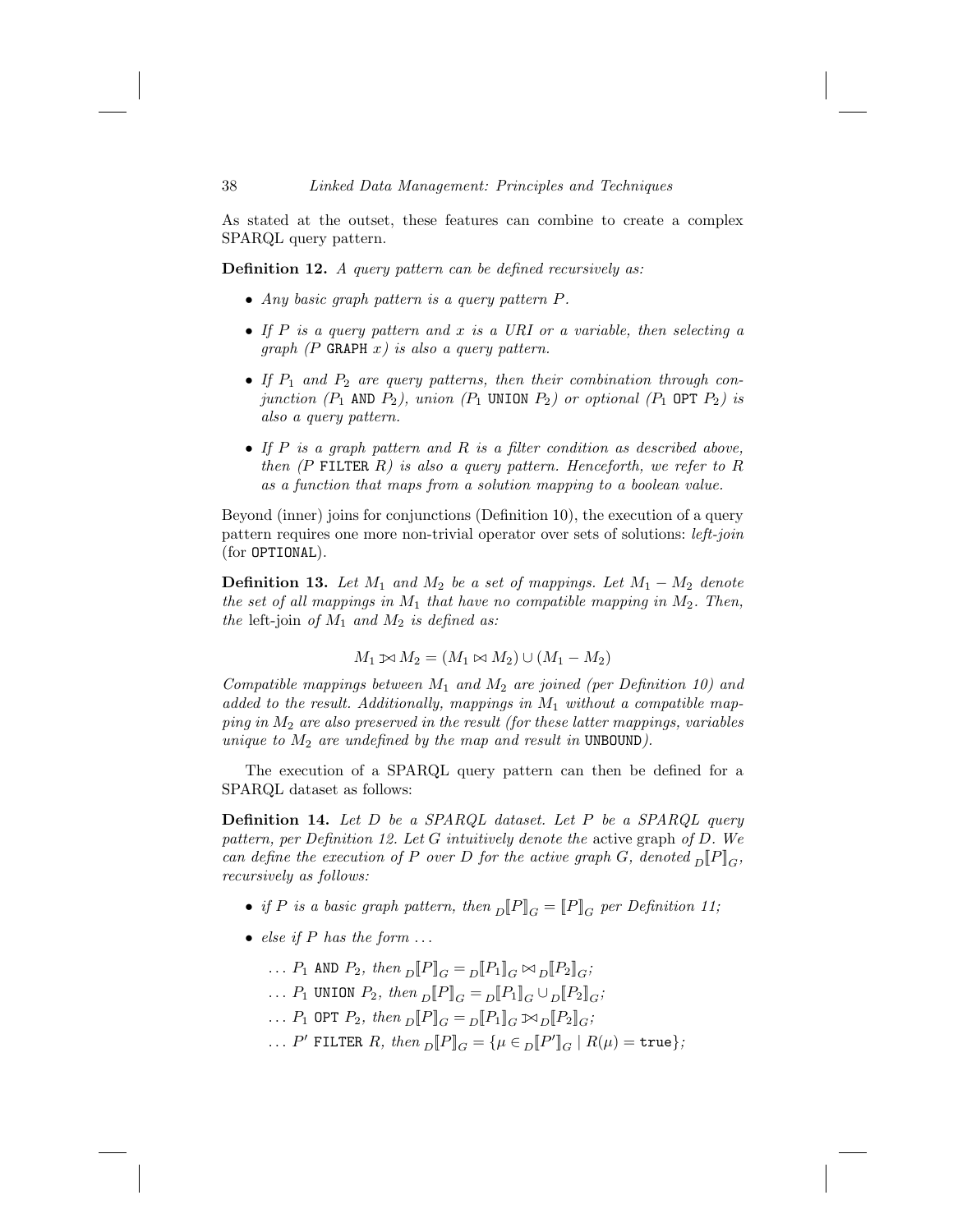• else if  $P$  has the form  $P'$  GRAPH  $x$ , and if ...

$$
\dots x \in \mathbf{U}, \text{ then } \underset{D}{\mathbb{E}}[P]_G = \underset{D}{\mathbb{E}}[P']_{D(x)};
$$
  

$$
\dots x \in \mathbf{V}, \text{ then}
$$

$$
D\llbracket P \rrbracket_G = \bigcup_{(u_i, G_i) \in D} D\llbracket P' \rrbracket_{G_i} \bowtie \{ \{ (x, u_i) \} \}.
$$

Slightly abusing notation, we denote by the shortcut  $[P]_D = [P]_{G_D}$  the execution of a query pattern  $P$  against the dataset  $D$ . This involves initially setting the default graph of the dataset  $G_D$  as the active graph.

A SPARQL query clause is then composed of a query pattern. Collectively, these definitions provide a semantics for SPARQL query clauses and how they are executed over a dataset defined by the dataset clause. The solution mappings from the query clause can then be further chopped and changed through solution modifiers (discussed next) before serving as input for the query type projection/serialization (SELECT, CONSTRUCT, etc.).

#### 1.5.4 Solution Modifiers

For the SELECT, CONSTRUCT and DESCRIBE SPARQL query types, further options are available to post-process results produced from the query clause using *solution modifiers*. Such options are redundant for ASK queries, which only return a single true | false result. For the moment, we focus on the use of solution modifiers for SELECT queries, which return a list of solution mappings; later, we will mention solution modifiers in the context of CONSTRUCT and DESCRIBE queries, which return RDF.

The following solution modifiers are available for use in SPARQL:

- ORDER BY [ASC | DESC]: The ORDER BY clause assigns a list of variables by which to sort results using SPARQL's natural ordering over (most) RDF terms  $[50, § 9.1]$ <sup>20</sup> Sorting is performed lexicographically based on variable order. The optional ASC and DESC keywords specify whether sorting for a specific variable should be in ascending or descending order, with the former being the default.
- **LIMIT:** The LIMIT clause allows for specifying a non-negative integer  $n$ , where n specifies the maximum number of results to return.
- **OFFSET:** The **OFFSET** clause takes a non-negative integer  $n$  and tells the SPARQL engine to skip over the first  $n$  results that would be returned. In combination with LIMIT, this allows for a form of pagination of results. However, strictly speaking, OFFSET is only useful in combination

 $^{20}\rm{For}$  example, no ordering is defined between two literals with language tags. This may lead to implementation-specific side-effects in sorting while not affecting SPARQL compliance.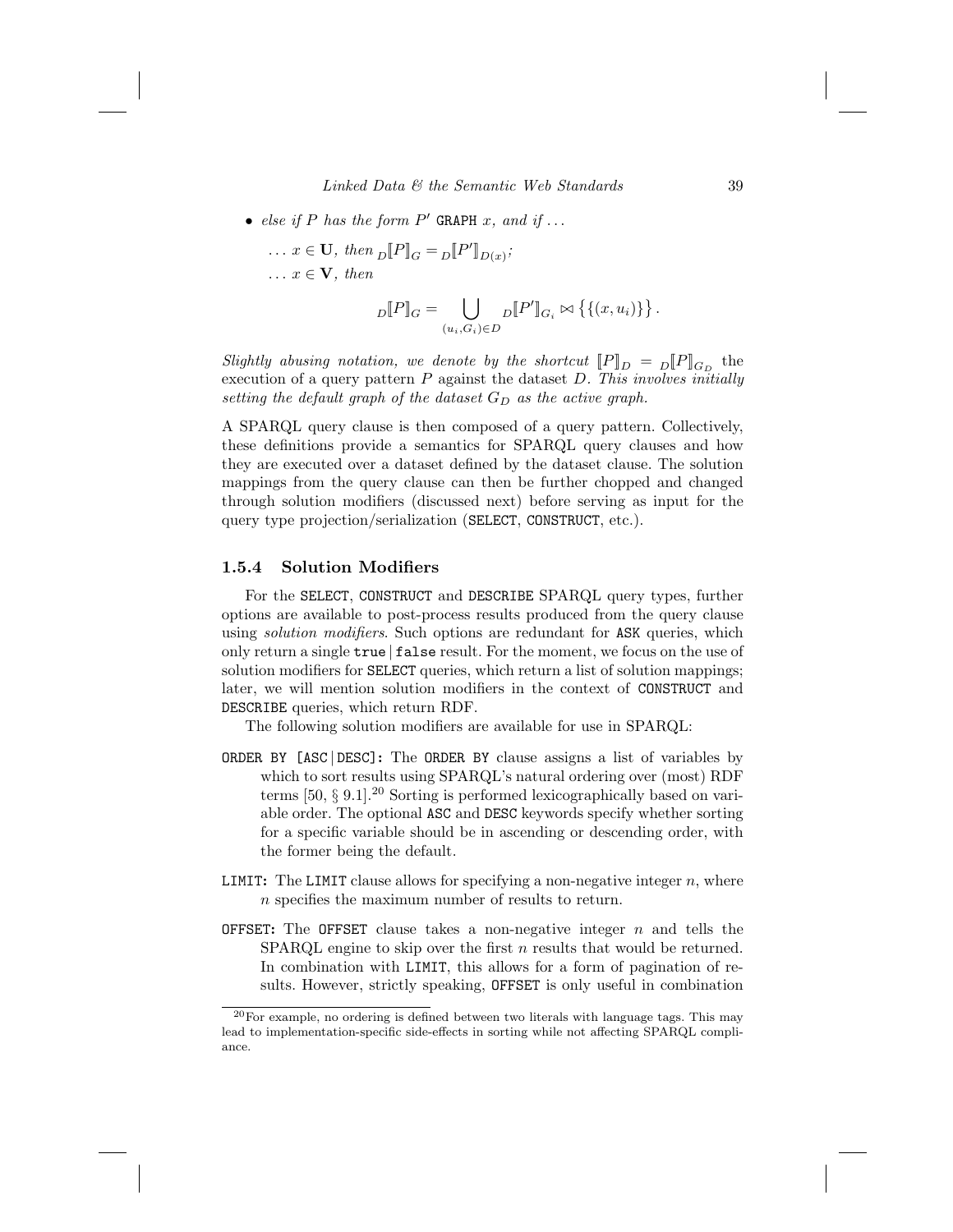with ORDER BY since no default ordering is specified (and furthermore, the default ordering can be non-deterministic). Hence, if asking for results 1–10 in a first query and subsequently asking for results 11-20 in a second query, without ORDER BY there are no guarantees that these results will be "sequential" or even "disjoint" in the intuitive sense.

The above discussion applies directly to SELECT queries. For CONSTRUCT and DESCRIBE queries, solution modifiers are used to select the list of solutions from which RDF will be *subsequently* generated; note that the **ORDER BY** clause on its own has no meaningful effect for such queries since the output will be an unordered set of RDF triples: however, in combination with LIMIT and OFFSET, ORDER BY can be used to select a deterministic subset of solutions with which to generate RDF results.

#### 1.5.5 Towards SPARQL 1.1

We have seen that SPARQL is quite an expressive query language for RDF, offering a wide range of features including four different query types; methods to chop and select query-specific datasets using named graph mechanisms; a variety of query-pattern features including joins, optional pattern matching, disjunctive union patterns, and various filter operators; as well as solution modifiers to shape the final results. Going even further, SPARQL 1.1 was recent standardised [27] and extends SPARQL with a wide-range of new features. We briefly summarize some of the main novelties.

In terms of the core query language, the following novel features have been introduced:

- Property Paths allow for specifying chains of non-fixed paths in a query clause using a limited form of regular expressions over RDF predicates.
- Aggregates allow for grouping results in such a manner that functions like max, min, sum, avg, count, etc., can be applied over solutions grouped by common terms bound to a given set of variables.
- Binding Variables enables initializing new variables to, e.g., hold the result from the execution of a function, or a set of constant terms, etc.
- Subqueries allow for nesting sub-SELECT queries, where nested queries are executed first and the results projected to the outer query. Most importantly, subqueries allows for non-query clause operators (in particular, solution modifiers for ordering, limiting and offseting) to be used within a query clause.

Aside from extensions to the core query language, a few other broader extensions to the SPARQL standard are also currently on the table:

Entailment [20]: SPARQL does not leverage RDF(S) or OWL Semantics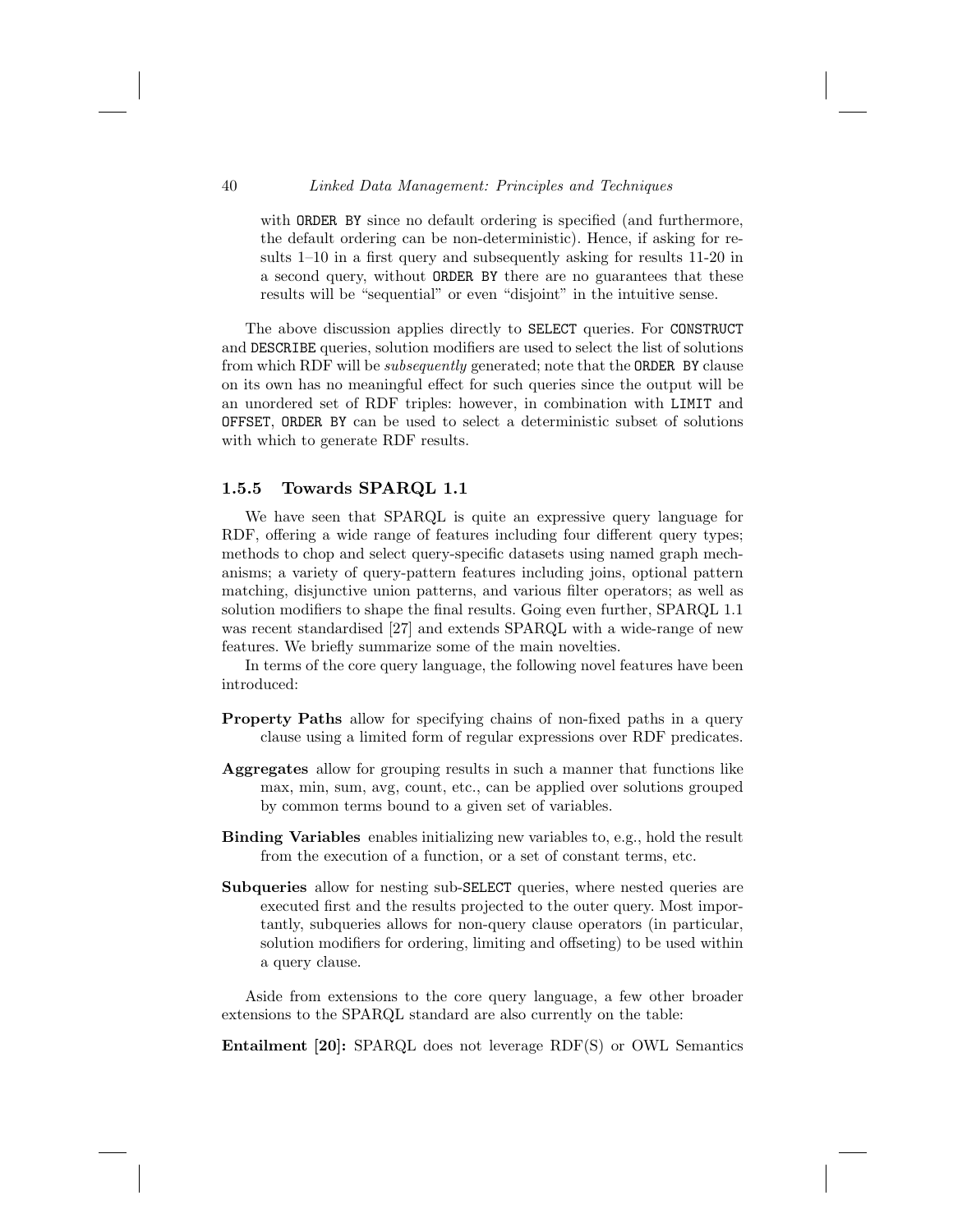when running queries. The SPARQL 1.1 Entailment Regimes proposal aims to offer optional support for such semantics when running SPARQL queries, allowing to find additional answers through formal entailment mechanisms.

- Update [18]: In the original SPARQL specification, there was no standardized method by which the content of a SPARQL dataset could be updated. SPARQL 1.1 Update aims to rectify this by providing an update language (similar in many respects to the query language itself) that allows for modifying the content of the index, possibly based on the results of a nested query clause.
- Federation [49]: SPARQL federation involves executing a single query over a selection of SPARQL endpoints. SPARQL 1.1 Federated Query centers around the SERVICE clause, which can be nested in a SPARQL query clause and allows for invoking a sub-query against a remote endpoint at a given URL.
- Service Descriptions [60]: To allow for automated discovery of SPARQL endpoints on the Web and their inherent functionalities, the SPARQL 1.1 Service Descriptions proposal provides a vocabulary to comprehensively describe the features supported by that endpoint. The Service Description of an endpoint can be retrieved by performing a HTTP lookup against the endpoint URL requesting content in a suitable RDF format.
- CSV, TSV and JSON outputs [54, 55]: New formats for outputting results to SPARQL SELECT and ASK queries have been formalized, allowing for easier integration of SPARQL engines into software applications (by, e.g., not requiring XML parsers).

SPARQL 1.1 thus represents a significant expansion of the SPARQL set of standards.

#### 1.6 Linked Data

Thus far we have discussed four of the core Semantic Web standards: RDF, RDF Schema, the Web Ontology Language, and SPARQL. However, aside from dropping the occasional reference to things like "URIs" and "URLs", and a brief mention of SPARQL protocol, we have spoken very little about the Web itself. This is mainly because these four standards can be considered as "languages", and much like one could discuss HTML without mentioning HTTP and the Web (except for mentions of the URIs used to link to remote documents and images), one can discuss RDF and RDFS and OWL and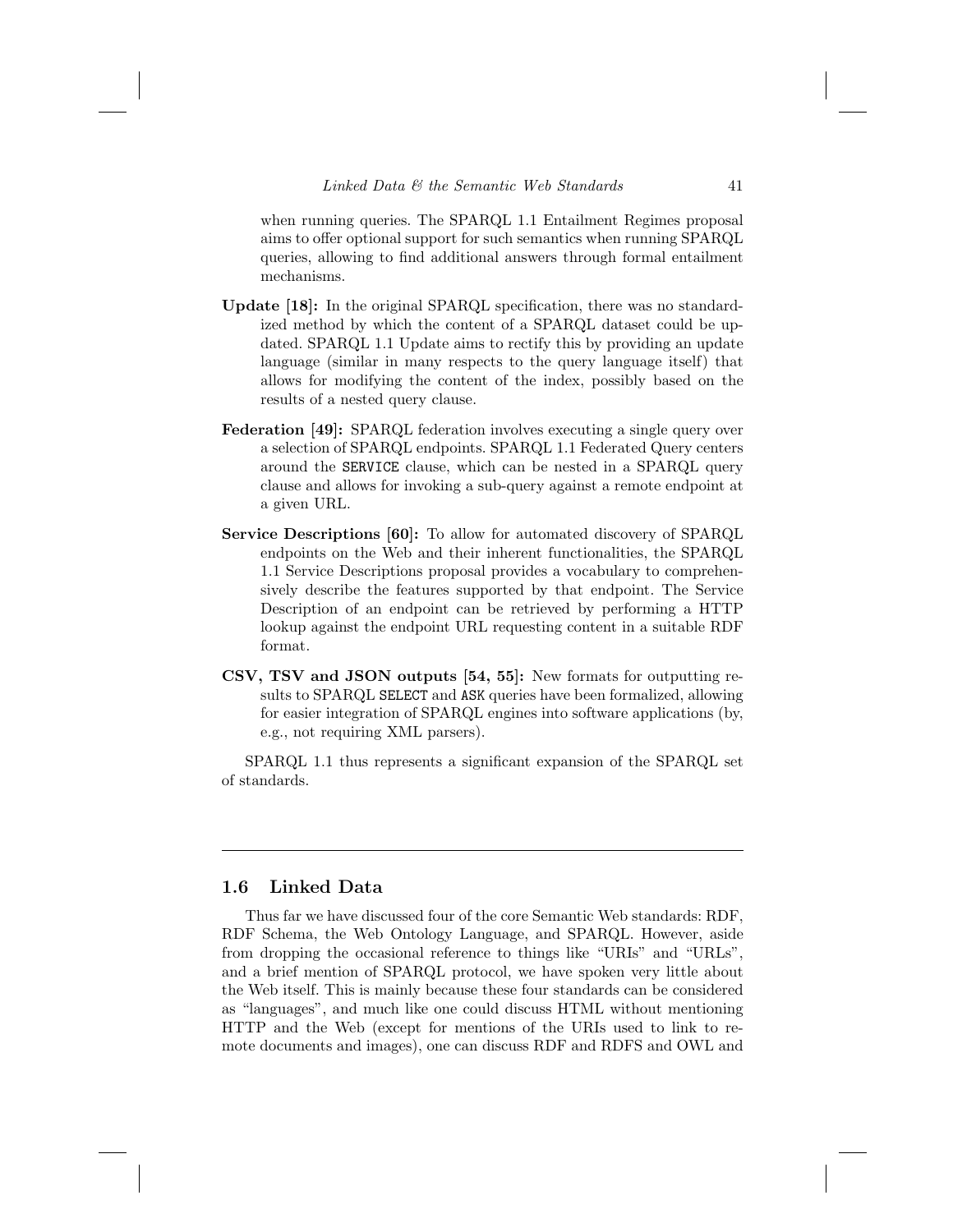SPARQL without mentioning HTTP and the Web (except for mentioning the URIs used to name things and, where applicable, assuming an Open World). Thus, it may be surprising to learn that the core Semantic Web standards themselves say precious little about the Web, except for using URIs.

The core aim of Linked Data then, is to provide a set of principles by which the Semantic Web standards can be effectively deployed on the Web in a manner that facilitates discovery and interoperability of structured data. To understand how the core tenets of Linked Data came about, we first give a little background leading up to the proposal for the Linked Data principles.

#### 1.6.1 The Early Semantic Web on the Web

With regards to publishing RDF on the Web, early efforts produced large, insular "'data silos", often a dump of potentially huge RDF documents. Such silos included OpenCyc comprising of axioms specifying general knowledge<sup>21</sup>, the GALEN ontology for describing medical terminology<sup>22</sup>, exports from UniProt describing protein sequences<sup>23</sup>, and exports from the WordNet lexical database<sup>24</sup>. Although such dumps have their own inherent value and are published in an interoperable data-model through RDF, they rarely interlink with remote data (if at all) and they are published using different conventions (e.g., in a Web folder, using different archiving methods, etc.) thus making them difficult to discover automatically. Effectively, such dumps are isolated islands of data that only use the Web for file transfer.

One notable exception to the emerging RDF silos was the publishing centered around the Friend Of A Friend (FOAF) community. In early 2000, Brickley and Miller started the "RDF Web Ring" project (or simply "RDFWeb") which was eventually rebranded as FOAF.<sup>25</sup> FOAF provides a lightweight vocabulary containing various terms for describing people; initially comprising of a set of RDF properties, this vocabulary evolved throughout the years to include RDFS and OWL descriptions of properties and classes, continuously adapting to community feedback and requirements. Various tools solidified adoption of the FOAF vocabulary, including the 2004 FOAF-a-Matic generator, which allowed users to fill some personal details into a form to generate a FOAF profile (an RDF document on the Web describing them) and to link to the FOAF profiles of their friends. FOAF profiles were deployed by Semantic Web enthusiasts, with more adventurous adopters creating ad-hoc vocabularies to extend the personal details contained within, and so an early Web of Data—a Web of Semantic Web documents—formed [16].

However, early FOAF data—and RDF data in general—made sparse use

 $^{21}\texttt{http://www.cyc.com/2004/06/04/cyc; retr.}$  2012/11/30

 $^{22}$ http://www.co-ode.org/galen/full-galen.owl; retr.  $2012/11/30$ 

 $^{23}\text{http://www.uniprot.org/; return.}$  2010/11/30

 $^{24}\mathrm{http://lists.w3.org/Archives/Public/www-rdf-interset/2001Feb/0010.html}; data set now of$ fline

 $^{25}$ http://www.foaf-project.org/original-intro; retr.  $2010/11/02$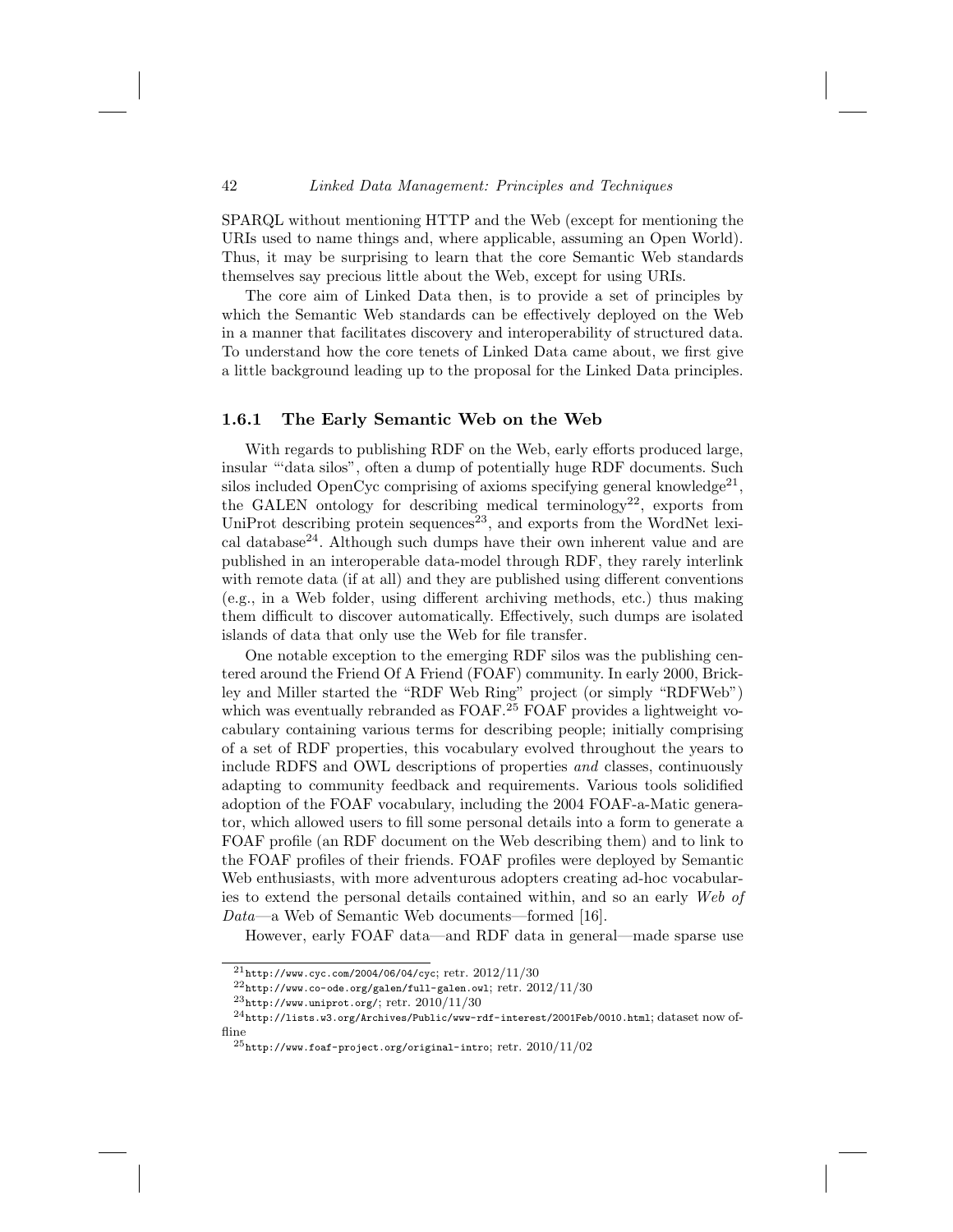of URIs, preferring to use blank nodes.<sup>26</sup> Thus, consistent URI naming across documents was not even attempted, and there was no *direct* means of finding information about a given resource. As more and more RDF data were published on the Web and more and more RDFS and OWL vocabularies became available, there was an eminent need in the community for a set of best practices. The first notable step in this direction was the publication in March 2006 of a W3C Working Note entitled "Best Practice Recipes for Publishing RDF Vocabularies" [44], which described URI naming schemes for vocabulary terms, and the HTTP mechanisms that should be used to return information upon lookup of those URIs (called dereferencing). These best practices aligned with the then recent Web Architecture W3C Recommendation [34] and with practices already used by, for example, the FOAF vocabulary. Similar recommendations were then generalized and broadened for arbitrary RDF data, leading to the Linked Data principles and best practices.

#### 1.6.2 Linked Data Principles and Best Practices

In July 2006, Berners-Lee published the initial W3C Design Issues document outlining Linked Data principles, rationale and some examples [7]. This document generalized the earlier best-practices for vocabularies, similarly espousing use of dereferenceable HTTP URIs for naming, and additionally encouraging inclusion of external URIs as a simple form of linking. The four Linked Data principles are as follows (paraphrasing Berners-Lee [7]):

- 1. use URIs as names for things;
- 2. use HTTP URIs so those names can be looked up (aka. dereferencing);
- 3. return useful information upon lookup of those URIs (esp. RDF);
- 4. include links by using URIs which dereference to remote documents.

The result can be conceptualized as a Web of Data, where URIs identify things, dereferencing URIs (through HTTP) returns structured data (RDF) about those things, and that structured information is inherently composed of related URIs that constitute links to other sources enabling further discovery.<sup>27</sup>

The central novelty of Linked Data when compared with traditional Semantic Web publishing was the emphasis on using dereferenceable URIs to name things in RDF. With data published under the Linked Data principles,

<sup>26</sup>With a couple of exceptions: for example, in 1999, Brickley had already begun experiments with respect to publishing WordNet as RDF on the Web in a manner analogous to modern Linked Data. See discussion at http://lists.w3.org/Archives/Public/ www-rdf-interest/2001Feb/0010.html; retr. 2013/06/14 (and with thanks to the anonymous reviewer who pointed this out).

<sup>27</sup>We note that the term "Web of Data" is a contentious one. In particular, opinions differ on whether RDF and Semantic Web technologies are integral to such a Web of Data, or are simply one direction to pursue. However, the phrase "web of data" was used in the explicit context of the Semantic Web as early as 1998 by Berners-Lee [6].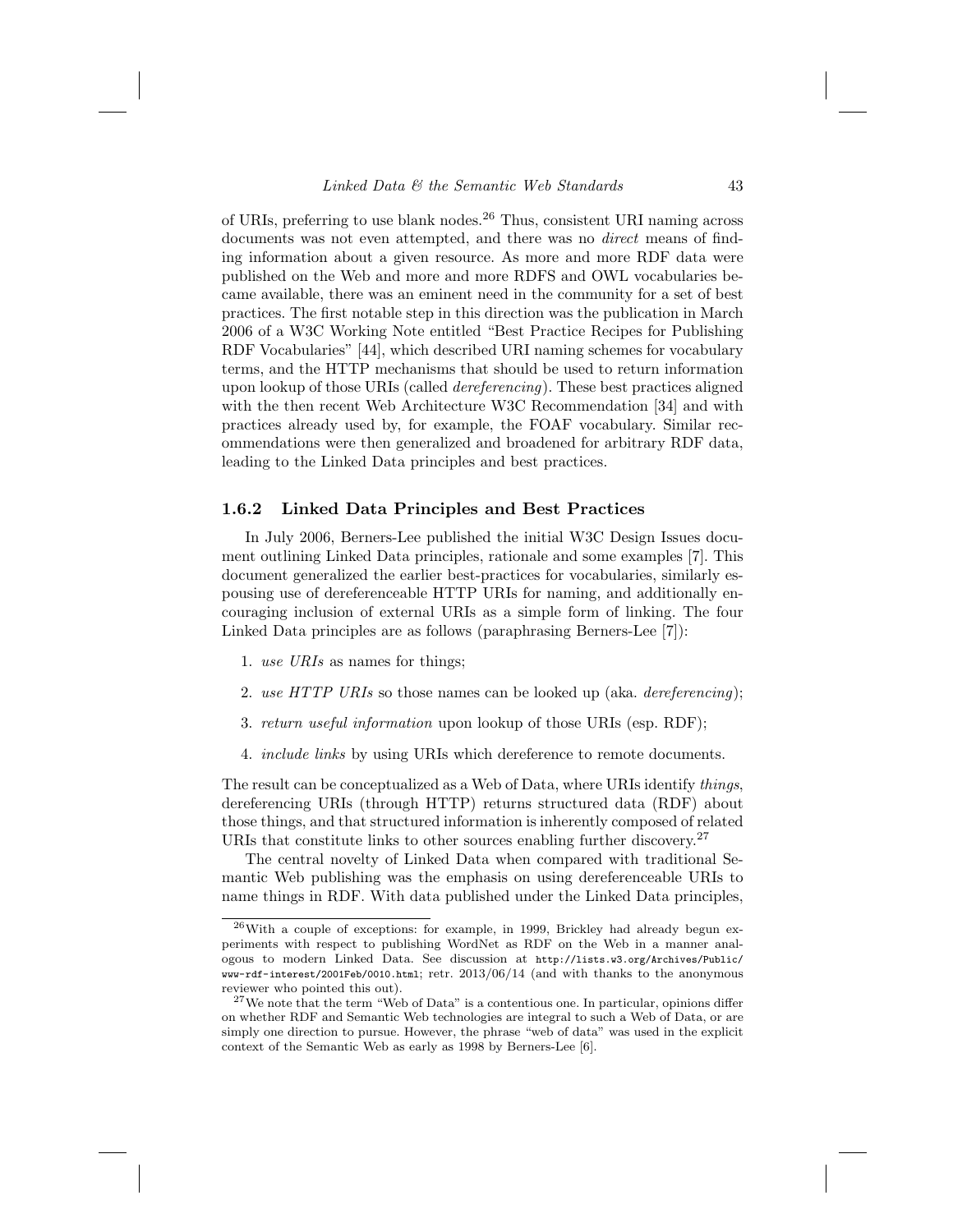to find out more information about the resource identified by a particular URI, you could look it up through HTTP using content-negotiation methods requesting RDF data and expect to find a document describing that resource.

**Example 11.** The data used in our running example thus far is sourced from a Linked Data exporter called DBpedia. The URLs of the documents from which these RDF data are retrieved are provided as comments (prefixes are omitted for brevity):

```
✞ ☎
# http://dbpedia.org/data/Lemon.xml
dbr:Lemon rdfs:label "Lemon"@en ;
  dbp:calciumMg 26 ;
  dbo:genus dbr:Citrus ;
  ...
✝ ✆
                              ✞ ☎
# http://dbpedia.org/data/Citrus.xml
                               dbr:Citrus rdfs:label "Citrus"@en ;
                                 dbo:family dbr:Rutaceae ,
                                   dbr:Aurantioideae ;
                                 ...
                              ✝ ✆
```
An agent encountering the document about  $\Delta b$ **r**: Lemon on the left will discover that its genus is dbr:Citrus. However, no further information about the resource identified by dbr:Citrus is available in that document. Instead, by looking up the URI using appropriate content-negotiation (dereferencing), the agent can retrieve the document on the right, discovering an RDF description of the resource identified by dbr:Citrus. Analogously, looking up dbr:Lemon will return the document on the left. Other URIs such as rdfs:label, dbp:calciumMg, dbr:Rutaceae, etc. can also be looked up to retrieve RDF descriptions, thus providing links to other remote documents.

The core message of the Linked Data community is, in essence, a bottomup approach to bootstrapping Semantic Web publishing, where the emphasis is not on languages, but rather on publishing and linking structured data on the Web in a manner that facilitates interoperability. This bottom-up philosophy is best epitomized by the (Linked) Open Data "5 Star Scheme" [7], summarized as follows:

| $\star$ PUBLISH DATA ON THE WEB UNDER AN OPEN LICENSE        |
|--------------------------------------------------------------|
| $\star \star$ PUBLISH STRUCTURED DATA                        |
| *** USE NON-PROPRIETARY FORMATS                              |
| $\star \star \star \star$ Use URIs to identify things        |
| $\star \star \star \star \star$ LINK YOUR DATA TO OTHER DATA |
|                                                              |

Here, each additional star is promoted as increasing the potential reusability and interoperability of the publishers' data. Although the final star does not explicitly mention publishing through RDF, its use is (often understood to be) implied given a lack of viable alternative structured formats where URIs are used as identifiers and links can thus be embedded in the content.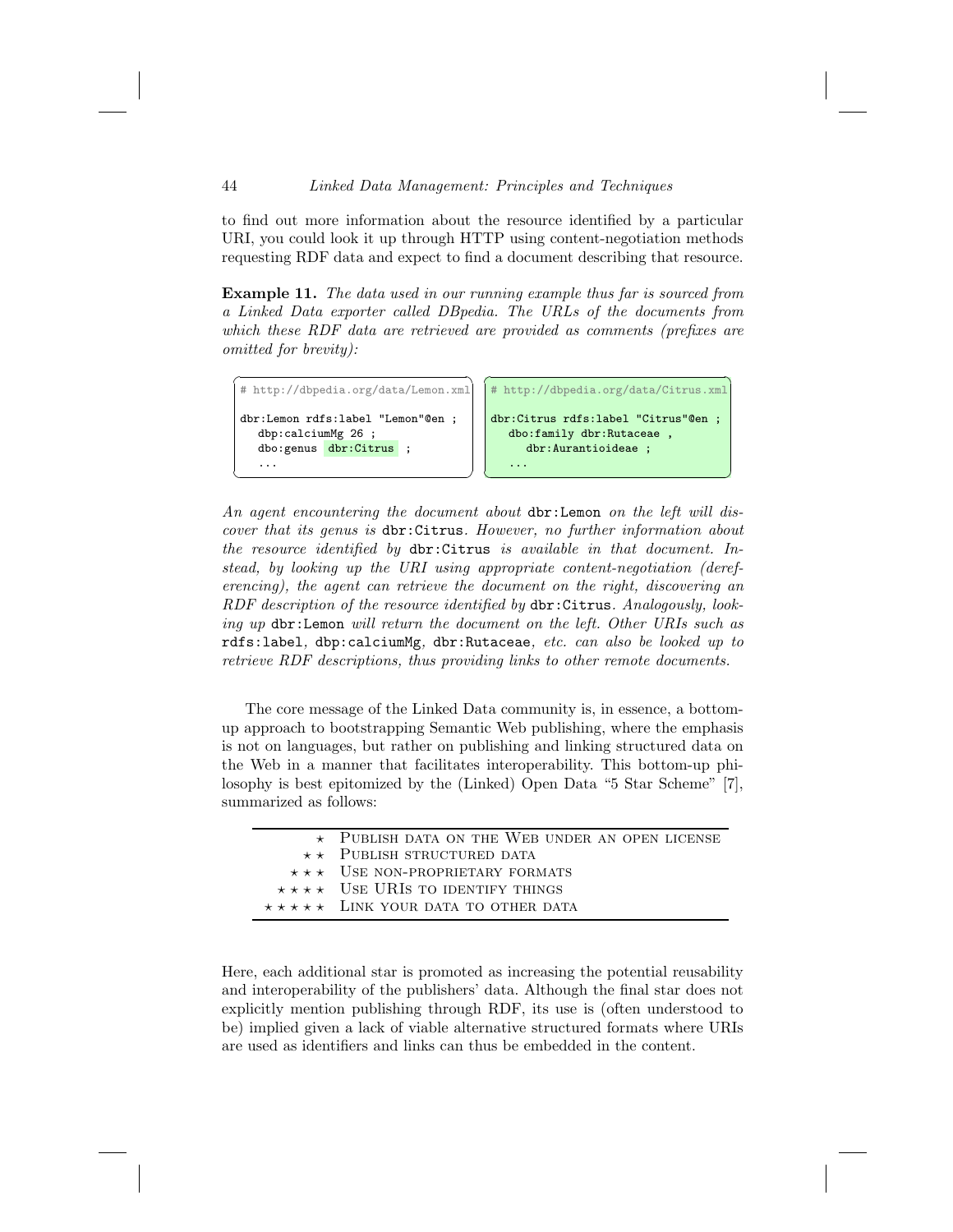#### 1.6.3 Linking Open Data

Promoting Linked Data principles, the W3C announced a new Community Project called "Interlinking Open Data"—subsequently shortened to "Linking Open Data" (LOD)—inspired by the growth in *Open Data* published on the Web under liberal licenses. The goal of the Linked Open Data project is twofold: (i) to introduce the benefits of RDF and Semantic Web technologies to the Open Data movement, (ii) to bootstrap the Web of Data by creating, publishing and interlinking RDF exports from these open datasets [30].

Furthermore, the community set about developing and promoting an extended set of Linked Data publishing guidelines on top of the core principles outlined previously. The full set of publishing guidelines are out of scope, where we instead refer the interested reader to Heath and Bizer's recent book on the topic [30]. Herein, we summarize some of the main guidelines:

- Dereferencing practices: In RDF, URIs can be used to identify anything, not just documents. Linked Data guidelines thus recommend a level of indirection to signify this distinction on a HTTP level, using either fragment identifiers or 303 See Other redirects to associate a resource URI to a document about it (as opposed to a document it identifies or addresses). Furthermore, recipes have been proposed for handling content negotiation such that when dereferencing a URI, clients can request RDF in a suitable format using HTTP Accept headers. Finally, the guidelines recommend providing as full an RDF description as possible about a resource upon dereferencing, particularly locally available triples where that resource is mentioned in the subject or object position.
- Linking Aliases: On the Web, it is common practice for multiple publishers to speak about the same entities in different locations. One option to support the interoperability of data overlapping in this manner would be to use consistent URIs to refer to the same thing, allowing contributions from the different parties to be merged about the entities in question. However, if there were only one URI for, e.g., Citrus on the Web, that URI could only dereference to one document in one location. Hence, Linked Data guidelines (and the Semantic Web standards) allow for the use of multiple URI aliases that refer to the same thing. Subsequently, Linked Data guidelines recommend using owl: sameAs links to specify that a remote location speaks about the same resource using an alternative identifier (see Example 9 for a real-life example of aliases linked across two Linked Data publishers: DBpedia and Freebase).
- Describing Vocabularies Terms: In Section 1.4, we gave a summary of the semantics of RDF and how standards such as RDFS and OWL can be used to unambiguously define the meaning of terms, particularly classes and properties. Linked Data guidelines recommend the shared use of common vocabularies of class and property terms (including, e.g.,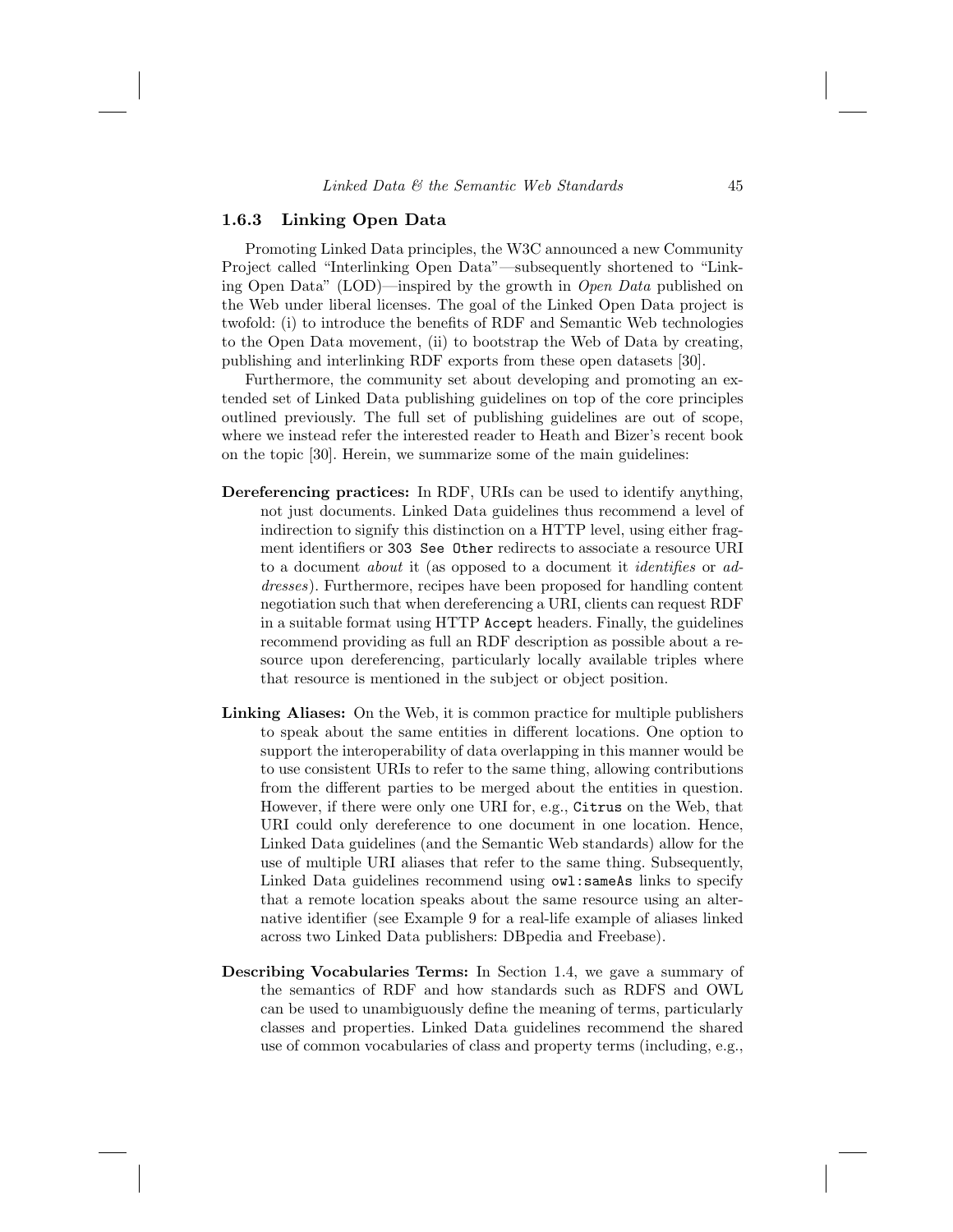FOAF for information about people). The semantics of these vocabularies can be described in RDF using the RDFS and OWL languages, and can be mapped to related vocabularies, where these descriptions can be dereferenced by looking up the URI of the term (see Example 8 on how the semantics of RDFS terms enables automated inference).

Provision of SPARQL Endpoints: Linked Data guidelines do not require publishers to provide SPARQL endpoints over their content: dereferenceable documents are sufficient to constitute Linked Data. However, the provision of a SPARQL endpoint for a given Linked Data site gives consumers a single-point-of-access to the merge of contributions on that site. Furthermore, SPARQL engines are often used to dynamically generate dereferenced documents for consumers. Hence, public SPARQL endpoints are often provided by Linked Data publishers alongside dereferenceable RDF documents.

The Linking Open Data community has been successful in engaging with publishers of Open Data and encouraging them to follow Linked Data principles and related best-practices. Publishers of Linked Data now include such household names as the BBC, the New York Times, Sears, Freebase (owned by Google), the UK government, and so forth, making data described using Semantic Web standards openly available on the Web.

To keep track of the growth in published datasets made available as Linked Data, in 2007, Cyganiak and Jentzsch first began collating the "Linking Open Data cloud diagram" (or "LOD cloud" for short). The most recent version of the diagram is depicted in Figure 1.2: each node represents a composite dataset, with directed edges indicating links between datasets. For a dataset to be eligible for the diagram, it must use dereferenceable URIs that resolve to RDF documents, it must contain at least one thousand triples, and it must contain at least fifty links to an external dataset. The cloud depicted contains a total of 295 such datasets. The size of each node indicates the number of triples that the dataset contains, varying from less than ten thousand RDF triples for the smallest nodes to over one billion triples for the largest nodes. At the center of the diagram is DBpedia, which "mints" a dereferenceable URI for every entity described by its own Wikipedia article and offers an RDF description thereof, publishing an aggregate total of 1.89 billion triples about 20.8 million entities (extracted from multi-lingual versions of Wikipedia).

The colors of the diagram indicate different high-level domains under which the datasets fall: media, geographic, publications, user-generated content, government, cross-domain and life sciences. These are domains within which there has traditionally been an emphasis on publishing Open Data: for example, governmental organizations are interested in Open Data to increase transparency and allow developers to combine and build services over public-domain knowledge (e.g., census data, traffic levels, pollution, etc.) for the benefit of citizens; within the life sciences, the field of bioinformatics is struggling with colossal amounts of raw data on genomes, diseases, drugs, etc., coming from a variety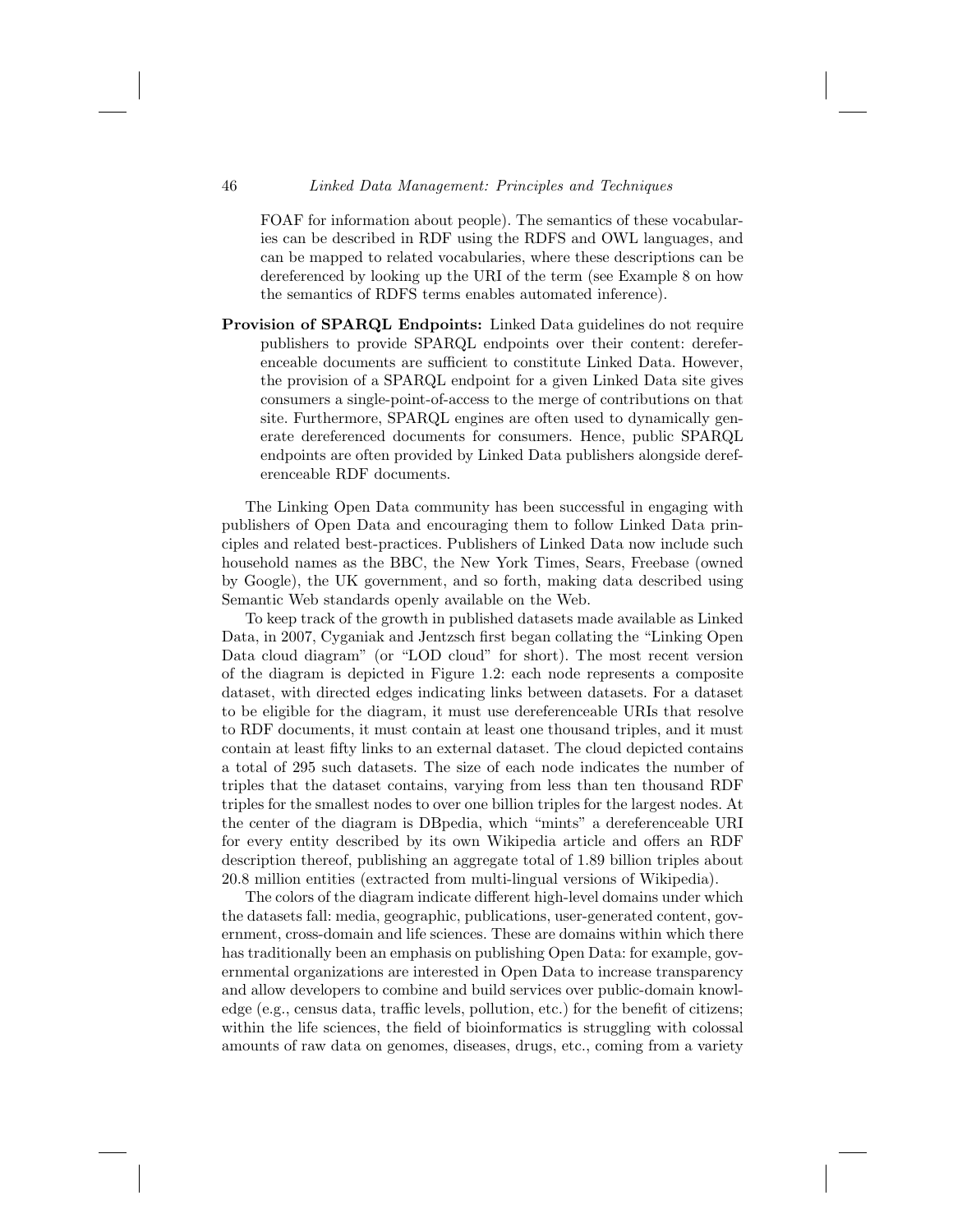of sources; and so forth. Aside from these specialized domains, there is also a wealth of more general-interest datasets in the cross-domain, media and user-generated content categorizations.

And so we now we have the first real foundations for a true Web of Data, composed of a wide selection of datasets described using a common formal structure (RDF), defined using extensible vocabularies founded on formal languages with well-defined semantics (RDFS and OWL), all published openly on the Web and interlinked to allow for automated discovery and navigation of related information, with many datasets indexed in engines that provide a standard, flexible query functionality  $(SPARQL)^{28}$  Although some may argue that this Web of Data is still a long way off the intangible Semantic Web promised in years gone by (as described in Section 1.2 and epitomized by the layer cake), it inarguably represents the first tangible deployment of Semantic Web standards on the Web itself.

But the war is far from won: although the Web infrastructure has proven successful in being able to host this massive new publishing initiative, the challenges faced when consuming this Web of Data—when harnessing its content for the purposes of building applications—are only now becoming clear. In particular, querying this novel Web of Data requires new techniques and new ways of thinking forged upon the expertise collected in related areas such as databases, distributed computing and information retrieval. The rest of this book focuses on these core challenges—challenges that must be addressed before the true potential of this fledgling Web of Data can (finally) be unlocked.

CHAPTER ACKNOWLEDGEMENTS: The author of this chapter was funded in part by the Millennium Nucleus Center for Semantic Web Research under Grant NC120004, by Science Foundation Ireland under Grant No. SFI/08/CE/I1380 (Lion-2) and Grant No. SFI/12/RC/2289 (INSIGHT). I'd also like to thank the anonymous reviewer whose comments helped improve this chapter.

<sup>28</sup>A total of 201 datasets (68%) claim to offer access to a SPARQL endpoint: http:// wifo5-03.informatik.uni-mannheim.de/lodcloud/state/; retr.  $2012/12/02$ .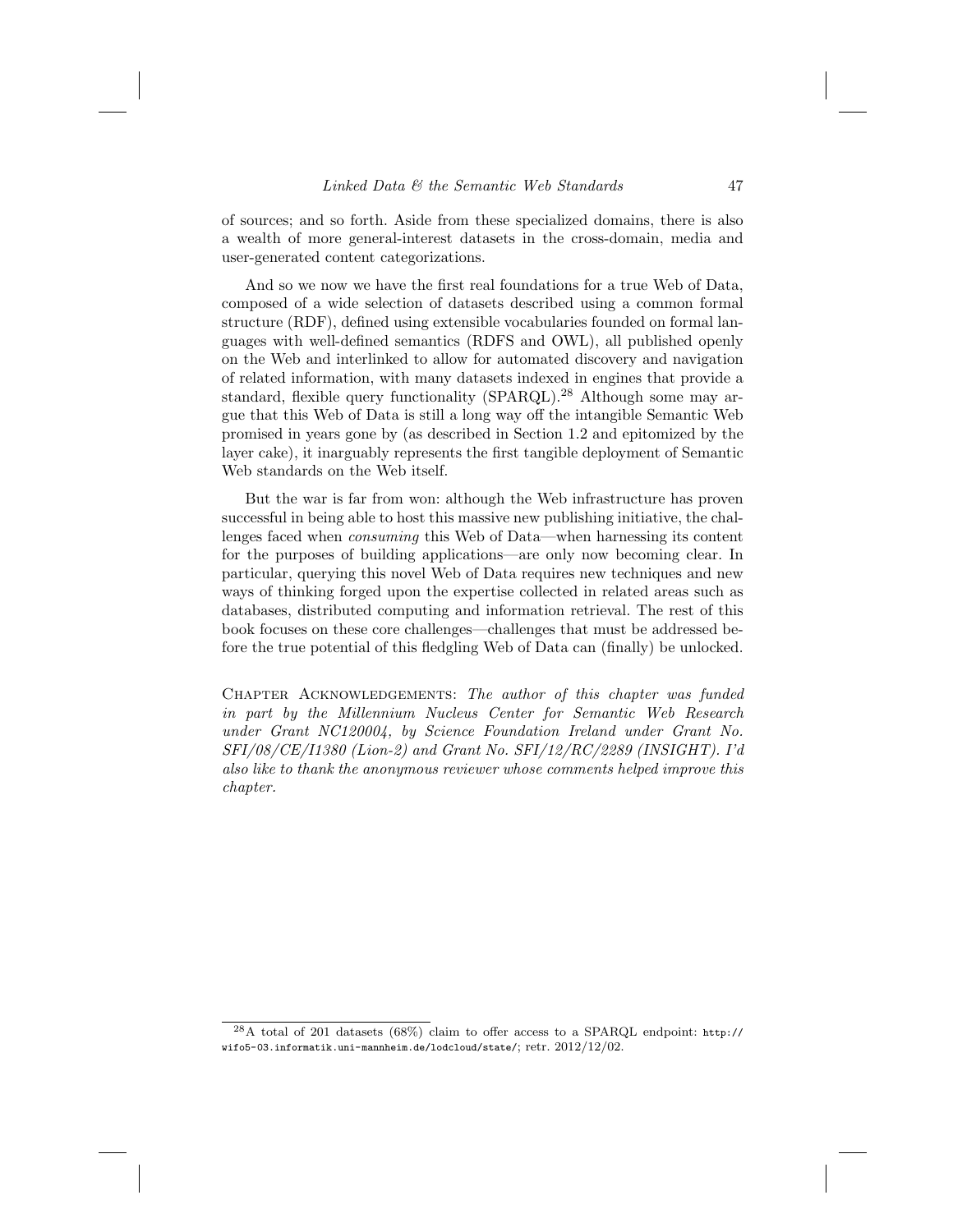Brazilian Poli-ticians Gov.ie Data Immi-ISTAT gration EU Insti-tutions FIGURE 1.2: Linking Open Data cloud diagram, by Richard Cyganiak and Anja Jentzsch. http://10d-c10ud.net/ FIGURE 1.2: Linking Open Data cloud diagram, by Richard Cyganiak and Anja Jentzsch. EURES EEA Election Open Data Project CORDIS GovWILD Lichfield (FUB) Spen-ding FTS Traffic Genera-Energy<br>Senera<br>Senera emy/ \ \_ / \_ / \_ / \_ / \_ < \_ / \_ < \_ / \_ < data.gov.uk Pupils & Scotland legislation Exams dards graphy Scotland Central) (Ontology Explorer) CORDIS stan-ESD EDGAR Linked Geo-(RKB palities Munici-Finnish AKTing) Energy (En-Gazette Points London data.gov. reference Semantic XBRL GovTrack Accomo-AKTing) dations UK Postcodes (En-NHS schools AKTing) Emission public Italian (En-Reports Crime 듲 GeoWord TWC LOGD (rdfabout) US SEC data.gov.uk AKTing) tion (En- Popula-Net intervals Tourism Zaragoza Viajero Turismo Survey de El nance Openly Ord-Mortality Hellenic AKTing) (En-PD AKTing) (Ontology Eurostat (En-Central) (rdfabout) US Census Codices Drilling Ocean Journals educatio data.gov. data.gov. n.data.g research SMC ov.uk Hellenic Eurostat FBD data.gov. business Janus AMP data.gov. transport 듲 Local AEMET Sensor Data Produc-(Kno.e.sis) OpenEI data.go patents Climbing tions E v.uk Linked LOIUS FanHubz (FUB) Euro-EUNIS stat Tropes Yahoo! Geo Planet P spraak. Rechtbator) Incu- (Data NASA Forecasts Weather Metoffice Program Radio Surge **Linked**<br>GeoDat GeoData mes BBC (DBTune) Magna-tune Linked Last.FM Data Concept artists National Weather **Diewy** Geo Taxon activity Stations riese Finder Wildlife (DBTune) BBC John of Texas Peel Fishes Airports EARTh Incubator) GTAA Discogs WordNet Music WordNet (VUA) UMBEL graphis BBC (Data Alpine Tele-Ski (W3C) Names Last.FM (rdfize) Geo Open Cyc Species Sears Product<sub>1</sub> Geo Incubator) Moseley GEMET America Chronic-DB Brainz (DBTune) (Data Music YAGO ling Cornetto Brainz Explorer) WordNet Music (RKB Times York New Classical Lexvo World Tune) book Factā Ontology Product Types Uberblic Scrobbler Corpo-Thesau-(DBTune) rates Open Open Data AGROV Media Event (zitgist) totl.net (DBtune) Jamendo Brainz Music  $\frac{1}{2}$ lingvoj Burner Pokedex LODE E Freebase Museum Amster-Italian Colors Open Linked Enipedia pédia Pokédam dbpedia Linked ohloh MDB RDF lite Lotico SISVU w.appers D**Bpedia** Google Greek Family Good-Taxono win Feedback Art ChEMBL medumy cator LinkedCT gnoss DBpedia Daily DBpedia Klappguese Portu-Crunch- $\hat{\tilde{s}}$ stuhlmetrix Linked Affy-Calais Open wrappr Numbers flickr Open Linked UniParc (Bio2RDF) 2RDF OMIM UniProt Semantic Bank Drug Portal News Ontos Gene Tweet<sub>1</sub> DIT  $\vec{q}$ Revyu iServe web.org semantic Didactal PubMed ia Reactome Guten-Project berg UniRef Source Code UniProt Linked Data yovisto Disea-Ecosystem InterPro SITE PRO- **Mashup** Experi-Book  $\frac{1}{2}$ ment se coore<br>vstem<br>vstem ac-uk opendata-Food Dog SW Bricklink OGOLOD Ontology dcs data Gene UniSTS Reading SIDER chester ProDom Thesaur Lists Man-SSW  $\frac{8}{3}$ PDB Sudoc BNB DDC Plymouth Berlin) Reading DBLP Lists (FU Reading Sussex ERA Lists Care Medi theses. HG BibBase Library Pfam bnf.fr data Sudoc Open Chem2 GeneID IdRef Bio2RDF Resource (L3S) DBLP Andrews Chem UN/ LinkedL Lists St. Pub g Calames STITCH Eurécom Homolo Codes MARC EPrints ampton South-Gene Pathway Indiana Resource KEGG VIVO Explorer) Lists NTU (RKB DBLP Library (Talis) Open Thesau-Drug KEGG CiteSeer rus W Mann-Cornell heim UB Com-KEGG Explorer) subjects (RKB KEGG NDL ePrints RAMEAU ACM VIVO UF Ulm Glycan ndlna KEGG LCSH ampton South- $\overline{C}$ RAE2001 LAAS t4gm http://lod-cloud.net/info g Deutsche Reaction graphie KEGG ontology Biobible JISC GND Wiki LIBRIS LEM dotAC castle New-Resources IRIT Budapest lag PBAC As of September 2011 KISTI ECCO-TCP sations Organi-VIAF lobid User-generated content Roma Rådata nå! Pisa Catalog NSZL Norwe-MeSH gian  $(0.000)$ Course-Cross-domain DEPLOY ware Life sciences Government -Ife sciences Publications Geographic RISKS RESEX Europeana eographic content  $\bigcirc_{\text{negative}}$ suoue:  $_{\rm 6}^2$ Heritage Cultural Swedish LOCAH Open Scholaro-GESIS meter  $\overline{OO}$  $\bigcirc$ 

tags2con

Slideshare

Audio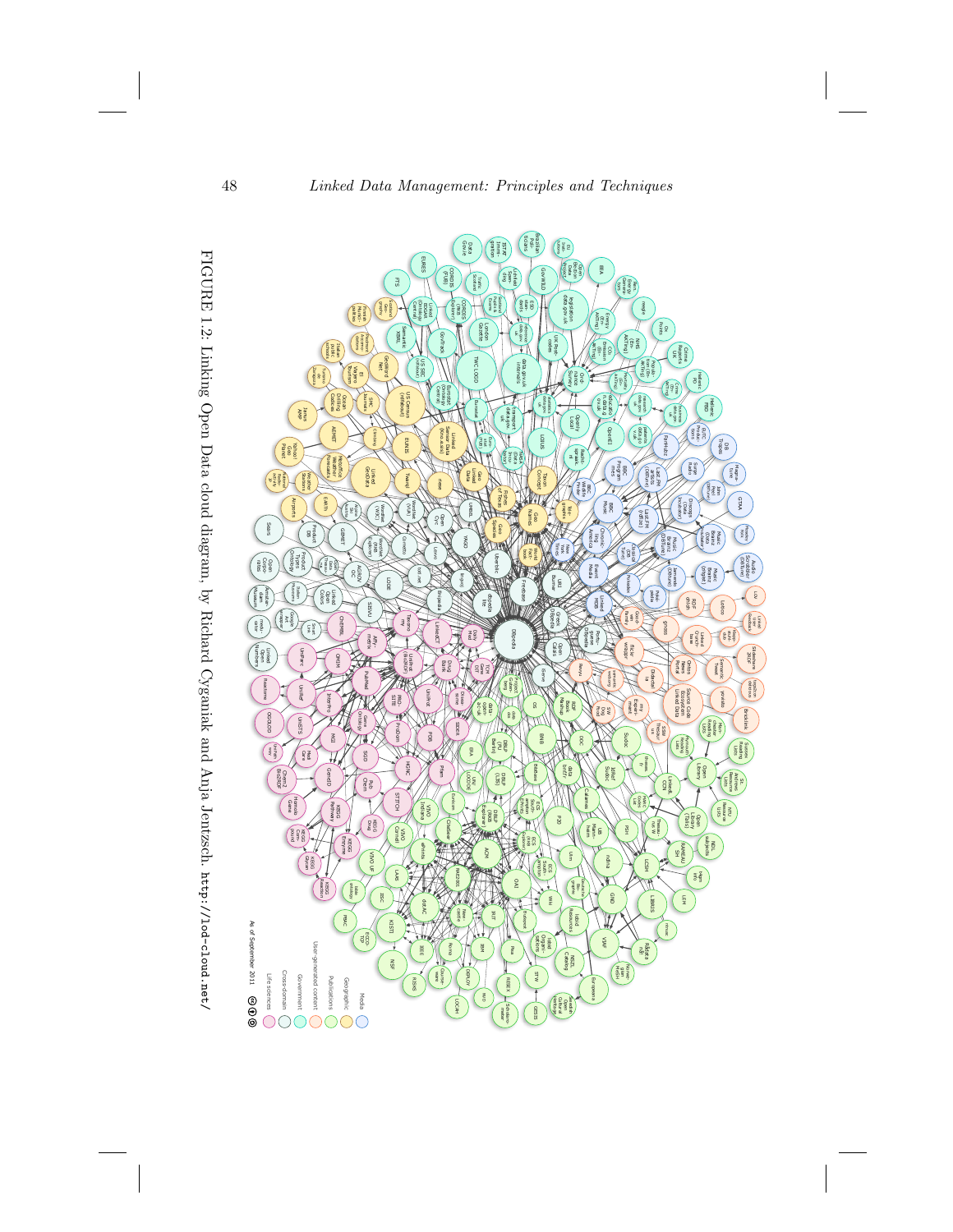# Bibliography

- [1] Ben Adida, Mark Birbeck, Shane McCarron, and Ivan Herman. RDFa Core 1.1. W3C Recommendation, June 2012. http://www.w3.org/TR/ rdfa-syntax/.
- [2] Ben Adida, Mark Birbeck, Shane McCarron, and Steven Pemberton. RDFa in XHTML: Syntax and Processing. W3C Recommendation, October 2008. http://www.w3.org/TR/2008/REC-rdfa-syntax-20081014/.
- [3] Franz Baader, Diego Calvanese, Deborah L. McGuinness, Daniele Nardi, and Peter F. Patel-Schneider. The Description Logic Handbook: Theory, Implementation and Application. Cambridge University Press, 2002.
- [4] Dave Beckett. RDF/XML Syntax Specification (Revised). W3C Recommendation, February 2004. http://www.w3.org/TR/rdf-syntax-grammar/.
- [5] David Beckett, Tim Berners-Lee, Eric Prud'hommeaux, and Gavin Carothers. Turtle: Terse RDF Triple Language. W3C Working Draft, July 2012. http://www.w3.org/TR/turtle/.
- [6] Tim Berners-Lee. Semantic Web Road map. W3C Design Issues, September 1998. http://www.w3.org/DesignIssues/Semantic.html.
- [7] Tim Berners-Lee. Linked Data. W3C Design Issues, July 2006. http: //www.w3.org/DesignIssues/LinkedData.html.
- [8] Tim Berners-Lee and Dan Connolly. Notation3 (N3): A readable RDF syntax. W3C Team Submission, March 2011. http://www.w3.org/ TeamSubmission/n3/.
- [9] Tim Berners-Lee, Jim Hendler, and Ora Lassila. The Semantic Web. Scientific American, 5(284):35–40, 2001.
- [10] Diego Berrueta and Jon Phipps. Best Practice Recipes for Publishing RDF Vocabularies. W3C Working Group Note, August 2008. http://www. w3.org/TR/swbp-vocab-pub/.
- [11] Mark Birbeck and Shane McCarron. CURIE Syntax 1.0: A syntax for expressing Compact URIs. W3C Working Group Note, December 2010. http://www.w3.org/TR/curie/.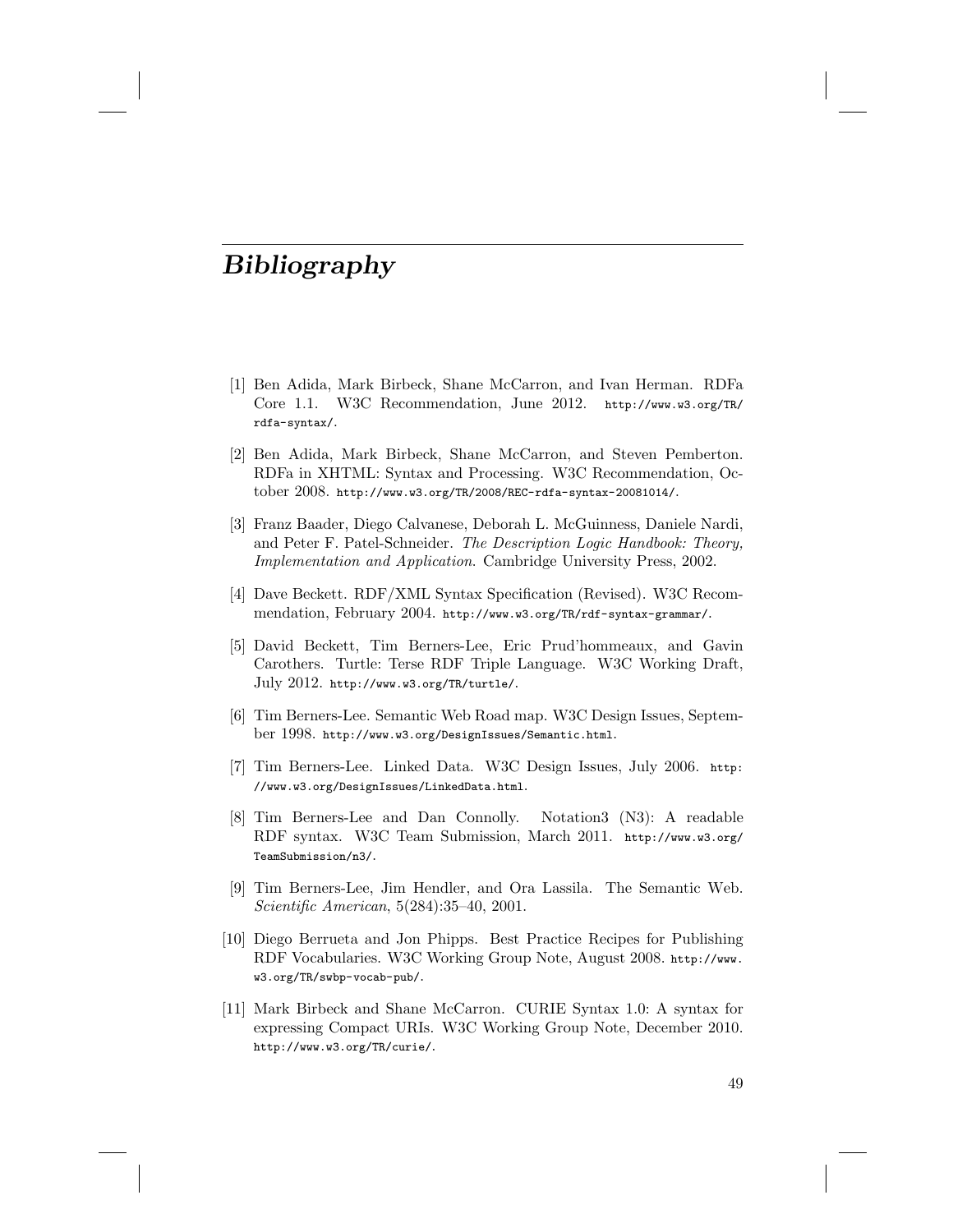- [12] Christian Bizer, Jens Lehmann, Georgi Kobilarov, Sören Auer, Christian Becker, Richard Cyganiak, and Sebastian Hellmann. DBpedia – a crystallization point for the Web of Data. J. Web Sem.,  $7(3):154-165$ , 2009.
- [13] Dan Brickley and R.V. Guha. RDF Vocabulary Description Language 1.0: RDF Schema. W3C Recommendation, February 2004. http://www. w3.org/TR/rdf-schema/.
- [14] Dan Brickley, R.V. Guha, and Andrew Layman. Resource Description Framework (RDF) Schemas. W3C Recommendation, April 1998. http: //www.w3.org/TR/1999/REC-rdf-syntax-19990222/.
- [15] Kendall Grant Clark, Lee Feigenbaum, and Elias Torres. SPARQL Protocol for RDF. W3C Recommendation, January 2008. http://www.w3.org/ TR/rdf-sparql-protocol/.
- [16] Li Ding and Tim Finin. Characterizing the Semantic Web on the Web. In Isabel F. Cruz, Stefan Decker, Dean Allemang, Chris Preist, Daniel Schwabe, Peter Mika, Michael Uschold, and Lora Aroyo, editors, International Semantic Web Conference, volume 4273 of Lecture Notes in Computer Science, pages 242–257. Springer, 2006.
- [17] Dieter Fensel, Frank van Harmelen, Ian Horrocks, Deborah L. McGuinness, and Peter F. Patel-Schneider. OIL: An ontology infrastructure for the Semantic Web. IEEE Intelligent Systems, 16(2):38–45, 2001.
- [18] Paul Gearon, Alexandre Passant, and Axel Polleres. SPARQL 1.1 Update. W3C Recommendation, March 2013. http://www.w3.org/TR/ sparql11-update/.
- [19] Birte Glimm, Aidan Hogan, Markus Krötzsch, and Axel Polleres. OWL: Yet to arrive on the Web of Data? In Christian Bizer, Tom Heath, Tim Berners-Lee, and Michael Hausenblas, editors, LDOW, volume 937 of CEUR Workshop Proceedings. CEUR-WS.org, 2012.
- [20] Birte Glimm and Chimezie Ogbuji. SPARQL 1.1 Entailment Regimes. W3C Candidate Recommendation, March 2013. http://www.w3.org/TR/ sparql11-entailment/.
- [21] Birte Glimm and Sebastian Rudolph. Status QIO: Conjunctive query entailment is decidable. In Fangzhen Lin, Ulrike Sattler, and Miroslaw Truszczynski, editors, KR. AAAI Press, 2010.
- [22] Christine Golbreich and Evan K. Wallace. OWL 2 Web Ontology Language: New Features and Rationale. W3C Recommendation, October 2009. http://www.w3.org/TR/owl2-new-features/.
- [23] Jan Grant and Dave Beckett. RDF Test Cases. W3C Recommendation, February 2004. http://www.w3.org/TR/rdf-testcases/.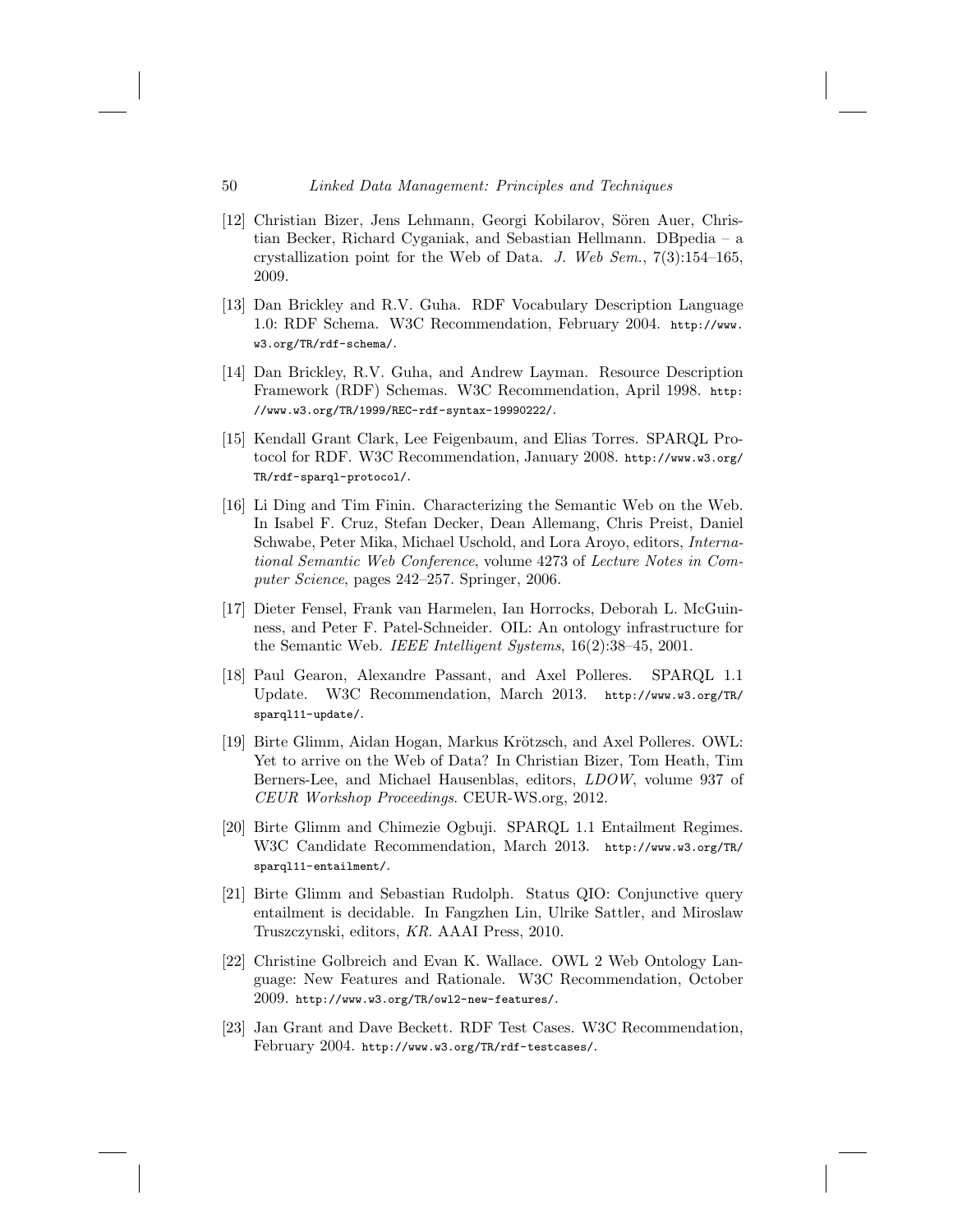- [24] Bernardo Cuenca Grau, Boris Motik, Zhe Wu, Achille Fokoue, and Carsten Lutz. OWL 2 Web Ontology Language: Profiles. W3C Recommendation, October 2009. http://www.w3.org/TR/owl2-profiles/.
- [25] Benjamin N. Grosof, Ian Horrocks, Raphael Volz, and Stefan Decker. Description logic programs: combining logic programs with description logic. In WWW, pages 48–57, 2003.
- [26] Harry Halpin, Patrick J. Hayes, James P. McCusker, Deborah L. McGuinness, and Henry S. Thompson. When owl:sameAs isn't the same: An analysis of identity in Linked Data. In Peter F. Patel-Schneider, Yue Pan, Pascal Hitzler, Peter Mika, Lei Zhang, Jeff Z. Pan, Ian Horrocks, and Birte Glimm, editors, International Semantic Web Conference (1), volume 6496 of Lecture Notes in Computer Science, pages 305–320. Springer, 2010.
- [27] Steve Harris and Andy Seaborne. SPARQL 1.1 Query Language. W3C Recommendation, March 2013. http://www.w3.org/TR/sparql11-query/.
- [28] Jonathan Hayes and Claudio Gutiérrez. Bipartite graphs as intermediate model for RDF. In Sheila A. McIlraith, Dimitris Plexousakis, and Frank van Harmelen, editors, International Semantic Web Conference, volume 3298 of Lecture Notes in Computer Science, pages 47–61. Springer, 2004.
- [29] Patrick Hayes. RDF Semantics. W3C Recommendation, February 2004. http://www.w3.org/TR/rdf-mt/.
- [30] Tom Heath and Christian Bizer. Linked Data: Evolving the Web into a Global Data Space. Synthesis Lectures on the Semantic Web. Morgan & Claypool Publishers, 2011.
- [31] James Hendler and Deborah L. McGuinness. The DARPA Agent Markup Language. IEEE Intelligent Systems, 15(6):67–73, 2000.
- [32] Ian Horrocks, Peter F. Patel-Schneider, Harold Boley, Said Tabet, Benjamin Grosof, and Mike Dean. SWRL: A Semantic Web Rule Language Combining OWL and RuleML. W3C Member Submission, May 2004. http://www.w3.org/Submission/SWRL/.
- [33] Ian Horrocks, Peter F. Patel-Schneider, and Frank van Harmelen. Reviewing the design of DAML+OIL: An ontology language for the Semantic Web. In AAAI/IAAI, pages 792–797, 2002.
- [34] Ian Jacobs and Norman Walsh. Architecture of the World Wide Web, Volume One. W3C Recommendation, December 2004. http://www.w3.org/ TR/webarch/.
- [35] Ilianna Kollia, Birte Glimm, and Ian Horrocks. SPARQL query answering over OWL ontologies. In Grigoris Antoniou, Marko Grobelnik, Elena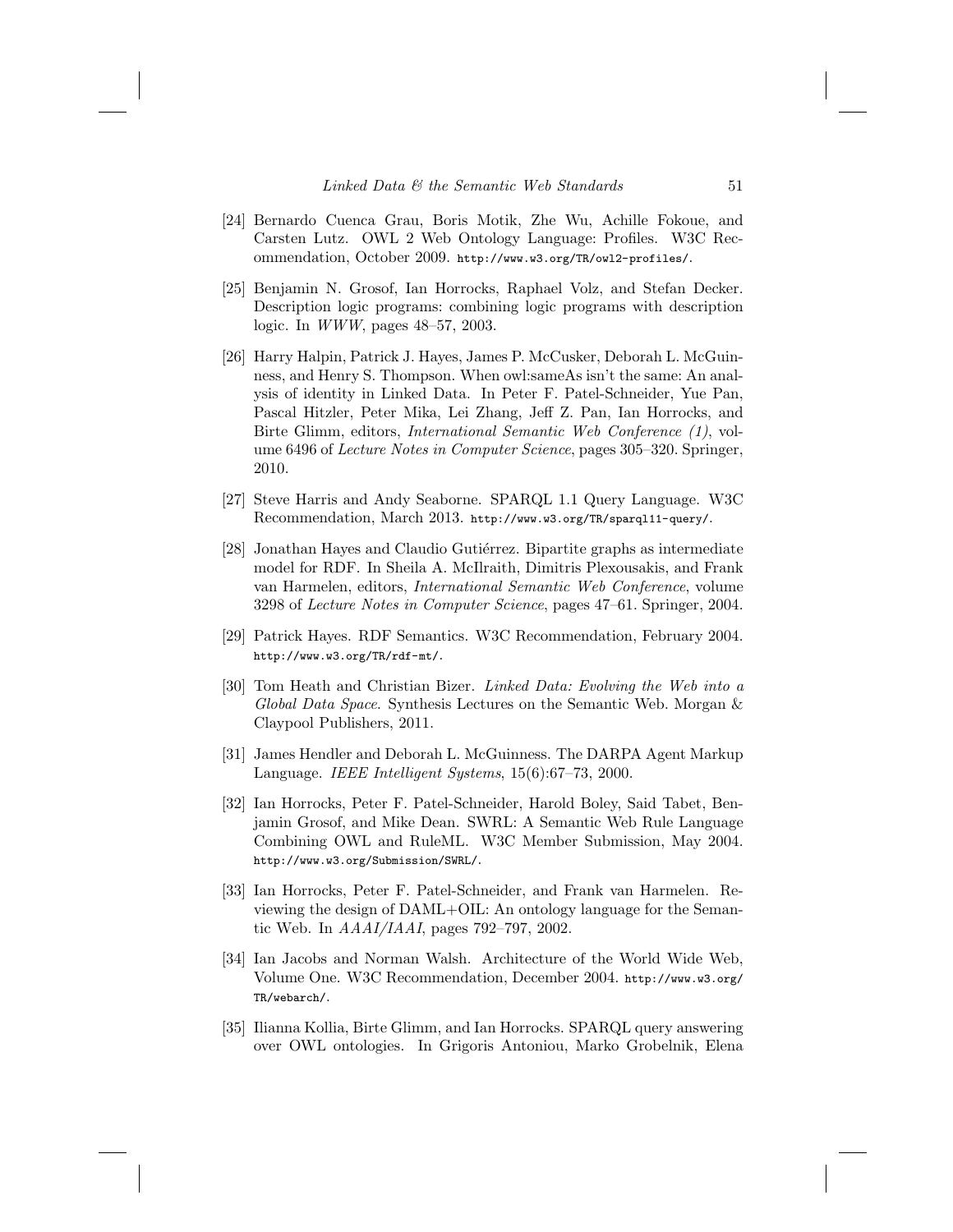Paslaru Bontas Simperl, Bijan Parsia, Dimitris Plexousakis, Pieter De Leenheer, and Jeff Z. Pan, editors,  $ESWC(1)$ , volume 6643 of Lecture Notes in Computer Science, pages 382–396. Springer, 2011.

- [36] Markus Krötzsch, Frederick Maier, Adila Krisnadhi, and Pascal Hitzler. A better uncle for OWL: nominal schemas for integrating rules and ontologies. In Sadagopan Srinivasan, Krithi Ramamritham, Arun Kumar, M. P. Ravindra, Elisa Bertino, and Ravi Kumar, editors, WWW, pages 645–654. ACM, 2011.
- [37] Markus Krötzsch, Sebastian Rudolph, and Pascal Hitzler. Description Logic Rules. In Malik Ghallab, Constantine D. Spyropoulos, Nikos Fakotakis, and Nikolaos M. Avouris, editors, ECAI, volume 178 of Frontiers in Artificial Intelligence and Applications, pages 80–84. IOS Press, 2008.
- [38] Markus Krötzsch, Frantisek Simancik, and Ian Horrocks. A Description Logic Primer. CoRR, abs/1201.4089, 2012.
- [39] Ora Lassila and Ralph R. Swick. Resource Description Framework (RDF) Model and Syntax Specification. W3C Recommendation, February 1999. http://www.w3.org/TR/1999/REC-rdf-syntax-19990222/.
- [40] Sean Luke, Lee Spector, David Rager, and James A. Hendler. Ontologybased Web Agents. In Agents, pages 59–66, 1997.
- [41] Alejandro Mallea, Marcelo Arenas, Aidan Hogan, and Axel Polleres. On blank nodes. In Lora Aroyo, Chris Welty, Harith Alani, Jamie Taylor, Abraham Bernstein, Lalana Kagal, Natasha Fridman Noy, and Eva Blomqvist, editors, International Semantic Web Conference (1), volume 7031 of Lecture Notes in Computer Science, pages 421–437. Springer, 2011.
- [42] Frank Manola and Eric Miller. RDF Primer. W3C Recommendation, February 2004. http://www.w3.org/TR/rdf-primer/.
- [43] Deborah L. McGuinness and Frank van Harmelen. OWL Web Ontology Language Overview. W3C Recommendation, February 2004. http://www. w3.org/TR/owl-features/.
- [44] Alistair Miles, Thomas Baker, and Ralph Swick. Best Practice Recipes for Publishing RDF Vocabularies. W3C Working Draft, March 2006. http:// www.w3.org/TR/2006/WD-swbp-vocab-pub-20060314/ (Later superseded by  $[10]$ ).
- [45] Sergio Muñoz, Jorge Pérez, and Claudio Gutierrez. Simple and efficient minimal RDFS. J. Web Sem., 7(3):220–234, 2009.
- [46] Jorge Pérez, Marcelo Arenas, and Claudio Gutierrez. Semantics and complexity of SPARQL. ACM Trans. Database Syst., 34(3), 2009.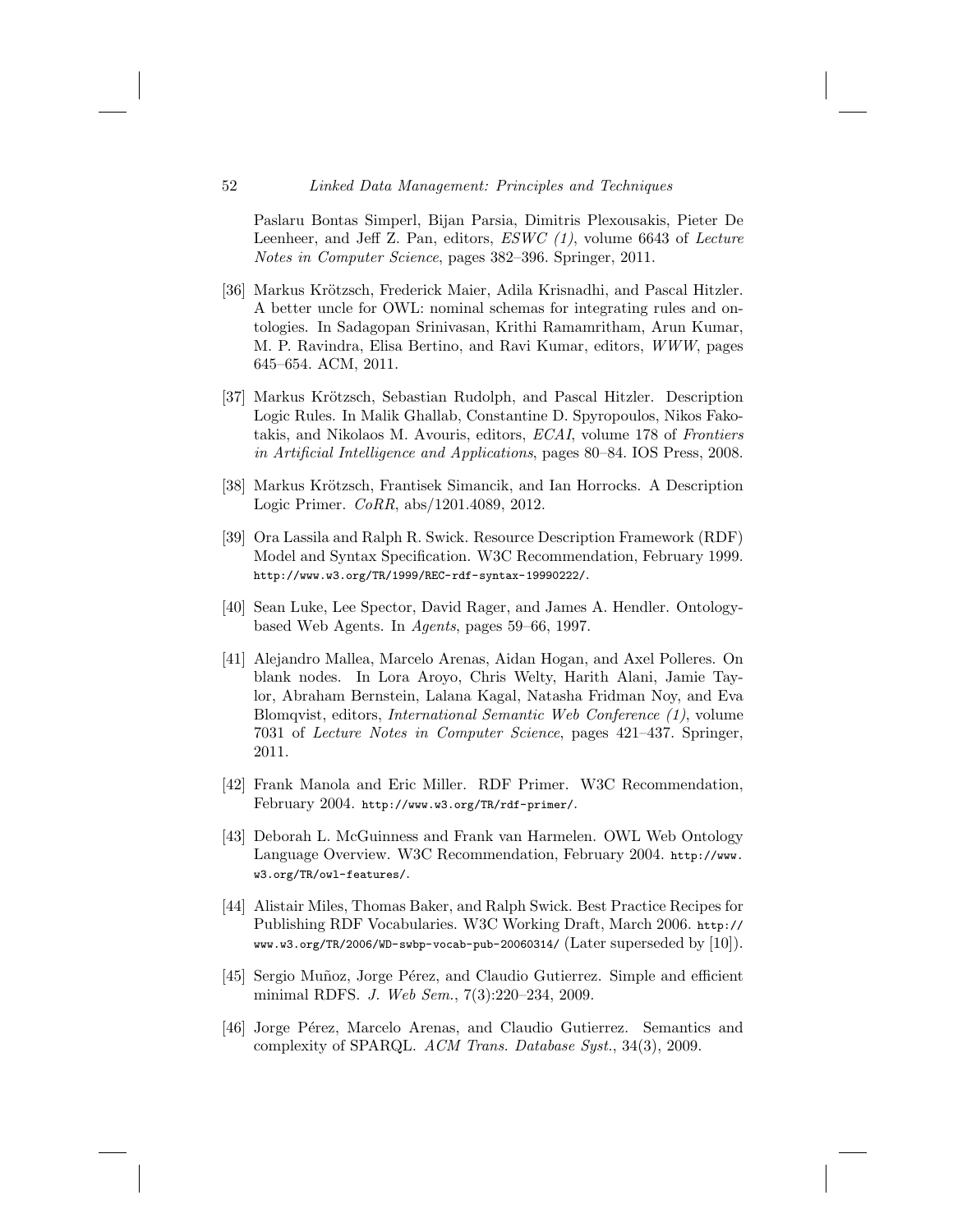- [47] Axel Polleres. From SPARQL to rules (and back). In Carey L. Williamson, Mary Ellen Zurko, Peter F. Patel-Schneider, and Prashant J. Shenoy, editors, WWW, pages 787–796. ACM, 2007.
- [48] Axel Polleres. How (well) do Datalog, SPARQL and RIF interplay? In Pablo Barceló and Reinhard Pichler, editors, *Datalog*, volume 7494 of Lecture Notes in Computer Science, pages 27–30. Springer, 2012.
- [49] Eric Prud'hommeaux and Carlos Buil-Aranda. SPARQL 1.1 Federated Query. W3C Recommendation, March 2013. http://www.w3.org/TR/ sparql11-federated-query/.
- [50] Eric Prud'hommeaux and Andy Seaborne. SPARQL Query Language for RDF. W3C Recommendation, January 2008. http://www.w3.org/TR/ rdf-sparql-query/.
- [51] Sebastian Rudolph. Foundations of Description Logics. In Axel Polleres, Claudia d'Amato, Marcelo Arenas, Siegfried Handschuh, Paula Kroner, Sascha Ossowski, and Peter F. Patel-Schneider, editors, Reasoning Web, volume 6848 of Lecture Notes in Computer Science, pages 76–136. Springer, 2011.
- [52] Manfred Schmidt-Schauß and Gert Smolka. Attributive concept descriptions with complements.  $Artif. Intell., 48(1):1-26, 1991.$
- [53] Michael Schneider. OWL 2 Web Ontology Language RDF-Based Semantics. W3C Recommendation, October 2009. http://www.w3.org/TR/ owl2-rdf-based-semantics/.
- [54] Andy Seaborne. SPARQL 1.1 Query Results CSV and TSV Formats. W3C Recommendation, March 2013. http://www.w3.org/TR/ sparql11-results-csv-tsv/.
- [55] Andy Seaborne. SPARQL 1.1 Query Results JSON Format. W3C Recommendation, March 2013. http://www.w3.org/TR/sparql11-results-json/.
- [56] Manu Sporny. JSON-LD Syntax 1.0. W3C Last Call Working Draft, April 2013. http://www.w3.org/TR/json-ld-syntax/.
- [57] Patrick Stickler. CBD Concise Bounded Description. W3C Recommendation, June 2005. http://www.w3.org/Submission/CBD/.
- [58] Herman J. ter Horst. Completeness, decidability and complexity of entailment for RDF Schema and a semantic extension involving the OWL vocabulary. J. Web Sem., 3(2–3):79–115, 2005.
- [59] Denny Vrandečíc, Markus Krötzsch, Sebastian Rudolph, and Uta Lösch. Leveraging non-lexical knowledge for the Linked Open Data Web. Review of April Fool's day Transactions (RAFT), 5:18–27, 2010.